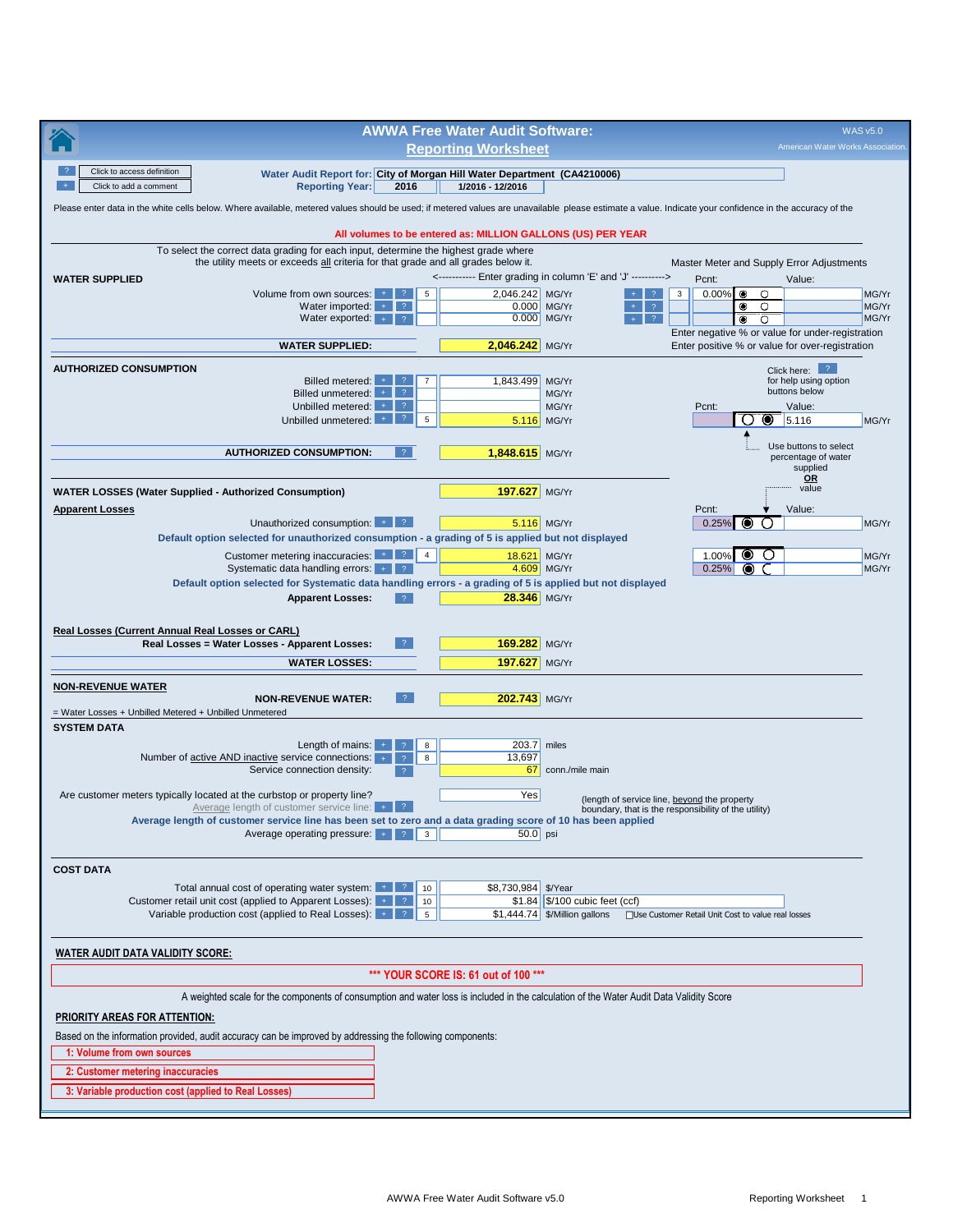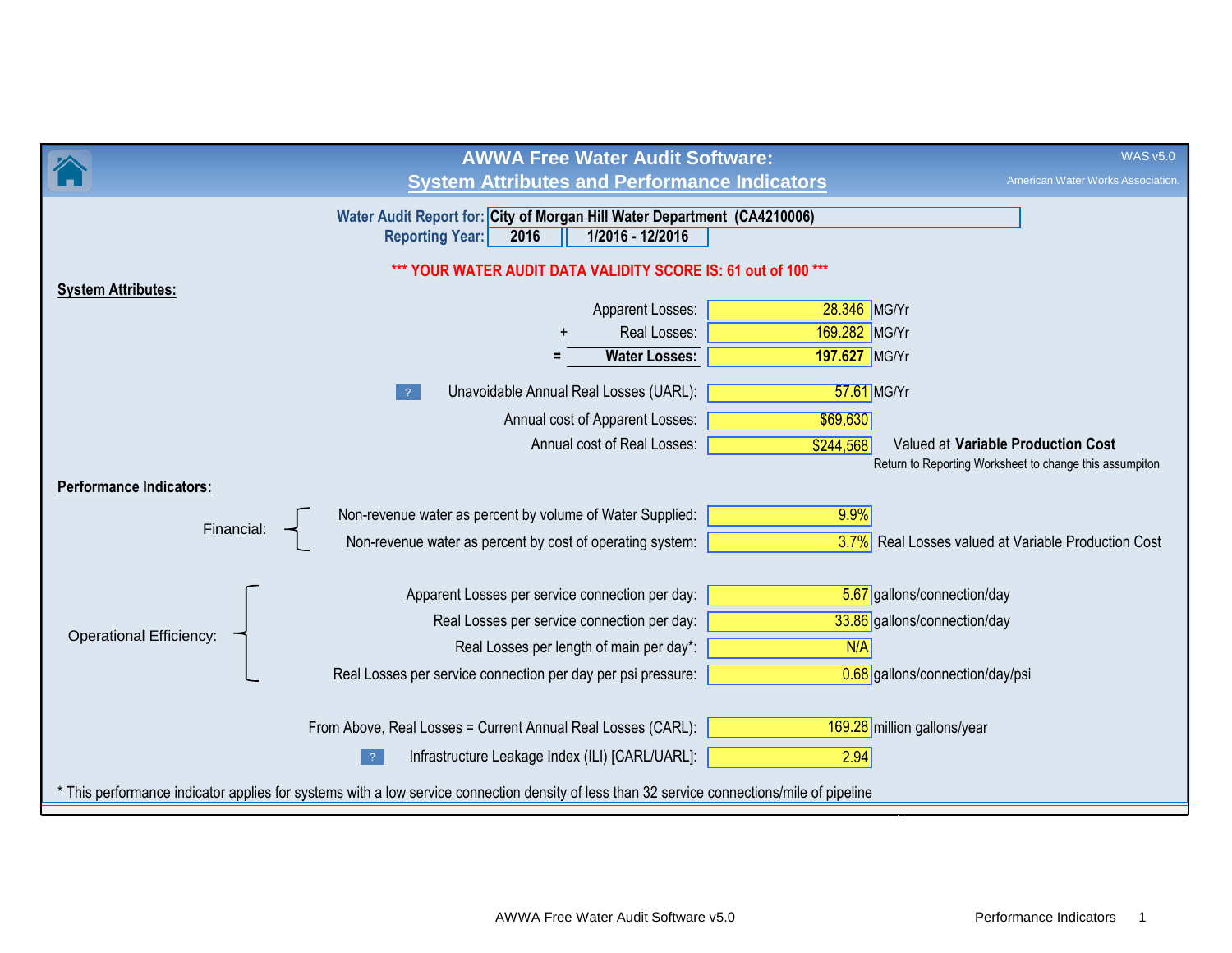|                                                                |                                  |                       |                                                        | <b>AWWA Free Water Audit Software: Water Balance</b>                     |                                                                                              | <b>WAS v5.0</b><br>American Water Works Association. |  |  |  |
|----------------------------------------------------------------|----------------------------------|-----------------------|--------------------------------------------------------|--------------------------------------------------------------------------|----------------------------------------------------------------------------------------------|------------------------------------------------------|--|--|--|
|                                                                |                                  |                       | <b>Reporting Year: 2016</b><br>Data Validity Score: 61 | Water Audit Report for: City of Morgan Hill Water Department (CA4210006) | 1/2016 - 12/2016                                                                             |                                                      |  |  |  |
| <b>Water Exported</b><br><b>Billed Water Exported</b><br>0.000 |                                  |                       |                                                        |                                                                          |                                                                                              |                                                      |  |  |  |
|                                                                |                                  |                       |                                                        | <b>Billed Authorized Consumption</b>                                     | <b>Billed Metered Consumption (water exported</b><br>is removed)<br>1,843.499                | <b>Revenue Water</b>                                 |  |  |  |
| <b>Own Sources</b><br><b>Adjusted for known</b>                |                                  |                       | <b>Authorized</b><br><b>Consumption</b>                | 1,843.499                                                                | <b>Billed Unmetered Consumption</b><br>0.000                                                 | 1,843.499                                            |  |  |  |
|                                                                | errors)                          |                       | 1,848.615                                              | <b>Unbilled Authorized Consumption</b>                                   | <b>Unbilled Metered Consumption</b><br>0.000                                                 | <b>Non-Revenue Water</b><br>(NRW)                    |  |  |  |
| 2,046.242                                                      |                                  |                       |                                                        | 5.116                                                                    | <b>Unbilled Unmetered Consumption</b><br>5.116                                               |                                                      |  |  |  |
|                                                                | <b>System Input</b><br>2,046.242 | <b>Water Supplied</b> |                                                        | <b>Apparent Losses</b>                                                   | <b>Unauthorized Consumption</b><br>5.116                                                     | 202.743                                              |  |  |  |
|                                                                |                                  | 2,046.242             |                                                        | 28.346                                                                   | <b>Customer Metering Inaccuracies</b><br>18.621                                              |                                                      |  |  |  |
|                                                                |                                  |                       | <b>Water Losses</b>                                    |                                                                          | <b>Systematic Data Handling Errors</b><br>4.609                                              |                                                      |  |  |  |
| <b>Water Imported</b>                                          |                                  |                       | 197.627                                                |                                                                          | <b>Leakage on Transmission and/or Distribution</b><br><b>Mains</b><br><b>Not broken down</b> |                                                      |  |  |  |
| 0.000                                                          |                                  |                       |                                                        | <b>Real Losses</b><br>169.282                                            | <b>Leakage and Overflows at Utility's Storage</b><br><b>Tanks</b><br><b>Not broken down</b>  |                                                      |  |  |  |
|                                                                |                                  |                       |                                                        |                                                                          | <b>Leakage on Service Connections</b><br>Not broken down                                     |                                                      |  |  |  |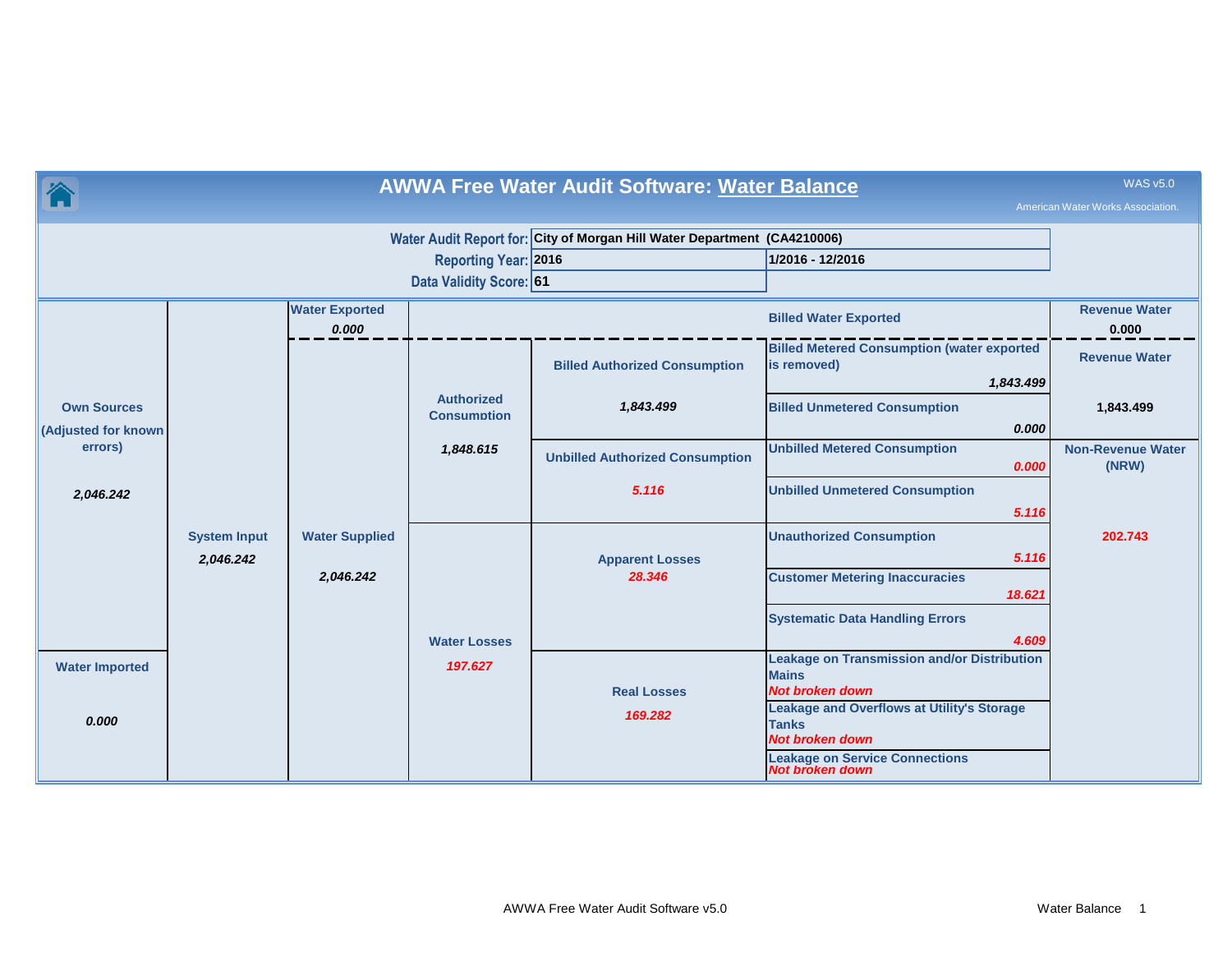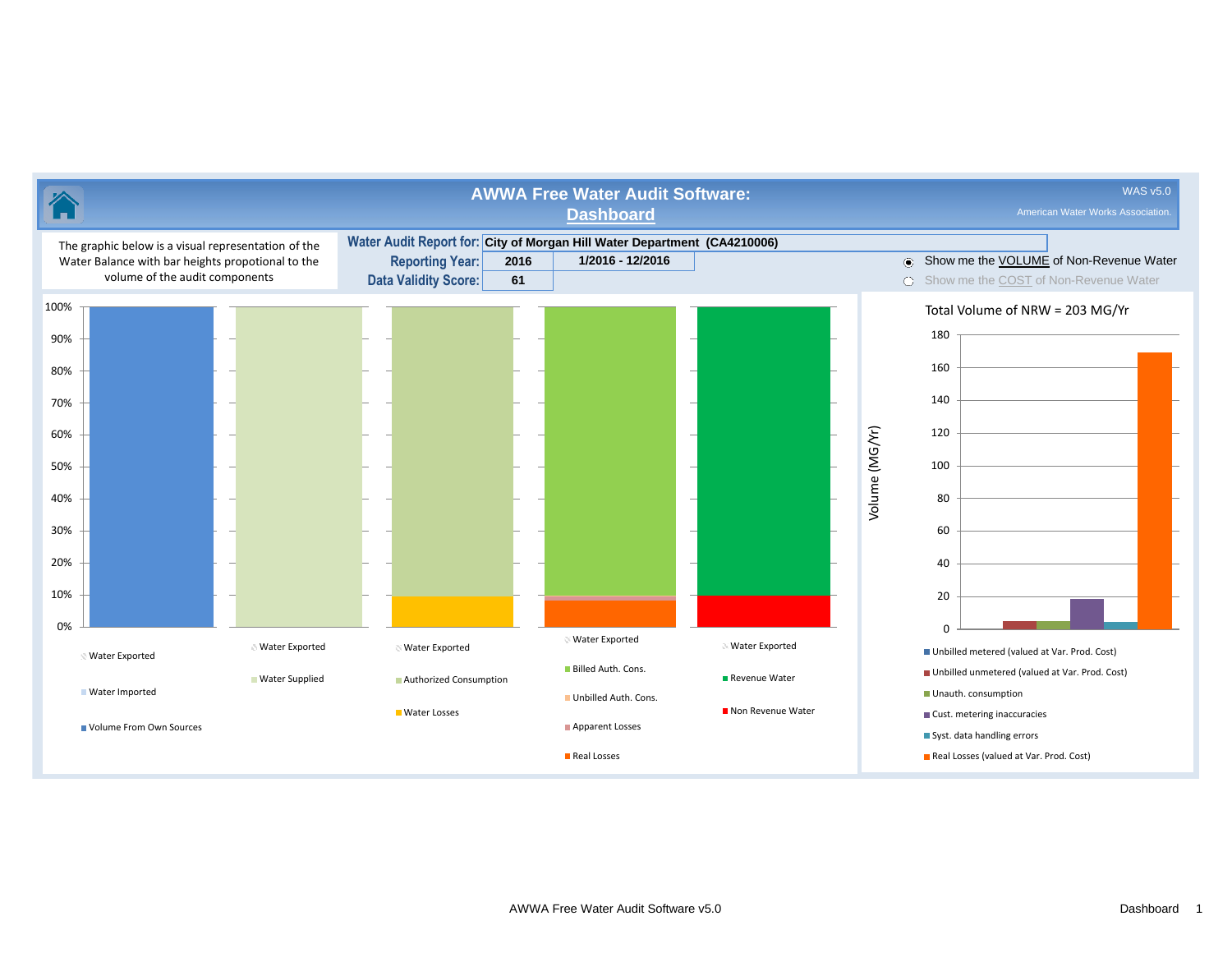|                                                                                                                                                                                                                                                                                                                                                                                                                                                                                                     |                                                                                                                                         |                                                                                                                                                                                                                                                                                                                                                                              |                                                                                                                                                                                                                                                                                                                                                                                                                     |                                                                                                                                                                                                                                                                                                                                                                                                                                                                                                                                                                                  | <b>AWWA Free Water Audit Software: Grading Matrix</b>                                                                                                                                                                                                                                                                                                                                        |                                                                                                                                                                                                                                                                                                                                                                                   |                                                                                                                                                                                                                                                                                                                                                                                                                                                                                                    |                                                                                                                                                                                                                                                                                                                                                         |                                                                                                                                                                                                                                                                                                                                                                                                                                                |                                | <b>WAS50</b>                                                                                                                                                                                                                                                                                                                                                                                                                                                                                                |
|-----------------------------------------------------------------------------------------------------------------------------------------------------------------------------------------------------------------------------------------------------------------------------------------------------------------------------------------------------------------------------------------------------------------------------------------------------------------------------------------------------|-----------------------------------------------------------------------------------------------------------------------------------------|------------------------------------------------------------------------------------------------------------------------------------------------------------------------------------------------------------------------------------------------------------------------------------------------------------------------------------------------------------------------------|---------------------------------------------------------------------------------------------------------------------------------------------------------------------------------------------------------------------------------------------------------------------------------------------------------------------------------------------------------------------------------------------------------------------|----------------------------------------------------------------------------------------------------------------------------------------------------------------------------------------------------------------------------------------------------------------------------------------------------------------------------------------------------------------------------------------------------------------------------------------------------------------------------------------------------------------------------------------------------------------------------------|----------------------------------------------------------------------------------------------------------------------------------------------------------------------------------------------------------------------------------------------------------------------------------------------------------------------------------------------------------------------------------------------|-----------------------------------------------------------------------------------------------------------------------------------------------------------------------------------------------------------------------------------------------------------------------------------------------------------------------------------------------------------------------------------|----------------------------------------------------------------------------------------------------------------------------------------------------------------------------------------------------------------------------------------------------------------------------------------------------------------------------------------------------------------------------------------------------------------------------------------------------------------------------------------------------|---------------------------------------------------------------------------------------------------------------------------------------------------------------------------------------------------------------------------------------------------------------------------------------------------------------------------------------------------------|------------------------------------------------------------------------------------------------------------------------------------------------------------------------------------------------------------------------------------------------------------------------------------------------------------------------------------------------------------------------------------------------------------------------------------------------|--------------------------------|-------------------------------------------------------------------------------------------------------------------------------------------------------------------------------------------------------------------------------------------------------------------------------------------------------------------------------------------------------------------------------------------------------------------------------------------------------------------------------------------------------------|
|                                                                                                                                                                                                                                                                                                                                                                                                                                                                                                     |                                                                                                                                         |                                                                                                                                                                                                                                                                                                                                                                              | The grading assigned to each audit component and the corresponding recommended improvements and actions are highlighted in yellow. Audit accuracy is likely to be improved by prioritizing those items shown in red                                                                                                                                                                                                 |                                                                                                                                                                                                                                                                                                                                                                                                                                                                                                                                                                                  |                                                                                                                                                                                                                                                                                                                                                                                              |                                                                                                                                                                                                                                                                                                                                                                                   |                                                                                                                                                                                                                                                                                                                                                                                                                                                                                                    |                                                                                                                                                                                                                                                                                                                                                         |                                                                                                                                                                                                                                                                                                                                                                                                                                                |                                | American Water Works Association. Copyright @ 2014, All Rights Reserved                                                                                                                                                                                                                                                                                                                                                                                                                                     |
| Grading >>>                                                                                                                                                                                                                                                                                                                                                                                                                                                                                         | n/a                                                                                                                                     | $\overline{1}$                                                                                                                                                                                                                                                                                                                                                               | $\overline{2}$                                                                                                                                                                                                                                                                                                                                                                                                      | $\mathbf{3}$                                                                                                                                                                                                                                                                                                                                                                                                                                                                                                                                                                     | $\overline{4}$                                                                                                                                                                                                                                                                                                                                                                               | -5                                                                                                                                                                                                                                                                                                                                                                                | 6                                                                                                                                                                                                                                                                                                                                                                                                                                                                                                  | $\overline{7}$                                                                                                                                                                                                                                                                                                                                          | 8                                                                                                                                                                                                                                                                                                                                                                                                                                              | $\mathbf{q}$                   | 10                                                                                                                                                                                                                                                                                                                                                                                                                                                                                                          |
|                                                                                                                                                                                                                                                                                                                                                                                                                                                                                                     |                                                                                                                                         |                                                                                                                                                                                                                                                                                                                                                                              |                                                                                                                                                                                                                                                                                                                                                                                                                     |                                                                                                                                                                                                                                                                                                                                                                                                                                                                                                                                                                                  |                                                                                                                                                                                                                                                                                                                                                                                              | <b>WATER SUPPLIED</b>                                                                                                                                                                                                                                                                                                                                                             |                                                                                                                                                                                                                                                                                                                                                                                                                                                                                                    |                                                                                                                                                                                                                                                                                                                                                         |                                                                                                                                                                                                                                                                                                                                                                                                                                                |                                |                                                                                                                                                                                                                                                                                                                                                                                                                                                                                                             |
| <b>Volume from own sources</b>                                                                                                                                                                                                                                                                                                                                                                                                                                                                      | Select this grading only<br>the water utility<br>purchases/imports all of<br>its water resources (i.e.<br>has no sources of its<br>own) | ess than 25% of water production<br>sources are metered, remaining<br>sources are estimated. No regular<br>eter accuracy testing or electronic<br>calibration conducted.                                                                                                                                                                                                     | 25% - 50% of treated water<br>production sources are metered;<br>other sources estimated. No regular<br>meter accuracy testing or electronic<br>calibration conducted.                                                                                                                                                                                                                                              | Conditions betwee<br>$2$ and $4$                                                                                                                                                                                                                                                                                                                                                                                                                                                                                                                                                 | 50% - 75% of treated water<br>production sources are metered,<br>other sources estimated.<br>Occasional meter accuracy testing<br>or electronic calibration conducted.                                                                                                                                                                                                                       | Conditions between<br>$4$ and $6$                                                                                                                                                                                                                                                                                                                                                 | At least 75% of treated water<br>production sources are metered, or at<br>east 90% of the source flow is derived<br>from metered sources. Meter<br>accuracy testing and/or electronic<br>calibration of related instrumentation is<br>conducted annually. Less than 25%<br>of tested meters are found outside of<br>+/- 6% accuracy.                                                                                                                                                               | Conditions betw<br>6 and 8                                                                                                                                                                                                                                                                                                                              | 100% of treated water production<br>sources are metered, meter accuract<br>testing and electronic calibration of<br>related instrumentation is conducted<br>annually, less than 10% of meters are<br>found outside of +/- 6% accuracy                                                                                                                                                                                                          | Conditions between<br>8 and 10 | 100% of treated water production<br>sources are metered, meter accuracy<br>testing and electronic calibration of<br>related instrumentation is conducted<br>semi-annually, with less than 10%<br>found outside of +/- 3% accuracy.<br>Procedures are reviewed by a third<br>party knowledgeable in the M36<br>methodology.                                                                                                                                                                                  |
| Improvements to attain higher<br>data grading for "Volume from<br>own Sources" component:                                                                                                                                                                                                                                                                                                                                                                                                           |                                                                                                                                         | to qualify for 2:<br>Organize and launch efforts to<br>collect data for determining volume<br>from own sources                                                                                                                                                                                                                                                               | to qualify for 4:<br>Locate all water production sources on maps and in the<br>field, launch meter accuracy testing for existing meters,<br>begin to install meters on unmetered water production<br>sources and replace any obsolete/defective meters.                                                                                                                                                             |                                                                                                                                                                                                                                                                                                                                                                                                                                                                                                                                                                                  | to qualify for 6:<br>Formalize annual meter accuracy testing for all source<br>meters; specify the frequency of testing. Complete<br>installation of meters on unmetered water production<br>urces and complete replacement of all obsolete/defectiv<br>meters.                                                                                                                              |                                                                                                                                                                                                                                                                                                                                                                                   | to qualify for 8:<br>Conduct annual meter accuracy testing and calibration o<br>related instrumentation on all meter installations on a<br>regular basis. Complete project to install new, or replace<br>defective existing, meters so that entire production meter<br>population is metered. Repair or replace meters outside o<br>$+/-$ 6% accuracy.                                                                                                                                             |                                                                                                                                                                                                                                                                                                                                                         | to qualify for 10:<br>Maintain annual meter accuracy testing and calibration of<br>related instrumentation for all meter installations. Repair or<br>replace meters outside of +/-3% accuracy. Investigate new<br>meter technology; pilot one or more replacements with<br>innovative meters in attempt to further improve meter<br>accuracy.                                                                                                  |                                | to maintain 10:<br>Standardize meter accuracy test<br>frequency to semi-annual, or more<br>frequent, for all meters. Repair or<br>replace meters outside of +/- 3%<br>accuracy. Continually investigate/pilot<br>improving metering technology.                                                                                                                                                                                                                                                             |
| Volume from own sources<br>naster meter and supply error<br>adiustment:                                                                                                                                                                                                                                                                                                                                                                                                                             | Select n/a only if the<br>water utility fails to have<br>meters on its sources of<br>supply                                             | Inventory information on meters<br>and paper records of measured<br>volumes exist but are incomplete<br>and/or in a very crude condition:<br>data error cannot be determined                                                                                                                                                                                                 | No automatic datalogging of<br>production volumes: daily readings<br>are scribed on paper records<br>vithout any accountability controls<br>Flows are not balanced across the<br>water distribution system:<br>ank/storage elevation changes are<br>not employed in calculating the<br>"Volume from own sources"<br>component and archived flow data<br>is adjusted only when grossly<br>evident data error occurs. | Conditions betwee<br>2 and 4                                                                                                                                                                                                                                                                                                                                                                                                                                                                                                                                                     | Production meter data is logged<br>automatically in electronic format<br>and reviewed at least on a monthly<br>basis with necessary corrections<br>implemented. "Volume from own<br>sources" tabulations include<br>estimate of daily changes in<br>anks/storage facilities. Meter data is<br>adjusted when gross data errors<br>occur, or occasional meter testing<br>deems this necessary. | Conditions between<br>4 and 6                                                                                                                                                                                                                                                                                                                                                     | Hourly production meter data logged<br>automatically & reviewed on at least a<br>weekly basis. Data is adiusted to<br>correct gross error when<br>meter/instrumentation equipment<br>nalfunction is detected; and/or error is<br>confirmed by meter accuracy testing.<br>Tank/storage facility elevation<br>changes are automatically used in<br>calculating a balanced "Volume from<br>own sources" component, and data<br>gaps in the archived data are<br>corrected on at least a weekly basis. | Conditions betwe<br>6 and 8                                                                                                                                                                                                                                                                                                                             | Continuous production meter data is<br>logged automatically & reviewed each<br>business day. Data is adjusted to<br>correct gross error from detected<br>meter/instrumentation equipment<br>malfunction and/or results of meter<br>accuracy testing. Tank/storage facility<br>elevation changes are automatically<br>used in "Volume from own sources"<br>tabulations and data gaps in the<br>archived data are corrected on a daily<br>basis. | Conditions between<br>8 and 10 | Computerized system (SCADA or<br>similar) automatically balances flows<br>from all sources and storages; results<br>are reviewed each business day. Tight<br>accountability controls ensure that all<br>data gaps that occur in the archived<br>flow data are quickly detected and<br>corrected. Regular calibrations<br>between SCADA and sources meters<br>ensures minimal data transfer error.                                                                                                           |
| Improvements to attain higher<br>data grading for "Master meter<br>and supply error adjustment'<br>component                                                                                                                                                                                                                                                                                                                                                                                        |                                                                                                                                         | to qualify for 2:<br>Develop a plan to restructure<br>ecordkeeping system to capture all<br>flow data: set a procedure to review<br>flow data on a daily basis to detect<br>input errors. Obtain more reliable<br>information about existing meters<br>by conducting field inspections of<br>neters and related instrumentation<br>and obtaining manufacturer<br>literature. | to qualify for 4:                                                                                                                                                                                                                                                                                                                                                                                                   | Install automatic datalogging equipment on production<br>neters. Complete installation of level instrumentation at<br>all tanks/storage facilities and include tank level data in<br>utomatic calculation routine in a computerized system<br>Construct a computerized listing or spreadsheet to<br>rchive input volumes, tank/storage volume changes an<br>import/export flows in order to determine the composite<br>Water Supplied" volume for the distribution system. Set<br>a procedure to review this data on a monthly basis to<br>detect gross anomalies and data gaps. |                                                                                                                                                                                                                                                                                                                                                                                              | to qualify for 6:<br>Refine computerized data collection and archive to include<br>hourly production meter data that is reviewed at least on a<br>weekly basis to detect specific data anomalies and gaps.<br>Use daily net storage change to balance flows in calculating<br>"Water Supplied" volume. Necessary corrections to data<br>errors are implemented on a weekly basis. |                                                                                                                                                                                                                                                                                                                                                                                                                                                                                                    | Ensure that all flow data is collected and archived on at<br>least an hourly basis. All data is reviewed and detected<br>errors corrected each business day. Tank/storage levels<br>variations are employed in calculating balanced "Water<br>Supplied" component. Adjust production meter data for<br>gross error and inaccuracy confirmed by testing. | to qualify for 10:<br>Link all production and tank/storage facility elevation change<br>data to a Supervisory Control & Data Acquisition (SCADA)<br>System, or similar computerized monitoring/control system.<br>and establish automatic flow balancing algorithm and regular<br>calibrate between SCADA and source meters. Data is<br>reviewed and corrected each business day.                                                              |                                | to maintain 10:<br>Monitor meter innovations for<br>evelopment of more accurate and less<br>expensive flowmeters. Continue to<br>replace or repair meters as they<br>perform outside of desired accuracy<br>limits. Stay abreast of new and more<br>accurate water level instruments to<br>better record tank/storage levels and<br>archive the variations in storage<br>volume. Keep current with SCADA<br>and data management systems to<br>ensure that archived data is well-<br>managed and error free. |
| Water Imported                                                                                                                                                                                                                                                                                                                                                                                                                                                                                      | Select n/a if the water<br>utility's supply is<br>exclusively from its own<br>water resources (no bull<br>purchased/imported<br>water)  | Less than 25% of imported water<br>sources are metered, remaining<br>sources are estimated. No regular<br>meter accuracy testing                                                                                                                                                                                                                                             | 25% - 50% of imported water<br>ources are metered; other sources<br>estimated. No regular meter<br>accuracy testing.                                                                                                                                                                                                                                                                                                | Conditions betwee<br>$2$ and $4$                                                                                                                                                                                                                                                                                                                                                                                                                                                                                                                                                 | 50% - 75% of imported water<br>ources are metered, other sources<br>estimated. Occasional meter<br>accuracy testing conducted.                                                                                                                                                                                                                                                               | Conditions between<br>$4$ and $6$                                                                                                                                                                                                                                                                                                                                                 | At least 75% of imported water<br>sources are metered, meter accuracy<br>testing and/or electronic calibration of<br>related instrumentation is conducted<br>annually for all meter installations.<br>Less than 25% of tested meters are<br>found outside of +/- 6% accuracy.                                                                                                                                                                                                                      | Conditions betwee<br>6 and 8                                                                                                                                                                                                                                                                                                                            | 100% of imported water sources are<br>metered, meter accuracy testing and<br>electronic calibration of related<br>instrumentation is conducted<br>annually, less than 10% of meters are<br>found outside of +/- 6% accuracy                                                                                                                                                                                                                    | Conditions between<br>8 and 10 | 100% of imported water sources are<br>metered, meter accuracy testing and<br>electronic calibration of related<br>instrumentation is conducted semi-<br>annually for all meter installations, with<br>less than 10% of accuracy tests found<br>outside of +/- 3% accuracy.                                                                                                                                                                                                                                  |
| mprovements to attain higher<br>data grading for "Water<br>ported Volume" component<br>(Note: usually the water<br>supplier selling the water<br>"the Exporter" - to the utility<br>being audited is responsible<br>to maintain the metering<br>installation measuring the<br>imported volume. The utility<br>should coordinate carefully<br>with the Exporter to ensure<br>that adequate meter upkeet<br>takes place and an accurate<br>measure of the Water<br>Imported volume is<br>quantified.) |                                                                                                                                         | to qualify for 2:<br>Review bulk water purchase<br>agreements with partner suppliers;<br>confirm requirements for use and<br>naintenance of accurate metering<br>Identify needs for new or<br>replacement meters with goal to<br>meter all imported water sources.                                                                                                           | To qualify for 4:<br>Locate all imported water sources on maps and in the<br>field, launch meter accuracy testing for existing meters<br>begin to install meters on unmetered imported water<br>nterconnections and replace obsolete/defective meters                                                                                                                                                               |                                                                                                                                                                                                                                                                                                                                                                                                                                                                                                                                                                                  | to qualify for 6:<br>Formalize annual meter accuracy testing for all imported<br>water meters, planning for both regular meter accuracy<br>testing and calibration of the related instrumentation.<br>Continue installation of meters on unmetered imported<br>water interconnections and replacement of<br>obsolete/defective meters.                                                       |                                                                                                                                                                                                                                                                                                                                                                                   | to qualify for 8:<br>Complete project to install new, or replace defective, mete<br>on all imported water interconnections. Maintain annual<br>meter accuracy testing for all imported water meters and<br>conduct calibration of related instrumentation at least<br>annually. Repair or replace meters outside of +/- 6%<br>accuracy.                                                                                                                                                            |                                                                                                                                                                                                                                                                                                                                                         | to qualify for 10:<br>Conduct meter accuracy testing for all meters on a semi-<br>annual basis, along with calibration of all related<br>instrumentation. Repair or replace meters outside of +/- 3%<br>accuracy. Investigate new meter technology: pilot one or<br>more replacements with innovative meters in attempt to<br>improve meter accuracy.                                                                                          |                                | to maintain 10:<br>Standardize meter accuracy test<br>frequency to semi-annual, or more<br>frequent, for all meters. Continue to<br>conduct calibration of related<br>instrumentation on a semi-annual<br>basis. Repair or replace meters<br>outside of +/- 3% accuracy.<br>Continually investigate/pilot improving<br>metering technology.                                                                                                                                                                 |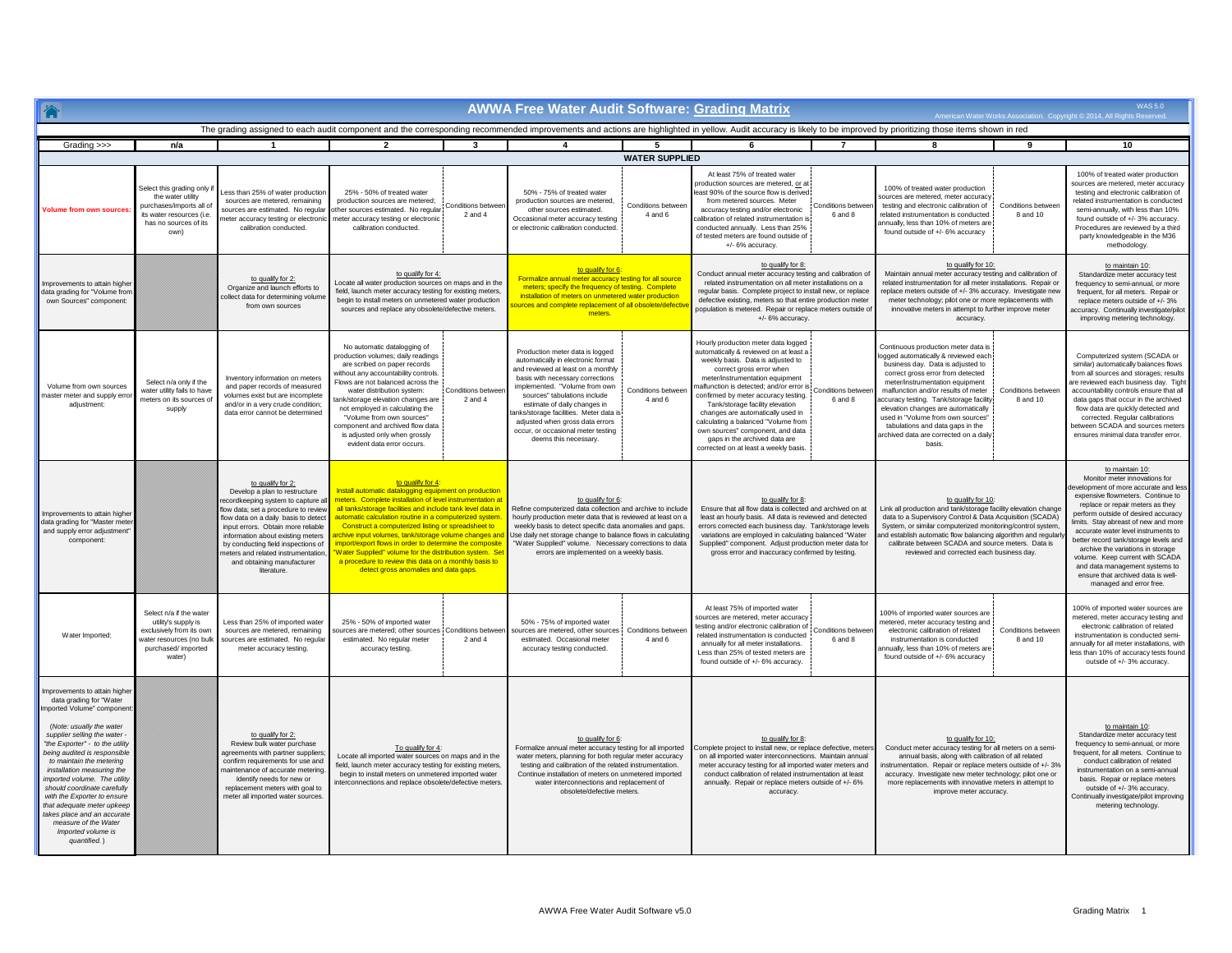| Grading >>>                                                                                                                                                                                                                                                                                                                                                                                                                                                                                                                                | n/a                                                                                                                                                                                    | $\mathbf{1}$                                                                                                                                                                                                                                                                                                                                                                                                                                                | $\overline{2}$                                                                                                                                                                                                                                                                                                                                                                                                            | $\mathbf{3}$                   |                                                                                                                                                                                                                                                                                                                                                                                                                                                                                                                                                           | 5                             | 6                                                                                                                                                                                                                                                                                                                                                                                                                                                                                                                                                                            | $\overline{7}$               | 8                                                                                                                                                                                                                                                                                                                                                                                                                                                                                                                          | $\mathbf{Q}$                   | 10                                                                                                                                                                                                                                                                                                                                                                                                                                                                                                                   |
|--------------------------------------------------------------------------------------------------------------------------------------------------------------------------------------------------------------------------------------------------------------------------------------------------------------------------------------------------------------------------------------------------------------------------------------------------------------------------------------------------------------------------------------------|----------------------------------------------------------------------------------------------------------------------------------------------------------------------------------------|-------------------------------------------------------------------------------------------------------------------------------------------------------------------------------------------------------------------------------------------------------------------------------------------------------------------------------------------------------------------------------------------------------------------------------------------------------------|---------------------------------------------------------------------------------------------------------------------------------------------------------------------------------------------------------------------------------------------------------------------------------------------------------------------------------------------------------------------------------------------------------------------------|--------------------------------|-----------------------------------------------------------------------------------------------------------------------------------------------------------------------------------------------------------------------------------------------------------------------------------------------------------------------------------------------------------------------------------------------------------------------------------------------------------------------------------------------------------------------------------------------------------|-------------------------------|------------------------------------------------------------------------------------------------------------------------------------------------------------------------------------------------------------------------------------------------------------------------------------------------------------------------------------------------------------------------------------------------------------------------------------------------------------------------------------------------------------------------------------------------------------------------------|------------------------------|----------------------------------------------------------------------------------------------------------------------------------------------------------------------------------------------------------------------------------------------------------------------------------------------------------------------------------------------------------------------------------------------------------------------------------------------------------------------------------------------------------------------------|--------------------------------|----------------------------------------------------------------------------------------------------------------------------------------------------------------------------------------------------------------------------------------------------------------------------------------------------------------------------------------------------------------------------------------------------------------------------------------------------------------------------------------------------------------------|
| Water imported master mete<br>and supply error adjustment                                                                                                                                                                                                                                                                                                                                                                                                                                                                                  | Select n/a if the Importer<br>water supply is<br>inmetered, with Imported<br>vater quantities estimate<br>on the billing invoices sen<br>by the Exporter to the<br>purchasing Utility. | nventory information on imported<br>meters and paper records of<br>measured volumes exist but are<br>incomplete and/or in a very crude<br>condition; data error cannot be<br>letermined Written agreement(s)<br>with water Exporter(s) are missing<br>or written in vague language<br>testing.                                                                                                                                                              | No automatic datalogging of<br>imported supply volumes; daily<br>readings are scribed on paper<br>records without any accountability<br>controls to confirm data accuracy Conditions betwe<br>and the absence of errors and data<br>gaps in recorded volumes. Writter<br>agreement requires meter accuracy<br>concerning meter management and testing but is vague on the details of<br>how and who conducts the testing. | $2$ and $4$                    | mported supply metered flow data is<br>logged automatically in electronic<br>format and reviewed at least on a<br>monthly basis by the Exporter with<br>necessary corrections implemented.<br>Meter data is adjusted by the<br>Exporter when gross data errors are Conditions between<br>detected. A coherent data trail exists<br>for this process to protect both the<br>selling and the purchasing Utility.<br>Written agreement exists and clearly<br>states requirements and roles for<br>meter accuracy testing and data<br>management.             | 4 and 6                       | Hourly Imported supply metered data<br>is logged automatically & reviewed on<br>at least a weekly basis by the<br>Exporter. Data is adjusted to correct<br>gross error when<br>meter/instrumentation equipment<br>nalfunction is detected; and to correct Conditions betwee<br>or error confirmed by meter accuracy<br>esting. Any data gaps in the archived<br>data are detected and corrected<br>during the weekly review. A coherent<br>data trail exists for this process to<br>protect both the selling and the<br>purchasing Utility.                                  | 6 and 8                      | Continuous Imported supply metered<br>flow data is logged automatically &<br>reviewed each business day by the<br>Exporter. Data is adiusted to correct<br>gross error from detected<br>meter/instrumentation equipment<br>malfunction and/or results of meter<br>accuracy testing. Any data<br>errors/gaps are detected and<br>corrected on a daily basis. A data trail<br>exists for the process to protect both<br>the selling and the purchasing Utility.                                                              | Conditions betwee<br>8 and 10  | Computerized system (SCADA or<br>similar) automatically records data<br>which is reviewed each business day<br>by the Exporter. Tight accountability<br>controls ensure that all error/data gaps<br>that occur in the archived flow data are<br>quickly detected and corrected. A<br>reliable data trail exists and contract<br>provisions for meter testing and data<br>management are reviewed by the<br>selling and purchasing Utility at least<br>once every five years.                                         |
| Improvements to attain higher<br>data grading for "Water<br>imported master meter and<br>supply error adjustment"<br>component:                                                                                                                                                                                                                                                                                                                                                                                                            |                                                                                                                                                                                        | to qualify for 2:<br>Develop a plan to restructure<br>ecordkeeping system to capture all<br>flow data; set a procedure to review<br>flow data on a daily basis to detect<br>input errors. Obtain more reliable<br>information about existing meters<br>by conducting field inspections of<br>meters and related instrumentation<br>and obtaining manufacturer<br>literature. Review the written<br>agreement between the selling and<br>purchasing Utility. | to qualify for 4:<br>Install automatic datalogging equipment on Imported<br>supply meters. Set a procedure to review this data on a<br>monthly basis to detect gross anomalies and data gaps.<br>Launch discussions with the Exporters to jointly review<br>ms of the written agreements regarding meter accuract<br>testing and data management; revise the terms as<br>necessary.                                       |                                | to qualify for 6:<br>Refine computerized data collection and archive to include<br>hourly Imported supply metered flow data that is reviewed a<br>least on a weekly basis to detect specific data anomalies<br>and gaps. Make necessary corrections to errors/data error<br>on a weekly basis.                                                                                                                                                                                                                                                            |                               | to qualify for 8:<br>Ensure that all Imported supply metered flow data is<br>collected and archived on at least an hourly basis. All data<br>is reviewed and errors/data gaps are corrected each<br>business day.                                                                                                                                                                                                                                                                                                                                                            |                              | to qualify for 10:<br>Conduct accountability checks to confirm that all Imported<br>supply metered data is reviewed and corrected each business<br>day by the Exporter. Results of all meter accuracy tests and<br>data corrections should be available for sharing between the<br>Exporter and the purchasing Utility. Establish a schedule for a<br>regular review and updating of the contractual language in the<br>written agreement between the selling and the purchasing<br>Utility; at least every five years.    |                                | to maintain 10:<br>Monitor meter innovations for<br>velopment of more accurate and less<br>expensive flowmeters; work with the<br>Exporter to help identify meter<br>replacement needs. Keep<br>communication lines with Exporters<br>pen and maintain productive relations<br>Keep the written agreement current<br>with clear and explicit language that<br>neets the ongoing needs of all parties                                                                                                                 |
| Water Exported:                                                                                                                                                                                                                                                                                                                                                                                                                                                                                                                            | Select n/a if the water<br>utility sells no bulk wate<br>to neighboring water<br>tilities (no exported wate<br>sales)                                                                  | Less than 25% of exported water<br>sources are metered, remaining<br>sources are estimated. No regula<br>meter accuracy testing.                                                                                                                                                                                                                                                                                                                            | 25% - 50% of exported water<br>sources are metered: other sources<br>estimated. No regular meter<br>accuracy testing.                                                                                                                                                                                                                                                                                                     | Conditions bety<br>$2$ and $4$ | 50% - 75% of exported water<br>ources are metered, other sources<br>estimated. Occasional meter<br>accuracy testing conducted.                                                                                                                                                                                                                                                                                                                                                                                                                            | Conditions betwee<br>4 and 6  | At least 75% of exported water<br>sources are metered, meter accuracy<br>testing and/or electronic calibration<br>conducted annually. Less than 25%<br>of tested meters are found outside of<br>+/- 6% accuracy.                                                                                                                                                                                                                                                                                                                                                             | Conditions betwee<br>6 and 8 | 100% of exported water sources are<br>metered, meter accuracy testing and<br>electronic calibration of related<br>instrumentation is conducted<br>annually, less than 10% of meters are<br>found outside of +/- 6% accuracy                                                                                                                                                                                                                                                                                                | Conditions between<br>8 and 10 | 100% of exported water sources are<br>metered, meter accuracy testing and<br>electronic calibration of related<br>instrumentation is conducted semi-<br>annually for all meter installations, with<br>less than 10% of accuracy tests found<br>outside of +/- 3% accuracy.                                                                                                                                                                                                                                           |
| Improvements to attain higher<br>data grading for "Water<br>xported Volume" componer<br>(Note: usually, if the water<br>utility being audited sells<br>(Exports) water to a<br>neighboring purchasing<br>Utility, it is the responsibility of<br>the utility exporting the water<br>to maintain the metering<br>installation measuring the<br>Exported volume. The utility<br>exporting the water should<br>ensure that adequate meter<br>upkeep takes place and an<br>accurate measure of the<br>Water Exported volume is<br>quantified.) |                                                                                                                                                                                        | to qualify for 2:<br>Review bulk water sales<br>agreements with purchasing<br>utilities; confirm requirements for<br>use & upkeep of accurate metering<br>Identify needs to install new, or<br>replace defective meters as<br>needed.                                                                                                                                                                                                                       | To qualify for 4:<br>Locate all exported water sources on maps and in field,<br>launch meter accuracy testing for existing meters, begin<br>to install meters on unmetered exported water<br>interconnections and replace obsolete/defective meters                                                                                                                                                                       |                                | to qualify for 6:<br>Formalize annual meter accuracy testing for all exported<br>vater meters. Continue installation of meters on unmetered<br>exported water interconnections and replacement of<br>obsolete/defective meters.                                                                                                                                                                                                                                                                                                                           |                               | to qualify for 8:<br>Complete project to install new, or replace defective, meter<br>on all exported water interconnections. Maintain annua<br>meter accuracy testing for all exported water meters.<br>Repair or replace meters outside of +/- 6% accuracy.                                                                                                                                                                                                                                                                                                                 |                              | to qualify for 10:<br>Maintain annual meter accuracy testing for all meters. Repair<br>or replace meters outside of +/- 3% accuracy. Investigate<br>new meter technology; pilot one or more replacements with<br>innovative meters in attempt to improve meter accuracy.                                                                                                                                                                                                                                                   |                                | to maintain 10:<br>Standardize meter accuracy test<br>frequency to semi-annual, or more<br>frequent, for all meters. Repair or<br>replace meters outside of +/- 3%<br>ccuracy. Continually investigate/pilot<br>improving metering technology.                                                                                                                                                                                                                                                                       |
| Water exported master mete<br>and supply error adjustment:                                                                                                                                                                                                                                                                                                                                                                                                                                                                                 | Select n/a only if the<br>water utility fails to have<br>meters on its exported<br>supply interconnections                                                                             | nventory information on exported<br>meters and paper records of<br>measured volumes exist but are<br>incomplete and/or in a very crude<br>condition; data error cannot be<br>determined Written agreement(s)<br>with the utility purchasing the water<br>are missing or written in vague<br>language concerning meter<br>management and testing.                                                                                                            | No automatic datalogging of<br>exported supply volumes; daily<br>readings are scribed on paper<br>records without any accountability<br>controls to confirm data accuracy   Conditions betwe<br>and the absence of errors and data<br>gaps in recorded volumes. Written<br>agreement requires meter accuracy<br>testing but is vague on the details of<br>how and who conducts the testing.                               | 2 and 4                        | Exported metered flow data is<br>logged automatically in electronic<br>format and reviewed at least on a<br>monthly basis, with necessary<br>corrections implemented. Meter<br>data is adjusted by the utility selling<br>(exporting) the water when gross<br>data errors are detected. A coherent<br>data trail exists for this process to<br>protect both the utility exporting the<br>water and the purchasing Utility.<br>Written agreement exists and clearly<br>states requirements and roles for<br>meter accuracy testing and data<br>management. | Conditions between<br>4 and 6 | Hourly exported supply metered data<br>is logged automatically & reviewed on<br>at least a weekly basis by the utility<br>selling the water. Data is adjusted to<br>correct gross error when<br>meter/instrumentation equipment<br>nalfunction is detected; and to correct Conditions betwe<br>for error found by meter accuracy<br>esting. Any data gaps in the archived<br>data are detected and corrected<br>during the weekly review. A coherent<br>data trail exists for this process to<br>protect both the selling (exporting)<br>utility and the purchasing Utility. | 6 and 8                      | Continuous exported supply metered<br>flow data is logged automatically &<br>reviewed each business day by the<br>utility selling (exporting) the water.<br>Data is adjusted to correct gross error<br>from detected meter/instrumentation<br>equipment malfunction and any error<br>confirmed by meter accuracy testing.<br>Any data errors/gaps are detected<br>and corrected on a daily basis. A<br>data trail exists for the process to<br>protect both the selling (exporting)<br>Utility and the purchasing Utility. | Conditions betweer<br>8 and 10 | Computerized system (SCADA or<br>similar) automatically records data<br>which is reviewed each business day<br>by the utility selling (exporting) the<br>water. Tight accountability controls<br>ensure that all error/data gaps that<br>occur in the archived flow data are<br>quickly detected and corrected. A<br>reliable data trail exists and contract<br>provisions for meter testing and data<br>management are reviewed by the<br>selling Utility and purchasing Utility at<br>least once every five years. |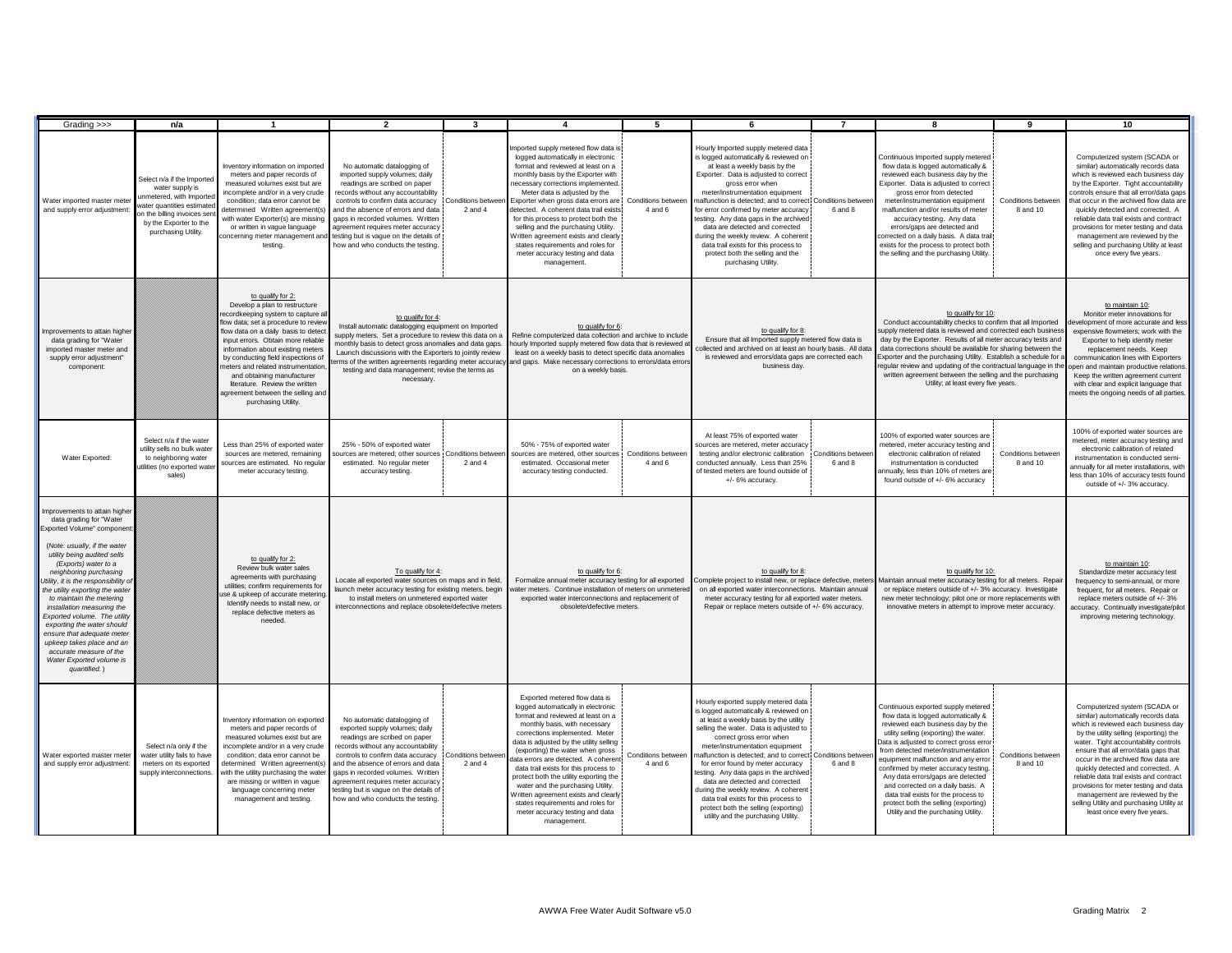| Grading >>>                                                                                                                    | n/a                                                                                                                                                                                                                                                         |                                                                                                                                                                                                                                                                                                                                                                                                                                                                                                  | $\mathbf{\cdot}$                                                                                                                                                                                                                                                                                                                                                                                                                                                                                                        | ર                                                                                                                                                                                                                                                                                 |                                                                                                                                                                                                                                                                                                                                                                                                                                                                                                                                                                                                      | 5                                                                                                                                                                                                                                                                                                                                                                                                                                                     |                                                                                                                                                                                                                                                                                                                                                                                                                                                                                                                                                                                                                                                              | $\overline{7}$                                                                                                                                                                     |                                                                                                                                                                                                                                                                                                                                                                                                                                                                                                                                                                                                                                                                                                   |                                                                                                                                                                                                                                                                                                                                                                                                                                                                                                                       | 10                                                                                                                                                                                                                                                                                                                                                                                                                                                                                                                                                                                                                                                                           |
|--------------------------------------------------------------------------------------------------------------------------------|-------------------------------------------------------------------------------------------------------------------------------------------------------------------------------------------------------------------------------------------------------------|--------------------------------------------------------------------------------------------------------------------------------------------------------------------------------------------------------------------------------------------------------------------------------------------------------------------------------------------------------------------------------------------------------------------------------------------------------------------------------------------------|-------------------------------------------------------------------------------------------------------------------------------------------------------------------------------------------------------------------------------------------------------------------------------------------------------------------------------------------------------------------------------------------------------------------------------------------------------------------------------------------------------------------------|-----------------------------------------------------------------------------------------------------------------------------------------------------------------------------------------------------------------------------------------------------------------------------------|------------------------------------------------------------------------------------------------------------------------------------------------------------------------------------------------------------------------------------------------------------------------------------------------------------------------------------------------------------------------------------------------------------------------------------------------------------------------------------------------------------------------------------------------------------------------------------------------------|-------------------------------------------------------------------------------------------------------------------------------------------------------------------------------------------------------------------------------------------------------------------------------------------------------------------------------------------------------------------------------------------------------------------------------------------------------|--------------------------------------------------------------------------------------------------------------------------------------------------------------------------------------------------------------------------------------------------------------------------------------------------------------------------------------------------------------------------------------------------------------------------------------------------------------------------------------------------------------------------------------------------------------------------------------------------------------------------------------------------------------|------------------------------------------------------------------------------------------------------------------------------------------------------------------------------------|---------------------------------------------------------------------------------------------------------------------------------------------------------------------------------------------------------------------------------------------------------------------------------------------------------------------------------------------------------------------------------------------------------------------------------------------------------------------------------------------------------------------------------------------------------------------------------------------------------------------------------------------------------------------------------------------------|-----------------------------------------------------------------------------------------------------------------------------------------------------------------------------------------------------------------------------------------------------------------------------------------------------------------------------------------------------------------------------------------------------------------------------------------------------------------------------------------------------------------------|------------------------------------------------------------------------------------------------------------------------------------------------------------------------------------------------------------------------------------------------------------------------------------------------------------------------------------------------------------------------------------------------------------------------------------------------------------------------------------------------------------------------------------------------------------------------------------------------------------------------------------------------------------------------------|
| mprovements to attain higher<br>data grading for "Water<br>exported master meter and<br>supply error adjustment"<br>component: |                                                                                                                                                                                                                                                             | to qualify for 2:<br>Develop a plan to restructure<br>ecordkeeping system to capture all<br>flow data; set a procedure to review<br>flow data on a daily basis to detect<br>input errors. Obtain more reliable<br>information about existing meters<br>by conducting field inspections of<br>meters and related instrumentation,<br>and obtaining manufacturer<br>literature. Review the written<br>agreement between the utility<br>elling (exporting) the water and the<br>purchasing Utility. | to qualify for 4:<br>Install automatic datalogging equipment on exported<br>supply meters. Set a procedure to review this data on a<br>monthly basis to detect gross anomalies and data gaps.<br>Launch discussions with the purchasing utilities to jointly<br>review terms of the written agreements regarding meter<br>accuracy testing and data management; revise the term<br>as necessary.                                                                                                                        |                                                                                                                                                                                                                                                                                   | to qualify for 6:<br>Refine computerized data collection and archive to include<br>hourly exported supply metered flow data that is reviewed at<br>least on a weekly basis to detect specific data anomalies<br>and gaps. Make necessary corrections to errors/data error<br>on a weekly basis.                                                                                                                                                                                                                                                                                                      |                                                                                                                                                                                                                                                                                                                                                                                                                                                       | to qualify for 8:                                                                                                                                                                                                                                                                                                                                                                                                                                                                                                                                                                                                                                            | Ensure that all exported metered flow data is collected and<br>archived on at least an hourly basis. All data is reviewed<br>and errors/data gaps are corrected each business day. |                                                                                                                                                                                                                                                                                                                                                                                                                                                                                                                                                                                                                                                                                                   | to qualify for 10:<br>Conduct accountability checks to confirm that all exported<br>metered flow data is reviewed and corrected each business<br>day by the utility selling the water. Results of all meter<br>accuracy tests and data corrections should be available for<br>sharing between the utility and the purchasing Utility.<br>Establish a schedule for a regular review and updating of the<br>contractual language in the written agreements with the<br>purchasing utilities; at least every five years. | to maintain 10:<br>Monitor meter innovations for<br>welopment of more accurate and less<br>expensive flowmeters; work with the<br>purchasing utilities to help identify<br>meter replacement needs. Keep<br>communication lines with the<br>purchasing utilities open and maintain<br>productive relations. Keep the written<br>agreement current with clear and<br>explicit language that meets the<br>ongoing needs of all parties.                                                                                                                                                                                                                                        |
|                                                                                                                                |                                                                                                                                                                                                                                                             |                                                                                                                                                                                                                                                                                                                                                                                                                                                                                                  |                                                                                                                                                                                                                                                                                                                                                                                                                                                                                                                         |                                                                                                                                                                                                                                                                                   | <b>AUTHORIZED CONSUMPTION</b>                                                                                                                                                                                                                                                                                                                                                                                                                                                                                                                                                                        |                                                                                                                                                                                                                                                                                                                                                                                                                                                       |                                                                                                                                                                                                                                                                                                                                                                                                                                                                                                                                                                                                                                                              |                                                                                                                                                                                    |                                                                                                                                                                                                                                                                                                                                                                                                                                                                                                                                                                                                                                                                                                   |                                                                                                                                                                                                                                                                                                                                                                                                                                                                                                                       |                                                                                                                                                                                                                                                                                                                                                                                                                                                                                                                                                                                                                                                                              |
| Billed metered:                                                                                                                | n/a (not applicable).<br>Select n/a only if the<br>entire customer<br>population is not metered<br>and is billed for water<br>service on a flat or fixed<br>rate basis. In such a case<br>the volume entered must<br>be zero.                               | Less than 50% of customers with<br>volume-based billings from meter<br>readings; flat or fixed rate billing<br>exists for the majority of the<br>customer population                                                                                                                                                                                                                                                                                                                             | At least 50% of customers with<br>volume-based billing from meter<br>reads; flat rate billing for others.<br>Manual meter reading is conducted<br>with less than 50% meter read<br>uccess rate, remainding accounts'<br>consumption is estimated. Limited<br>meter records, no regular meter<br>esting or replacement. Billing data<br>maintained on paper records, with<br>no auditing.                                                                                                                                | Conditions betwee<br>$2$ and $4$                                                                                                                                                                                                                                                  | At least 75% of customers with<br>volume-based, billing from meter<br>reads; flat or fixed rate billing for<br>remaining accounts. Manual meter<br>reading is conducted with at least<br>50% meter read success rate;<br>consumption for accounts with failed<br>reads is estimated. Purchase<br>records verify age of customer<br>meters; only very limited meter<br>accuracy testing is conducted.<br>Customer meters are replaced only<br>upon complete failure.<br>Computerized billing records exist.<br>but only sporadic internal auditing<br>conducted.                                      | Conditions between<br>$4$ and $6$                                                                                                                                                                                                                                                                                                                                                                                                                     | At least 90% of customers with<br>volume-based billing from meter<br>reads; consumption for remaining<br>accounts is estimated. Manual<br>customer meter reading gives at least<br>80% customer meter reading success<br>rate: consumption for accounts with<br>failed reads is estimated. Good<br>ustomer meter records eixst, but only<br>limited meter accuracy testing is<br>conducted. Regular replacement is<br>conducted for the oldest meters.<br>Computerized billing records exist with<br>annual auditing of summary statistics<br>conducting by utility personnel.                                                                               | Conditions betwee<br>6 and 8                                                                                                                                                       | At least 97% of customers exist with<br>volume-based billing from meter<br>reads. At least 90% customer meter<br>reading success rate; or at least 80%<br>read success rate with planning and<br>budgeting for trials of Automatic<br>Meter Reading (AMR) or Advanced<br>Metering Infrastructure (AMI) in one<br>or more pilot areas. Good customer<br>meter records. Regular meter<br>accuracy testing guides replacement<br>of statistically significant number of<br>neters each year. Routine auditing of<br>computerized billing records for global<br>and detailed statistics occurs annually<br>by utility personnel, and is verified by<br>third party at least once every five<br>vears. | Conditions between<br>8 and 10                                                                                                                                                                                                                                                                                                                                                                                                                                                                                        | At least 99% of customers exist with<br>volume-based billing from meter reads<br>At least 95% customer meter reading<br>success rate; or minimum 80% meter<br>reading success rate, with Automatic<br>Meter Reading (AMR) or Advanced<br>Metering Infrastructure (AMI) trials<br>underway. Statistically significant<br>customer meter testing and<br>replacement program in place on a<br>ontinuous basis. Computerized billing<br>vith routine, detailed auditing, including<br>field investigation of representative<br>sample of accounts undertaken<br>annually by utility personnel. Audit is<br>conducted by third party auditors at<br>least once every three years. |
| Improvements to attain higher<br>data grading for "Billed<br>Metered Consumption"<br>component                                 | If n/a is selected because<br>the customer meter<br>population is unmetered<br>consider establishing a<br>new policy to meter the<br>customer population and<br>employ water rates based<br>upon metered volumes                                            | to qualify for 2:<br>Conduct investigations or trials of<br>customer meters to select<br>propriate meter models. Budget<br>funding for meter installations.<br>estigate volume based water rate<br>structures.                                                                                                                                                                                                                                                                                   | to qualify for 4:<br>billing system.                                                                                                                                                                                                                                                                                                                                                                                                                                                                                    | Purchase and install meters on unmetered accounts<br>Implement policies to improve meter reading success<br>Catalog meter information during meter read visits to<br>identify age/model of existing meters. Test a minimal<br>number of meters for accuracy. Install computerized |                                                                                                                                                                                                                                                                                                                                                                                                                                                                                                                                                                                                      | to qualify for 6:<br>Purchase and install meters on unmetered accounts.<br>Eliminate flat fee billing and establish appropriate water rate<br>structure based upon measured consumption. Continue to<br>achieve verifiable success in removing manual meter<br>reading barriers. Expand meter accuracy testing. Launch<br>regular meter replacement program. Launch a program of<br>annual auditing of global billing statistics by utility personnel | to qualify for 8:<br>Purchase and install meters on unmetered accounts. If<br>customer meter reading success rate is less than 97%,<br>assess cost-effectiveness of Automatic Meter Reading<br>(AMR) or Advanced Metering Infrastructure (AMI) system<br>for portion or entire system; or otherwise achieve ongoing<br>improvements in manual meter reading success rate to<br>97% or higher. Refine meter accuracy testing program.<br>Set meter replacement goals based upon accuracy test<br>results. Implement annual auditing of detailed billing<br>records by utility personnel and implement third party<br>auditing at least once every five years. |                                                                                                                                                                                    | to qualify for 10:<br>Purchase and install meters on unmetered accounts. Launch<br>Automatic Meter Reading (AMR) or Advanced Metering<br>Infrastructure (AMI) system trials if manual meter reading<br>success rate of at least 99% is not achieved within a five-yea<br>program. Continue meter accuracy testing program.<br>Conduct planning and budgeting for large scale meter<br>replacement based upon meter life cycle analysis using<br>cumulative flow target. Continue annual detailed billing data<br>auditing by utility personnel and conduct third party auditing at<br>least once every three years.                                                                               |                                                                                                                                                                                                                                                                                                                                                                                                                                                                                                                       | to maintain 10:<br>Continue annual internal billing data<br>auditing, and third party auditing at<br>least every three years. Continue<br>customer meter accuracy testing to<br>ensure that accurate customer meter<br>readings are obtained and entered as<br>the basis for volume based billing. Stay<br>abreast of improvements in Automatic<br>Meter Reading (AMR) and Advanced<br>Metering Infrastructure (AMI) and<br>information management. Plan and<br>budget for justified upgrades in<br>netering, meter reading and billing data<br>management to maintain very high<br>accuracy in customer metering and<br>billing.                                            |
| <b>Billed unmetered</b>                                                                                                        | Select n/a if it is the policy<br>of the water utility to mete<br>all customer connections<br>and it has been confirmed<br>by detailed auditing that<br>all customers do indeed<br>have a water meter: i.e.<br>no intentionally<br>unmetered accounts exist | Water utility policy does not require<br>customer metering; flat or fixed fee<br>billing is employed. No data is<br>collected on customer<br>consumption. The only estimates<br>of customer population<br>consumption available are derived<br>from data estimation methods using<br>average fixture count multiplied by<br>number of connections, or similar<br>approach.                                                                                                                       | Water utility policy does not require<br>customer metering; flat or fixed fee<br>billing is emploved. Some metered<br>ccounts exist in parts of the system<br>(pilot areas or District Metered<br>Areas) with consumption read<br>eriodically or recorded on portable<br>dataloggers over one, three, or<br>even day periods. Data from these<br>sample meters are used to infer<br>consumption for the total customer<br>population. Site specific estimation<br>methods are used for unusual<br>buildings/water uses. | Conditions betwee<br>$2$ and $4$                                                                                                                                                                                                                                                  | Water utility policy does require<br>metering and volume based billing in<br>general. However, a liberal amount<br>of exemptions and a lack of clearly<br>written and communicated<br>procedures result in up to 20% of<br>billed accounts believed to be<br>unmetered by exemption; or the<br>water utility is in transition to<br>becoming fully metered, and a large<br>number of customers remain<br>inmetered. A rough estimate of the<br>annual consumption for all<br>unmetered accounts is included in<br>the annual water audit, with no<br>inspection of individual unmetered<br>accounts. | Conditions betwee<br>$4$ and $6$                                                                                                                                                                                                                                                                                                                                                                                                                      | Water utility policy does require<br>netering and volume based billing but<br>established exemptions exist for a<br>ortion of accounts such as municipal<br>buildings. As many as 15% of billed<br>accounts are unmetered due to this<br>exemption or meter installation<br>difficulties. Only a group estimate of<br>annual consumption for all unmetered<br>accounts is included in the annual<br>water audit, with no inspection of<br>individual unmetered accounts.                                                                                                                                                                                     | Conditions betwee<br>6 and 8                                                                                                                                                       | Water utility policy does require<br>netering and volume based billing for<br>Il customer accounts. However, less<br>than 5% of billed accounts remain<br>unmetered because meter<br>installation is hindered by unusual<br>circumstances. The goal is to<br>minimize the number of unmetered<br>accounts. Reliable estimates of<br>consumption are obtained for these<br>unmetered accounts via site specific<br>estimation methods                                                                                                                                                                                                                                                              | Conditions between<br>8 and 10                                                                                                                                                                                                                                                                                                                                                                                                                                                                                        | Water utility policy does require<br>metering and volume based billing for<br>all customer accounts. Less than 2%<br>of billed accounts are unmetered and<br>exist because meter installation is<br>hindered by unusual circumstances.<br>The goal exists to minimize the number<br>of unmetered accounts to the extent<br>that is economical. Reliable estimates<br>of consumption are obtained at these<br>accounts via site specific estimation<br>methods                                                                                                                                                                                                                |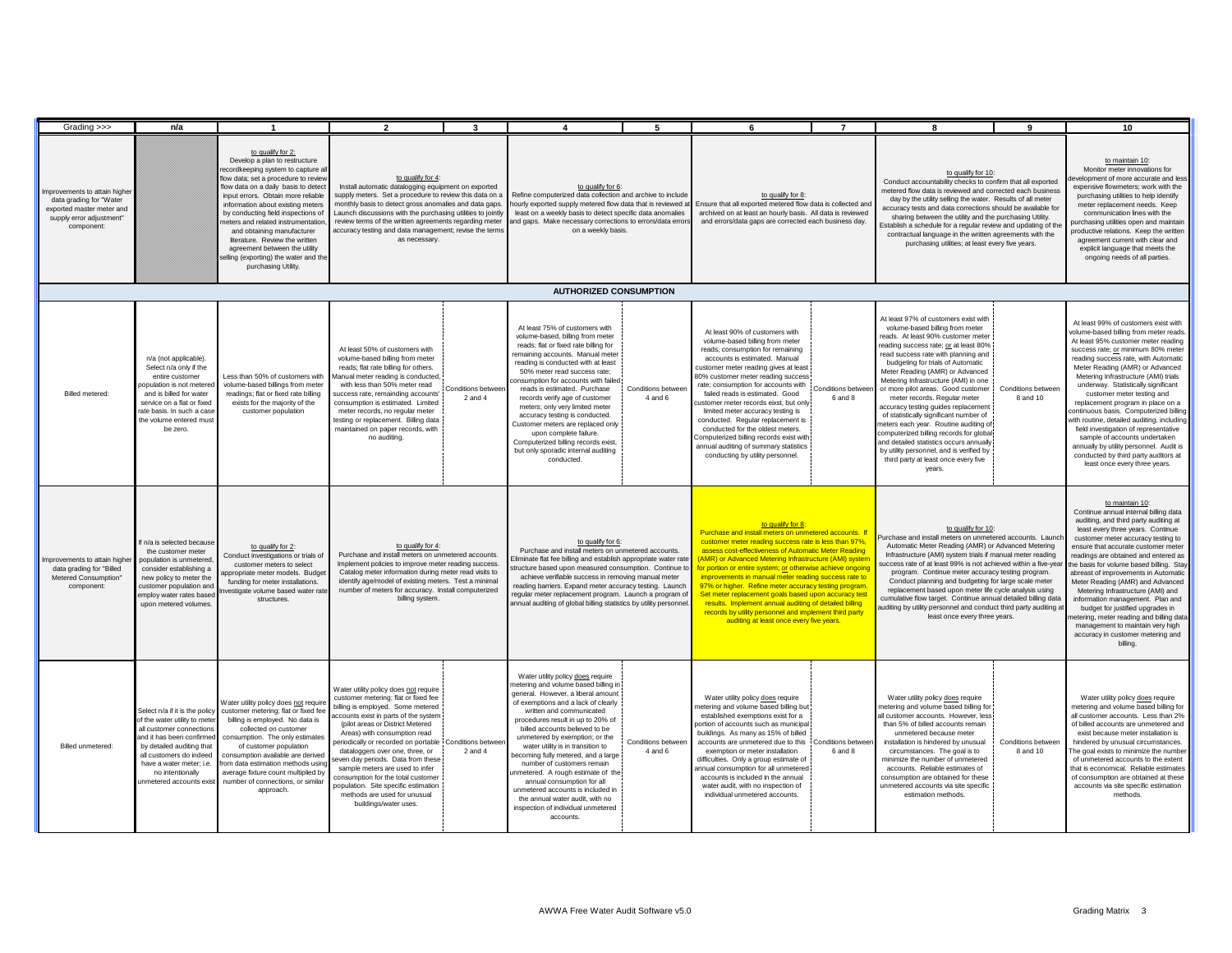| Grading >>>                                                                                       | n/a                                                               | $\mathbf{1}$                                                                                                                                                                                                                                                                                                                                                                                                                                          | $\overline{2}$                                                                                                                                                                                                                                                                                                                                                                                                                                                                                                                                          | $\mathbf{3}$                                                                                                                                                                                                                                                                                                                                                                                                                                                                                                                                                                                                                                                                                                                                                                                                                                                                                                                                                                                                                                                                                                      | $\mathbf{A}$                                                                                                                                                                                                                                                                                                                                                                                                                                                                                                                       | 5                                                                                                                                                                                                                                      | 6                                                                                                                                                                                                                                                                                                                                                                                                                              | $\overline{7}$                                                                                                                                                                                                                                                                                                                                                                                          | $\mathbf{a}$                                                                                                                                                                                                                                                                                                                                                                                                                                                                         | $\mathbf{q}$                                                                                                                                                                                                                                                                                                                                                        | 10                                                                                                                                                                                                                                                                                                                                                                                                                       |
|---------------------------------------------------------------------------------------------------|-------------------------------------------------------------------|-------------------------------------------------------------------------------------------------------------------------------------------------------------------------------------------------------------------------------------------------------------------------------------------------------------------------------------------------------------------------------------------------------------------------------------------------------|---------------------------------------------------------------------------------------------------------------------------------------------------------------------------------------------------------------------------------------------------------------------------------------------------------------------------------------------------------------------------------------------------------------------------------------------------------------------------------------------------------------------------------------------------------|-------------------------------------------------------------------------------------------------------------------------------------------------------------------------------------------------------------------------------------------------------------------------------------------------------------------------------------------------------------------------------------------------------------------------------------------------------------------------------------------------------------------------------------------------------------------------------------------------------------------------------------------------------------------------------------------------------------------------------------------------------------------------------------------------------------------------------------------------------------------------------------------------------------------------------------------------------------------------------------------------------------------------------------------------------------------------------------------------------------------|------------------------------------------------------------------------------------------------------------------------------------------------------------------------------------------------------------------------------------------------------------------------------------------------------------------------------------------------------------------------------------------------------------------------------------------------------------------------------------------------------------------------------------|----------------------------------------------------------------------------------------------------------------------------------------------------------------------------------------------------------------------------------------|--------------------------------------------------------------------------------------------------------------------------------------------------------------------------------------------------------------------------------------------------------------------------------------------------------------------------------------------------------------------------------------------------------------------------------|---------------------------------------------------------------------------------------------------------------------------------------------------------------------------------------------------------------------------------------------------------------------------------------------------------------------------------------------------------------------------------------------------------|--------------------------------------------------------------------------------------------------------------------------------------------------------------------------------------------------------------------------------------------------------------------------------------------------------------------------------------------------------------------------------------------------------------------------------------------------------------------------------------|---------------------------------------------------------------------------------------------------------------------------------------------------------------------------------------------------------------------------------------------------------------------------------------------------------------------------------------------------------------------|--------------------------------------------------------------------------------------------------------------------------------------------------------------------------------------------------------------------------------------------------------------------------------------------------------------------------------------------------------------------------------------------------------------------------|
| mprovements to attain highe<br>data grading for "Billed<br>Unmetered Consumption"<br>component:   |                                                                   | to qualify for 2:<br>Conduct research and evaluate<br>cost/benefit of a new water utility<br>policy to require metering of the<br>customer population; thereby<br>greatly reducing or eliminating<br>metered accounts. Conduct pilo<br>metering project by installing water<br>meters in small sample of customer<br>accounts and periodically reading<br>he meters or datalogging the water<br>consumption over one, three, or<br>seven day periods. | to qualify for 4:<br>Implement a new water utility policy requiring customer<br>metering. Launch or expand pilot metering study to<br>include several different meter types, which will provide<br>data for economic assessment of full scale metering<br>options. Assess sites with access difficulties to devise<br>means to obtain water consumption volumes. Begin<br>customer meter installation.                                                                                                                                                  | to qualify for 8:<br>to qualify for 6:<br>Push to install customer meters on a full scale basis.<br>to qualify for 10:<br>Refine policy and procedures to improve customer meterin<br>Continue customer meter installation throughout the service<br>Refine metering policy and procedures to ensure that all<br>participation for all but solidly exempt accounts. Assign sta<br>accounts, including municipal properties, are designated fo<br>area, with a goal to minimize unmetered accounts. Sustain<br>resources to review billing records to identify errant<br>meters. Plan special efforts to address "hard-to-access"<br>the effort to investigate accounts with access difficulties, and<br>inmetered properties. Specify metering needs and funding<br>accounts. Implement procedures to obtain a reliable<br>devise means to install water meters or otherwise measure<br>equirements to install sufficient meters to significant reduce<br>consumption estimate for the remaining few unmetered<br>water consumption.<br>the number of unmetered accounts<br>accounts awaiting meter installation. |                                                                                                                                                                                                                                                                                                                                                                                                                                                                                                                                    |                                                                                                                                                                                                                                        | to maintain 10:<br>Continue to refine estimation methods<br>for unmetered consumption and<br>explore means to establish metering.<br>for as many billed remaining unmetered<br>accounts as is economically feasible.                                                                                                                                                                                                           |                                                                                                                                                                                                                                                                                                                                                                                                         |                                                                                                                                                                                                                                                                                                                                                                                                                                                                                      |                                                                                                                                                                                                                                                                                                                                                                     |                                                                                                                                                                                                                                                                                                                                                                                                                          |
| Unbilled metered:                                                                                 | select n/a if all billing-<br>exempt consumption is<br>unmetered. | Billing practices exempt certain<br>accounts, such as municipal<br>uildinas, but written policies do not<br>exist; and a reliable count of<br>unbilled metered accounts is<br>unavailable. Meter upkeep and<br>eter reading on these accounts is<br>rare and not considered a priority.<br>Due to poor recordkeeping and<br>ack of auditing, water consumption<br>for all such accounts is purely<br>quesstimated.                                    | Billing practices exempt certain<br>accounts, such as municipal<br>buildings, but only scattered, dated<br>written directives exist to justify this<br>practice. A reliable count of unbilled<br>metered accounts is unavailable.<br>Sporadic meter replacement and<br>meter reading occurs on an as-<br>needed basis. The total annual<br>water consumption for all unbilled,<br>metered accounts is estimated<br>based upon approximating the<br>number of accounts and assigning<br>consumption from actively billed<br>accounts of same meter size. | Conditions betwee<br>$2$ and $4$                                                                                                                                                                                                                                                                                                                                                                                                                                                                                                                                                                                                                                                                                                                                                                                                                                                                                                                                                                                                                                                                                  | Dated written procedures permit<br>billing exemption for specific<br>accounts, such as municipal<br>roperties, but are unclear regarding<br>certain other types of accounts.<br>Meter reading is given low priority<br>and is sporadic. Consumption is<br>quantified from meter readings<br>where available. The total number of<br>unbilled, unmetered accounts must<br>be estimated along with<br>consumption volumes.                                                                                                           | Conditions between<br>4 and 6                                                                                                                                                                                                          | Written policies regarding billing<br>exemptions exist but adherence in<br>practice is questionable. Metering and<br>meter reading for municipal buildings<br>is reliable but sporadic for other<br>unbilled metered accounts. Periodic<br>auditing of such accounts is<br>conducted. Water consumption is<br>quantified directly from meter readings<br>where available, but the majority of the<br>consumption is estimated. | Conditions betwee<br>6 and 8                                                                                                                                                                                                                                                                                                                                                                            | Written policy identifies the types of<br>accounts granted a billing exemption.<br>Customer meter management and<br>meter reading are considered<br>secondary priorities, but meter<br>eading is conducted at least annually<br>to obtain consumption volumes for<br>the annual water audit. High level<br>auditing of billing records ensures that<br>a reliable census of such accounts<br>exists                                                                                  | Conditions between<br>8 and 10                                                                                                                                                                                                                                                                                                                                      | Clearly written policy identifies the types<br>of accounts given a billing exemption,<br>with emphasis on keeping such<br>accounts to a minimum. Customer<br>meter management and meter reading<br>for these accounts is given proper<br>priority and is reliably conducted.<br>Regular auditing confirms this. Total<br>water consumption for these accounts<br>is taken from reliable readings from<br>accurate meters |
| mprovements to attain higher<br>data grading for "Unbilled<br>Metered Consumption"<br>component:  |                                                                   | to qualify for 2:<br>Reassess the water utility's policy<br>allowing certain accounts to be<br>granted a billing exemption. Draft<br>an outline of a new written policy for<br>billing exemptions, with clear<br>ustification as to why any accounts<br>should be exempt from billing, and<br>with the intention to keep the<br>number of such accounts to a<br>minimum                                                                               | to qualify for 4:<br>Review historic written directives and policy documents<br>allowing certain accounts to be billing-exempt. Draft an<br>outline of a written policy for billing exemptions, identify<br>criteria that grants an exemption, with a goal of keeping<br>this number of accounts to a minimum. Consider<br>increasing the priority of reading meters on unbilled<br>accounts at least annually.                                                                                                                                         |                                                                                                                                                                                                                                                                                                                                                                                                                                                                                                                                                                                                                                                                                                                                                                                                                                                                                                                                                                                                                                                                                                                   | to qualify for 6:<br>Draft a new written policy regarding billing exemptions<br>based upon consensus criteria allowing this occurrence<br>Assign resources to audit meter records and billing records<br>to obtain census of unbilled metered accounts. Gradually<br>include a greater number of these metered accounts to the<br>routes for regular meter reading.                                                                                                                                                                |                                                                                                                                                                                                                                        | to qualify for 8:<br>reading routes.                                                                                                                                                                                                                                                                                                                                                                                           | Communicate billing exemption policy throughout the<br>rganization and implement procedures that ensure proper<br>account management. Conduct inspections of accounts<br>confirmed in unbilled metered status and verify that<br>accurate meters exist and are scheduled for routine mete<br>readings. Gradually increase the number of unbilled<br>metered accounts that are included in regular meter |                                                                                                                                                                                                                                                                                                                                                                                                                                                                                      | to qualify for 10:<br>Ensure that meter management (meter accuracy testing,<br>meter replacement) and meter reading activities for unbilled<br>accounts are accorded the same priority as billed accounts<br>Establish ongoing annual auditing process to ensure that<br>water consumption is reliably collected and provided to the<br>annual water audit process. | to maintain 10:<br>Reassess the utility's philosophy in<br>allowing any water uses to go<br>"unbilled". It is possible to meter and<br>bill all accounts, even if the fee charged<br>for water consumption is discounted or<br>waived. Metering and billing all<br>accounts ensures that water<br>consumption is tracked and water<br>waste from plumbing leaks is detected<br>and minimized.                            |
| Unbilled unmetered:                                                                               |                                                                   | Extent of unbilled, unmetered<br>consumption is unknown due to<br>unclear policies and poor<br>ecordkeeping. Total consumption<br>is quantified based upon a purely<br>subjective estimate.                                                                                                                                                                                                                                                           | Clear extent of unbilled, unmetered<br>consumption is unknown, but a<br>number of events are randomly<br>documented each vear, confirming Conditions betwe<br>existence of such consumption, but<br>without sufficient documentation to<br>quantify an accurate estimate of the<br>annual volume consumed.                                                                                                                                                                                                                                              | 2 and 4                                                                                                                                                                                                                                                                                                                                                                                                                                                                                                                                                                                                                                                                                                                                                                                                                                                                                                                                                                                                                                                                                                           | Extent of unbilled, unmetered<br>consumption is partially known, and<br>procedures exist to document<br>certain events such as<br>miscellaneous fire hydrant uses.<br>Formulae is used to quantify the<br>consumption from such events (time<br>unning multiplied by typical flowrate,<br>multiplied by number of events).                                                                                                                                                                                                         | Default value of<br>1.25% of system<br>input volume is<br>employed                                                                                                                                                                     | Coherent policies exist for some form:<br>of unbilled, unmetered consumption<br>but others await closer evaluation.<br>Reasonable recordkeeping for the<br>managed uses exists and allows for<br>annual volumes to be quantified by<br>nference, but unsupervised uses are<br>guesstimated.                                                                                                                                    | Conditions betwee<br>6 and 8                                                                                                                                                                                                                                                                                                                                                                            | Clear policies and good<br>recordkeeping exist for some uses<br>(ex: water used in periodic testing of<br>unmetered fire connections), but<br>other uses (ex: miscellaneous uses of<br>fire hydrants) have limited oversight.<br>Total consumption is a mix of well<br>quantified use such as from formulae<br>(time running multiplied by typical<br>flow, multiplied by number of events)<br>or temporary meters, and relatively<br>subjective estimates of less regulated<br>use. | Conditions between<br>8 and 10                                                                                                                                                                                                                                                                                                                                      | Clear policies exist to identify permitted<br>use of water in unbilled, unmetered<br>fashion, with the intention of minimizing<br>this type of consumption. Good<br>records document each occurrence<br>and consumption is quantified via<br>formulae (time running multiplied by<br>typical flow, multiplied by number of<br>events) or use of temporary meters.                                                        |
| mprovements to attain highe<br>data grading for "Unbilled<br>Unmetered Consumption"<br>component: |                                                                   | to qualify for 5:<br>Jtilize the accepted default value of<br>1.25% of the volume of water<br>supplied as an expedient means to<br>gain a reasonable quantification of<br>this use<br>to qualify for 2:<br>Establish a policy regarding what<br>water uses should be allowed to<br>remain as unbilled and unmetered.<br>Consider tracking a small sample of<br>one such use (ex: fire hydrant<br>flushings).                                          | to qualify for 5:<br>Utilize accepted default value of 1.25% of the volume of<br>water supplied as an expedient means to gain a<br>reasonable quantification of this use.<br>to qualify for 4:<br>Evaluate the documentation of events that have been<br>observed. Meet with user groups (ex: for fire hydrants<br>fire departments, contractors to ascertain their need<br>and/or volume requirements for water from fire hydrants)                                                                                                                    |                                                                                                                                                                                                                                                                                                                                                                                                                                                                                                                                                                                                                                                                                                                                                                                                                                                                                                                                                                                                                                                                                                                   | to qualify for 5:<br>Utilize accepted default value of<br>1.25% of the volume of water<br>supplied as an expedient means to<br>gain a reasonable quantification of<br>all such use. This is particularly<br>appropriate for water utilities who are<br>in the early stages of the water<br>auditing process, and should focus<br>on other components since the<br>volume of unbilled, umetered<br>consumption is usually a relatively<br>small quatity component, and other<br>larger-quantity components should<br>take priority. | to qualify for 6 or<br>greater:<br>Finalize policy and<br>egin to conduct field<br>checks to better<br>stablish and quantif<br>such usage.<br>roceed if top-down<br>audit exists and/or a<br>great volume of sucl<br>use is suspected. | to qualify for 8:<br>Assess water utility policy and procedures for various<br>unmetered usages. For example, ensure that a policy<br>exists and permits are issued for use of fire hydrants by<br>ersons outside of the utility. Create written procedures fo<br>use and documentation of fire hydrants by water utility<br>bersonnel. Use same approach for other types of unbilled<br>unmetered water usage.                |                                                                                                                                                                                                                                                                                                                                                                                                         | to qualify for 10:<br>Refine written procedures to ensure that all uses of unbilled,<br>unmetered water are overseen by a structured permitting<br>rocess managed by water utility personnel. Reassess policy<br>to determine if some of these uses have value in being<br>converted to billed and/or metered status.                                                                                                                                                                |                                                                                                                                                                                                                                                                                                                                                                     | to maintain 10:<br>Continue to refine policy and<br>procedures with intention of reducing<br>the number of allowable uses of water<br>in unbilled and unmetered fashion.<br>Any uses that can feasibly become<br>billed and metered should be converted<br>eventually.                                                                                                                                                   |
|                                                                                                   |                                                                   |                                                                                                                                                                                                                                                                                                                                                                                                                                                       |                                                                                                                                                                                                                                                                                                                                                                                                                                                                                                                                                         |                                                                                                                                                                                                                                                                                                                                                                                                                                                                                                                                                                                                                                                                                                                                                                                                                                                                                                                                                                                                                                                                                                                   | <b>APPARENT LOSSES</b>                                                                                                                                                                                                                                                                                                                                                                                                                                                                                                             |                                                                                                                                                                                                                                        |                                                                                                                                                                                                                                                                                                                                                                                                                                |                                                                                                                                                                                                                                                                                                                                                                                                         |                                                                                                                                                                                                                                                                                                                                                                                                                                                                                      |                                                                                                                                                                                                                                                                                                                                                                     |                                                                                                                                                                                                                                                                                                                                                                                                                          |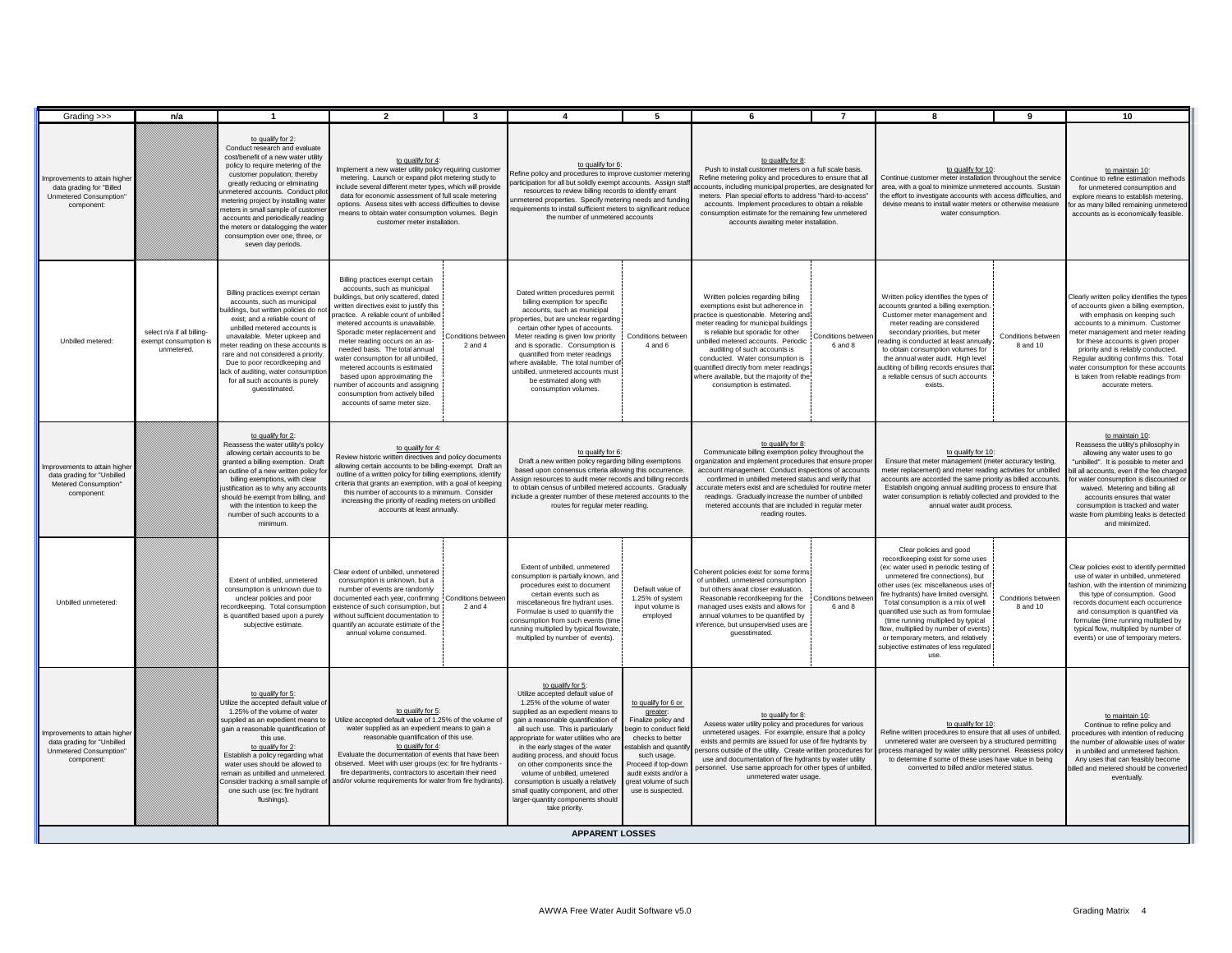| Grading >>>                                                                                          | n/a                                                                                                                                                                                                              | $\mathbf{1}$                                                                                                                                                                                                                                                                                                           | $\mathbf{z}$                                                                                                                                                                                                                                                                                                                                                                                            | 3                                | $\mathbf{A}$                                                                                                                                                                                                                                                                                                                                                                                                          | -5                                                                                                                                                                                                                                                                                                                                                                                                  | 6                                                                                                                                                                                                                                                                                                                                                        | $\overline{7}$               | 8                                                                                                                                                                                                                                                                                                                                                                | $\mathbf{a}$                                                                                                                                                                                                                                                                                                                                                                      | 10                                                                                                                                                                                                                                                                                                                                                                                                                                                                                                                                                      |
|------------------------------------------------------------------------------------------------------|------------------------------------------------------------------------------------------------------------------------------------------------------------------------------------------------------------------|------------------------------------------------------------------------------------------------------------------------------------------------------------------------------------------------------------------------------------------------------------------------------------------------------------------------|---------------------------------------------------------------------------------------------------------------------------------------------------------------------------------------------------------------------------------------------------------------------------------------------------------------------------------------------------------------------------------------------------------|----------------------------------|-----------------------------------------------------------------------------------------------------------------------------------------------------------------------------------------------------------------------------------------------------------------------------------------------------------------------------------------------------------------------------------------------------------------------|-----------------------------------------------------------------------------------------------------------------------------------------------------------------------------------------------------------------------------------------------------------------------------------------------------------------------------------------------------------------------------------------------------|----------------------------------------------------------------------------------------------------------------------------------------------------------------------------------------------------------------------------------------------------------------------------------------------------------------------------------------------------------|------------------------------|------------------------------------------------------------------------------------------------------------------------------------------------------------------------------------------------------------------------------------------------------------------------------------------------------------------------------------------------------------------|-----------------------------------------------------------------------------------------------------------------------------------------------------------------------------------------------------------------------------------------------------------------------------------------------------------------------------------------------------------------------------------|---------------------------------------------------------------------------------------------------------------------------------------------------------------------------------------------------------------------------------------------------------------------------------------------------------------------------------------------------------------------------------------------------------------------------------------------------------------------------------------------------------------------------------------------------------|
| Unauthorized consumption                                                                             |                                                                                                                                                                                                                  | Extent of unauthorized<br>consumption is unknown due to<br>unclear policies and poor<br>ecordkeeping. Total unauthorized<br>consumption is quesstimated.                                                                                                                                                               | Unauthorized consumption is a<br>nown occurrence, but its extent is a<br>nystery. There are no requirements<br>to document observed events, but<br>periodic field reports capture some<br>of these occurrences. Total<br>unauthorized consumption is<br>approximated from this limited data.                                                                                                            | conditions betwee<br>$2$ and $4$ | Procedures exist to document some<br>unauthorized consumption such as<br>observed unauthorized fire hydrant<br>openings. Use formulae to quantify<br>this consumption (time running<br>multiplied typical flowrate, multiplied<br>by number of events).                                                                                                                                                               | Default value of<br>0.25% of volume o<br>water supplied is<br>employed                                                                                                                                                                                                                                                                                                                              | Coherent policies exist for some forms<br>of unauthorized consumption (more<br>than simply fire hydrant misuse) but<br>others await closer evaluation.<br>Reasonable surveillance and<br>recordkeeping exist for occurrences<br>that fall under the policy. Volumes<br>quantified by inference from these<br>records.                                    | Conditions betwe<br>6 and 8  | Clear policies and good auditable<br>recordkeeping exist for certain events<br>(ex: tampering with water meters,<br>illegal bypasses of customer meters);<br>but other occurrences have limited<br>oversight. Total consumption is a<br>combination of volumes from<br>formulae (time x typical flow) and<br>subjective estimates of unconfirmed<br>consumption. | Conditions between<br>8 and 10                                                                                                                                                                                                                                                                                                                                                    | Clear policies exist to identify all known<br>unauthorized uses of water. Staff and<br>procedures exist to provide<br>enforcement of policies and detect<br>violations. Each occurrence is<br>recorded and quantified via formulae<br>(estimated time running multiplied by<br>typical flow) or similar methods. All<br>records and calculations should exist in<br>a form that can be audited by a third<br>party.                                                                                                                                     |
| Improvements to attain higher<br>data grading for "Unauthorize<br>Consumption" component:            |                                                                                                                                                                                                                  | to qualify for 5:<br>Use accepted default of 0.25% of<br>volume of water supplied.<br>to qualify for 2:<br>Review utility policy regarding what<br>water uses are considered<br>unauthorized, and consider<br>racking a small sample of one such<br>occurrence (ex: unauthorized fire<br>hydrant openings)             | to qualify for 5:<br>Use accepted default of 0.25% of system input volume<br>to qualify for 4:<br>Review utility policy regarding what water uses are<br>considered unauthorized, and consider tracking a small<br>sample of one such occurrence (ex: unauthorized fire<br>hydrant openings)                                                                                                            |                                  | to qualify for 5:<br>Utilize accepted default value of<br>0.25% of volume of water supplied<br>as an expedient means to gain a<br>reasonable quantification of all such<br>use. This is particularly appropriate<br>for water utilities who are in the early<br>stages of the water auditing process.                                                                                                                 | to qualify for 6 or<br>greater:<br>Finalize policy<br>updates to clearly<br>identify the types of<br>water consumption<br>that are authorized<br>from those usages<br>at fall outside of thi<br>policy and are,<br>therefore,<br>unauthorized. Begi<br>to conduct regular<br>field checks.<br>Proceed if the top-<br>down audit already<br>exists and/or a grea<br>volume of such use<br>suspected. | to quality for 8:<br>Assess water utility policies to ensure that all known<br>occurrences of unauthorized consumption are outlawed,<br>and that appropriate penalties are prescribed. Create<br>written procedures for detection and documentation of<br>various occurrences of unauthorized consumption as the<br>are uncovered                        |                              | to qualify for 10:<br>Refine written procedures and assign staff to seek out likely<br>occurrences of unauthorized consumption. Explore new<br>ocking devices, monitors and other technologies designed to<br>detect and thwart unauthorized consumption.                                                                                                        |                                                                                                                                                                                                                                                                                                                                                                                   | to maintain 10:<br>Continue to refine policy and<br>ocedures to eliminate any loopholes<br>that allow or tacitly encourage<br>unauthorized consumption. Continue<br>to be vigilant in detection,<br>documentation and enforcement<br>efforts.                                                                                                                                                                                                                                                                                                           |
| <b>Customer metering</b><br>inaccuracies:                                                            | select n/a only if the entire<br>customer population is<br>unmetered. In such a<br>case the volume entered<br>must be zero.                                                                                      | Customer meters exist, but with<br>unorganized paper records on<br>neters; no meter accuracy testing<br>or meter replacement program for<br>any size of retail meter. Metering<br>workflow is driven chaotically with<br>no proactive management. Loss<br>volume due to aggregate meter<br>inaccuracy is quesstimated. | Poor recordkeeping and meter<br>oversight is recognized by water<br>tility management who has allotted<br>staff and funding resources to<br>organize improved recordkeeping<br>and start meter accuracy testing.<br>xisting paper records gathered and<br>organized to provide cursory<br>disposition of meter population.<br>Customer meters are tested for<br>accuracy only upon customer<br>request. | Conditions betwee<br>2 and 4     | Reliable recordkeeping exists: meter<br>information is improving as meters<br>are replaced. Meter accuracy<br>testing is conducted annually for a<br>small number of meters (more than<br>just customer requests, but less than<br>1% of inventory). A limited number<br>of the oldest meters are replaced<br>each year. Inaccuracy volume is<br>largely an estimate, but refined<br>based upon limited testing data. | Conditions betwee<br>4 and 6                                                                                                                                                                                                                                                                                                                                                                        | A reliable electronic recordkeeping<br>system for meters exists. The meter<br>population includes a mix of new high<br>performing meters and dated meters<br>with suspect accuracy. Routine, but<br>limited, meter accuracy testing and<br>neter replacement occur. Inaccuracy<br>volume is quantified using a mix of<br>reliable and less certain data. | Conditions betwee<br>6 and 8 | Ongoing meter replacement and<br>accuracy testing result in highly<br>accurate customer meter population<br>Testing is conducted on samples of<br>meters of varying age and<br>accumulated volume of throughput to<br>determine optimum replacement time<br>for various types of meters.                                                                         | Ongoing meter<br>replacement and<br>ccuracy testing resul<br>in highly accurate<br>customer meter<br>population.<br>Statistically significant<br>number of meters are<br>tested in audit year.<br>This testing is<br>conducted on samples<br>of meters of varying<br>age and accumulated<br>volume of throughput<br>to determine optimur<br>replacement time for<br>these meters. | Good records of all active customer<br>neters exist and include as a minimum:<br>meter number, account<br>number/location, type, size and<br>manufacturer. Ongoing meter<br>replacement occurs according to a<br>targeted and justified basis. Regular<br>meter accuracy testing gives a reliable<br>measure of composite inaccuracy<br>volume for the customer meter<br>population. New metering technology<br>is embraced to keep overall accuracy<br>improving. Procedures are reviewed by<br>a third party knowledgeable in the M36<br>methodology. |
| Improvements to attain higher<br>data grading for "Customer<br>meter inaccuracy volume"<br>component | If n/a is selected because<br>the customer meter<br>population is unmetered<br>consider establishing a<br>new policy to meter the<br>customer population and<br>employ water rates base<br>upon metered volumes. | to qualify for 2:<br>Gather available meter purchase<br>records. Conduct testing on a<br>mall number of meters believed to<br>be the most inaccurate. Review<br>staffing needs of the metering<br>group and budget for necessary<br>esources to better organize meter<br>management.                                   | to qualify for 4:<br>mplement a reliable record keeping system for customer<br>meter histories, preferably using electronic methods<br>ypically linked to, or part of, the Customer Billing Systen<br>or Customer Information System. Expand meter<br>accuracy testing to a larger group of meters.                                                                                                     |                                  | to qualify for 6:<br>tandardize the procedures for meter recordkeeping withi<br>an electronic information system. Accelerate meter<br>ccuracy testing and meter replacements guided by testin<br>results.                                                                                                                                                                                                             |                                                                                                                                                                                                                                                                                                                                                                                                     | to qualify for 8:<br>Expand annual meter accuracy testing to evaluate a<br>statistically significant number of meter makes/models.<br>Expand meter replacement program to replace statistically<br>significant number of poor performing meters each year.                                                                                               |                              | to qualify for 9:<br>Continue efforts to manage meter<br>population with reliable<br>recordkeeping. Test a statistically<br>significant number of meters each<br>year and analyze test results in an<br>ongoing manner to serve as a basis<br>for a target meter replacement<br>strategy based upon accumulated<br>volume throughput.                            | to qualify for 10:<br>Continue efforts to<br>manage meter<br>opulation with reliable<br>ecordkeeping, meter<br>testing and<br>placement. Evaluate<br>new meter types and<br>install one or more<br>rpes in 5-10 custome<br>accounts each year in<br>order to pilot improving<br>metering technology.                                                                              | to maintain 10:<br>Increase the number of meters tested<br>and replaced as justified by meter<br>accuracy test data. Continually monitor<br>development of new metering<br>technology and Advanced Metering<br>Infrastructure (AMI) to grasp<br>opportunities for greater accuracy in<br>metering of water flow and<br>anagement of customer consumption<br>data.                                                                                                                                                                                       |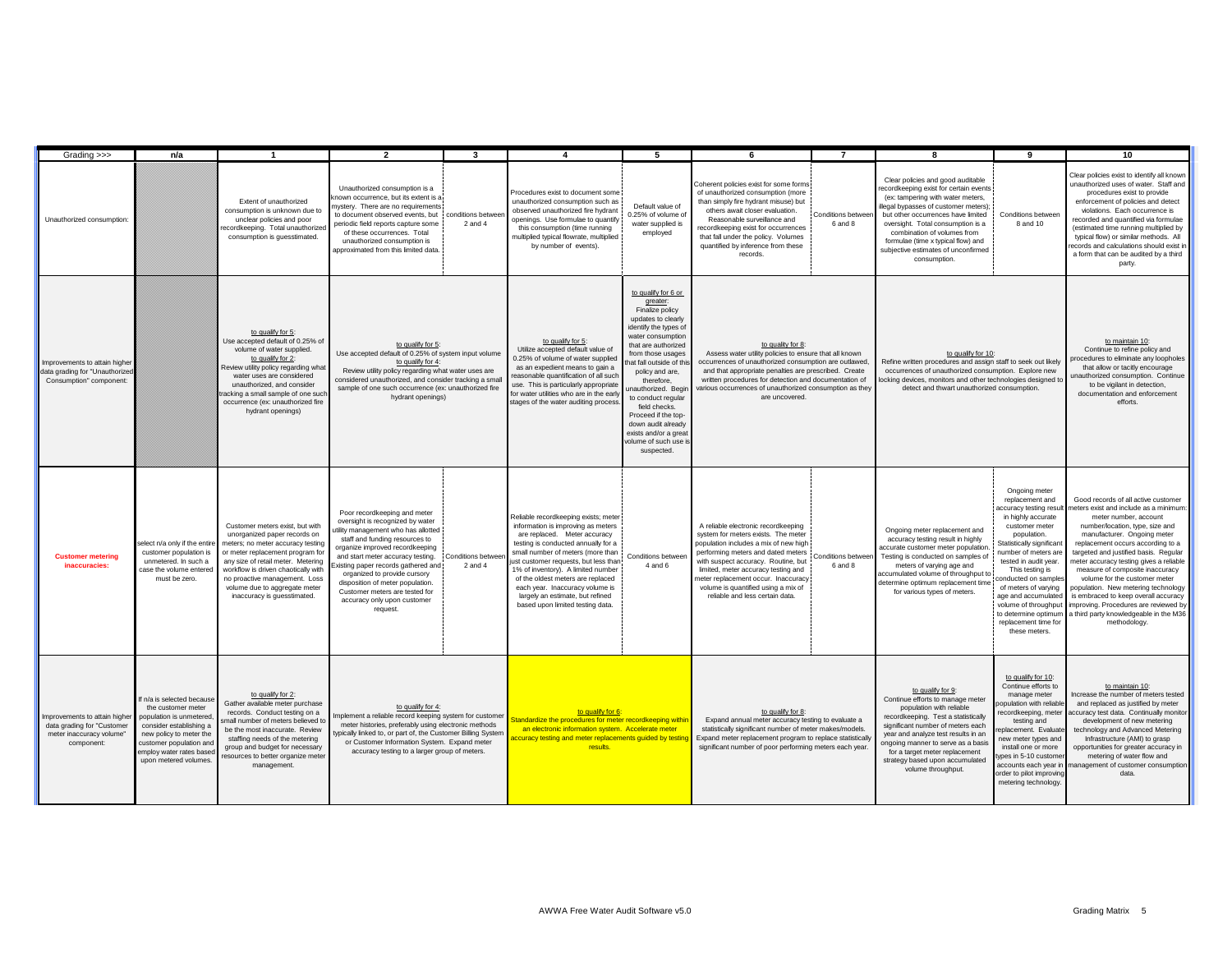| Grading >>>                                                                                                           | n/a                                                                                                                                                                                                                                                                                                                                                                                                                                                                                                                                                                                                | $\mathbf{1}$                                                                                                                                                                                                                                                                                                                                                                                                                                                       | $\overline{2}$                                                                                                                                                                                                                                                                                                                                                                                                         | $\mathbf{3}$                 |                                                                                                                                                                                                                                                                                                                                                                                                                        | 5                             | 6                                                                                                                                                                                                                                                                                                                                                                                                                                                                                  | $\overline{7}$                                              | 8                                                                                                                                                                                                                                                                                                                                                                                                                                                                                                                                                                      | $\mathbf{Q}$                  | 10                                                                                                                                                                                                                                                                                                                                                                                                                                                                                                                                               |
|-----------------------------------------------------------------------------------------------------------------------|----------------------------------------------------------------------------------------------------------------------------------------------------------------------------------------------------------------------------------------------------------------------------------------------------------------------------------------------------------------------------------------------------------------------------------------------------------------------------------------------------------------------------------------------------------------------------------------------------|--------------------------------------------------------------------------------------------------------------------------------------------------------------------------------------------------------------------------------------------------------------------------------------------------------------------------------------------------------------------------------------------------------------------------------------------------------------------|------------------------------------------------------------------------------------------------------------------------------------------------------------------------------------------------------------------------------------------------------------------------------------------------------------------------------------------------------------------------------------------------------------------------|------------------------------|------------------------------------------------------------------------------------------------------------------------------------------------------------------------------------------------------------------------------------------------------------------------------------------------------------------------------------------------------------------------------------------------------------------------|-------------------------------|------------------------------------------------------------------------------------------------------------------------------------------------------------------------------------------------------------------------------------------------------------------------------------------------------------------------------------------------------------------------------------------------------------------------------------------------------------------------------------|-------------------------------------------------------------|------------------------------------------------------------------------------------------------------------------------------------------------------------------------------------------------------------------------------------------------------------------------------------------------------------------------------------------------------------------------------------------------------------------------------------------------------------------------------------------------------------------------------------------------------------------------|-------------------------------|--------------------------------------------------------------------------------------------------------------------------------------------------------------------------------------------------------------------------------------------------------------------------------------------------------------------------------------------------------------------------------------------------------------------------------------------------------------------------------------------------------------------------------------------------|
| Systematic Data Handling<br>Errors:                                                                                   | Note: all water utilities<br>cur some amount of th<br>error. Even in water<br>utilities with unmetered<br>customer populations and<br>fixed rate billing, errors<br>occur in annual billing<br>tabulations. Enter a<br>positive value for the<br>volume and select a<br>grading.                                                                                                                                                                                                                                                                                                                   | Policies and procedures for<br>activation of new customer water<br>illing accounts are vague and lack<br>accountability. Billing data is<br>aintained on paper records which<br>are not well organized. No auditing<br>s conducted to confirm billing data<br>handling efficiency. An unknown<br>number of customers escape<br>routine billing due to lack of billing<br>process oversight.                                                                        | olicy and procedures for activation<br>of new customer accounts and<br>oversight of billing records exist but<br>need refinement. Billing data is<br>maintained on paper records or<br>insufficiently capable electronic<br>database. Only periodic<br>unstructured auditing work is<br>conducted to confirm billing data<br>handling efficiency. The volume of<br>unbilled water due to billing lapses is<br>a guess. | Conditions betwe<br>2 and 4  | Policy and procedures for new<br>account activation and oversight of<br>billing operations exist but needs<br>refinement. Computerized billing<br>system exists, but is dated or lacks<br>needed functionality. Periodic,<br>imited internal audits conducted and<br>confirm with approximate accuracy<br>the consumption volumes lost to<br>billing lapses.                                                           | Conditions betwee<br>4 and 6  | Policy and procedures for new<br>account activation and oversight of<br>billing operations is adequate and<br>reviewed periodically. Computerized<br>billing system is in use with basic<br>reporting available. Any effect of<br>billing adjustments on measured<br>consumption volumes is well<br>understood. Internal checks of billing<br>data error conducted annually.<br>Reasonably accurate quantification of<br>consumption volume lost to billing<br>lapses is obtained. | Conditions betwe<br>6 and 8                                 | New account activation and billing<br>operations policy and procedures are<br>reviewed at least biannually.<br>Computerized billing system includes<br>an array of reports to confirm billing<br>data and system functionality.<br>Checks are conducted routinely to<br>flag and explain zero consumption<br>accounts. Annual internal checks<br>conducted with third party audit<br>conducted at least once every five<br>years. Accountability checks flag<br>billing lapses. Consumption lost to<br>billing lapses is well quantified and<br>reducing year-by-year. | Conditions betwee<br>8 and 10 | Sound written policy and procedures<br>exist for new account activation and<br>oversight of customer billing<br>operations. Robust computerized<br>billing system gives high functionality<br>and reporting capabilities which are<br>utilized, analyzed and the results<br>reported each billing cycle.<br>Assessment of policy and data<br>andling errors are conducted internally<br>and audited by third party at least once<br>every three years, ensuring<br>consumption lost to billing lapses is<br>minimized and detected as it occurs. |
| mprovements to attain higher<br>data grading for "Systematic<br>Data Handling Error volume'<br>component:             |                                                                                                                                                                                                                                                                                                                                                                                                                                                                                                                                                                                                    | to qualify for 2:<br>Draft written policy and procedures<br>for activating new water billing<br>accounts and oversight of billing<br>operations. Investigate and budget<br>for computerized customer billing<br>system. Conduct initial audit of<br>billing records by flow-charting the<br>basic business processes of the<br>customer account/billing function.                                                                                                  | to qualify for 4:<br>Finalize written policy and procedures for activation of<br>new billing acocunts and overall billing operations<br>anagement. Implement a computerized customer billing<br>system. Conduct initial audit of billing records as part of<br>this process.                                                                                                                                           |                              | to qualify for 6:<br>Refine new account activation and billing operations<br>procedures and ensure consistency with the utility policy<br>regarding billing, and minimize opportunity for missed<br>billings. Upgrade or replace customer billing system for<br>needed functionality - ensure that billing adjustments don'<br>corrupt the value of consumption volumes. Procedurize<br>internal annual audit process. |                               | to qualify for 8:<br>Formalize regular review of new account activation proces<br>and general billing practices. Enhance reporting capability<br>of computerized billing system. Formalize regular auditing<br>process to reveal scope of data handling error. Plan for<br>periodic third party audit to occur at least once every five<br>years.                                                                                                                                  |                                                             | to qualify for 10:<br>Close policy/procedure loopholes that allow some custome<br>accounts to go unbilled, or data handling errors to exist.<br>Ensure that billing system reports are utilized, analyzed and<br>reported every billing cycle. Ensure that internal and third<br>party audits are conducted at least once every three years                                                                                                                                                                                                                            |                               | to maintain 10:<br>Stay abreast of customer information<br>management developments and<br>innovations. Monitor developments of<br>dvanced Metering Infrastructure (AMI)<br>and integrate technology to ensure that<br>customer endpoint information is well-<br>monitored and errors/lapses are at an<br>economic minimum.                                                                                                                                                                                                                       |
|                                                                                                                       |                                                                                                                                                                                                                                                                                                                                                                                                                                                                                                                                                                                                    |                                                                                                                                                                                                                                                                                                                                                                                                                                                                    |                                                                                                                                                                                                                                                                                                                                                                                                                        |                              | <b>SYSTEM DATA</b>                                                                                                                                                                                                                                                                                                                                                                                                     |                               |                                                                                                                                                                                                                                                                                                                                                                                                                                                                                    |                                                             |                                                                                                                                                                                                                                                                                                                                                                                                                                                                                                                                                                        |                               |                                                                                                                                                                                                                                                                                                                                                                                                                                                                                                                                                  |
| Length of mains:                                                                                                      |                                                                                                                                                                                                                                                                                                                                                                                                                                                                                                                                                                                                    | Poorly assembled and maintained<br>paper as-built records of existing<br>water main installations makes<br>accurate determination of system<br>pipe length impossible. Length of<br>mains is quesstimated.                                                                                                                                                                                                                                                         | Paper records in poor or uncertain<br>condition (no annual tracking of<br>installations & abandonments).<br>oor procedures to ensure that new<br>water mains installed by developers<br>are accurately documented.                                                                                                                                                                                                     | Conditions betwee<br>2 and 4 | Sound written policy and procedures<br>exist for documenting new water<br>main installations, but gaps in<br>management result in a uncertain<br>degree of error in tabulation of mains<br>length.                                                                                                                                                                                                                     | Conditions between<br>4 and 6 | Sound written policy and procedures<br>exist for permitting and commissionin<br>new water mains. Highly accurate<br>paper records with regular field<br>validation: or electronic records and<br>asset management system in good<br>condition. Includes system backup.                                                                                                                                                                                                             | Conditions betwe<br>6 and 8                                 | Sound written policy and procedures<br>exist for permitting and<br>commissioning new water mains.<br>Electronic recordkeeping such as a<br>Geographical Information System<br>(GIS) and asset management system<br>are used to store and manage data.                                                                                                                                                                                                                                                                                                                  | Conditions betwee<br>8 and 10 | Sound written policy exists for<br>anaging water mains extensions and<br>eplacements. Geographic Information<br>System (GIS) data and asset<br>management database agree and<br>random field validation proves truth of<br>databases. Records of annual field<br>validation should be available for<br>review                                                                                                                                                                                                                                    |
| mprovements to attain higher<br>data grading for "Length of<br>Water Mains" component                                 |                                                                                                                                                                                                                                                                                                                                                                                                                                                                                                                                                                                                    | to qualify for 2:<br>Assign personnel to inventory<br>current as-built records and<br>compare with customer billing<br>system records and highway plans<br>order to verify poorly documented<br>pipelines. Assemble policy<br>documents regarding permitting<br>and documentation of water main<br>installations by the utility and<br>puilding developers; identify gaps in<br>procedures that result in poor<br>documentation of new water main<br>installations | to qualify for 4:<br>Complete inventory of paper records of water main<br>nstallations for several years prior to audit year. Review<br>policy and procedures for commissioning and<br>documenting new water main installation.                                                                                                                                                                                        |                              | to qualify for 6:<br>Finalize updates/improvements to written policy and<br>procedures for permitting/commissioning new main<br>installations. Confirm inventory of records for five years<br>prior to audit year; correct any errors or omissions.                                                                                                                                                                    |                               | to qualify for 8:<br>Launch random field checks of limited number of location<br>Convert to electronic database such as a Geographic<br>nformation System (GIS) with backup as justified. Develop<br>written policy and procedures.                                                                                                                                                                                                                                                |                                                             | to qualify for 10:<br>Link Geographic Information System (GIS) and asset<br>management databases, conduct field verification of data<br>Record field verification information at least annually.                                                                                                                                                                                                                                                                                                                                                                       |                               | to maintain 10:<br>Continue with standardization and<br>random field validation to improve the<br>completeness and accuracy of the<br>system                                                                                                                                                                                                                                                                                                                                                                                                     |
| <b>Jumber of active AND inactive</b><br>service connections:                                                          |                                                                                                                                                                                                                                                                                                                                                                                                                                                                                                                                                                                                    | Vague permitting (of new service<br>recordkeeping of customer<br>connections/billings result in<br>suspect determination of the<br>number of service connections.<br>which may be 10-15% in error from<br>actual count                                                                                                                                                                                                                                             | connections) policy and poor paper General permitting policy exists but<br>paper records, procedural gaps, and<br>weak oversight result in<br>questionable total for number of<br>onnections, which may vary 5-10%<br>of actual count.                                                                                                                                                                                 | Conditions betwee<br>2 and 4 | Written account activation policy and<br>procedures exist, but with some<br>gaps in performance and oversight.<br>Computerized information<br>management system is being<br>brought online to replace dated<br>paper recordkeeping system.<br>Reasonably accurate tracking of<br>service connection installations &<br>abandonments; but count can be up<br>to 5% in error from actual total.                          | Conditions betwee<br>4 and 6  | Written new account activation and<br>overall billing policies and procedures<br>are adequate and reviewed<br>periodically. Computerized<br>formation management system is in<br>use with annual installations &<br>abandonments totaled. Very limited<br>field verifications and audits. Error in<br>count of number of service<br>connections is believed to be no mon<br>than 3%.                                                                                               | Conditions betwee<br>6 and 8                                | Policies and procedures for new<br>account activation and overall billing<br>operations are written, well-structured<br>and reviewed at least biannually. Well<br>managed computerized information<br>management system exists and<br>routine, periodic field checks and<br>nternal system audits are conducted.<br>Counts of connections are no more<br>than 2% in error.                                                                                                                                                                                             | Conditions betwee<br>8 and 10 | Sound written policy and well managed<br>and audited procedures ensure reliable<br>management of service connection<br>population. Computerized information<br>management system, Customer Billing<br>System, and Geographic Information<br>System (GIS) information agree; field<br>validation proves truth of databases.<br>Count of connections recorded as<br>being in error is less than 1% of the<br>entire population.                                                                                                                    |
| mprovements to attain higher<br>data grading for "Number of<br>Active and Inactive Service<br>Connections" component: | Note: The number of<br><b>Service Connections</b><br>does not include fire<br>hydrant leads/lines<br>connecting the hydran<br>to the water main                                                                                                                                                                                                                                                                                                                                                                                                                                                    | to qualify for 2:<br>raft new policy and procedures fo<br>ew account activation and overall<br>billing operations. Research and<br>ollect paper records of installations<br>& abandonments for several years<br>prior to audit year.                                                                                                                                                                                                                               | to qualify for 4:<br>Refine policy and procedures for new account activation<br>and overall billing operations. Research computerized<br>recordkeeping system (Customer Information System or<br>Customer Billing System) to improve documentation<br>format for service connections.                                                                                                                                  |                              | to qualify for 6:<br>Refine procedures to ensure consistency with new accoun<br>activation and overall billing policy to establish new service<br>connections or decommission existing connections.<br>Improve process to include all totals for at least five years<br>prior to audit year.                                                                                                                           |                               | to qualify for 8:<br>Formalize regular review of new account activation and<br>overall billing operations policies and procedures. Launch<br>random field checks of limited number of locations.<br>Develop reports and auditing mechanisms for computerize<br>information management system.                                                                                                                                                                                      |                                                             | to qualify for 10:<br>Close any procedural loopholes that allow installations to go<br>ndocumented. Link computerized information managemer<br>system with Geographic Information System (GIS) and<br>formalize field inspection and information system auditing<br>processes. Documentation of new or decommissioned<br>service connections encounters several levels of checks and<br>balances.                                                                                                                                                                      |                               | to maintain 10:<br>Continue with standardization and<br>random field validation to improve<br>knowledge of system.                                                                                                                                                                                                                                                                                                                                                                                                                               |
|                                                                                                                       | Gradings 1-9 apply if customer properties are unmetered, if customer meters exist and are located inside the customer building premises, or if the water utility owns and is responsible for the entire service connection pip<br>these cases the average distance between the curb stop or boundary separating utility/customer responsibility for service connection piping, and the typical first point of use (ex: faucet) or the customer meter must be qua<br>Note: if customer wate<br>means to quantify this value. (See the "Service Connection Diagram" worksheet)<br>meters are located |                                                                                                                                                                                                                                                                                                                                                                                                                                                                    |                                                                                                                                                                                                                                                                                                                                                                                                                        |                              |                                                                                                                                                                                                                                                                                                                                                                                                                        |                               |                                                                                                                                                                                                                                                                                                                                                                                                                                                                                    | Either of two conditions can be met for<br>a grading of 10: |                                                                                                                                                                                                                                                                                                                                                                                                                                                                                                                                                                        |                               |                                                                                                                                                                                                                                                                                                                                                                                                                                                                                                                                                  |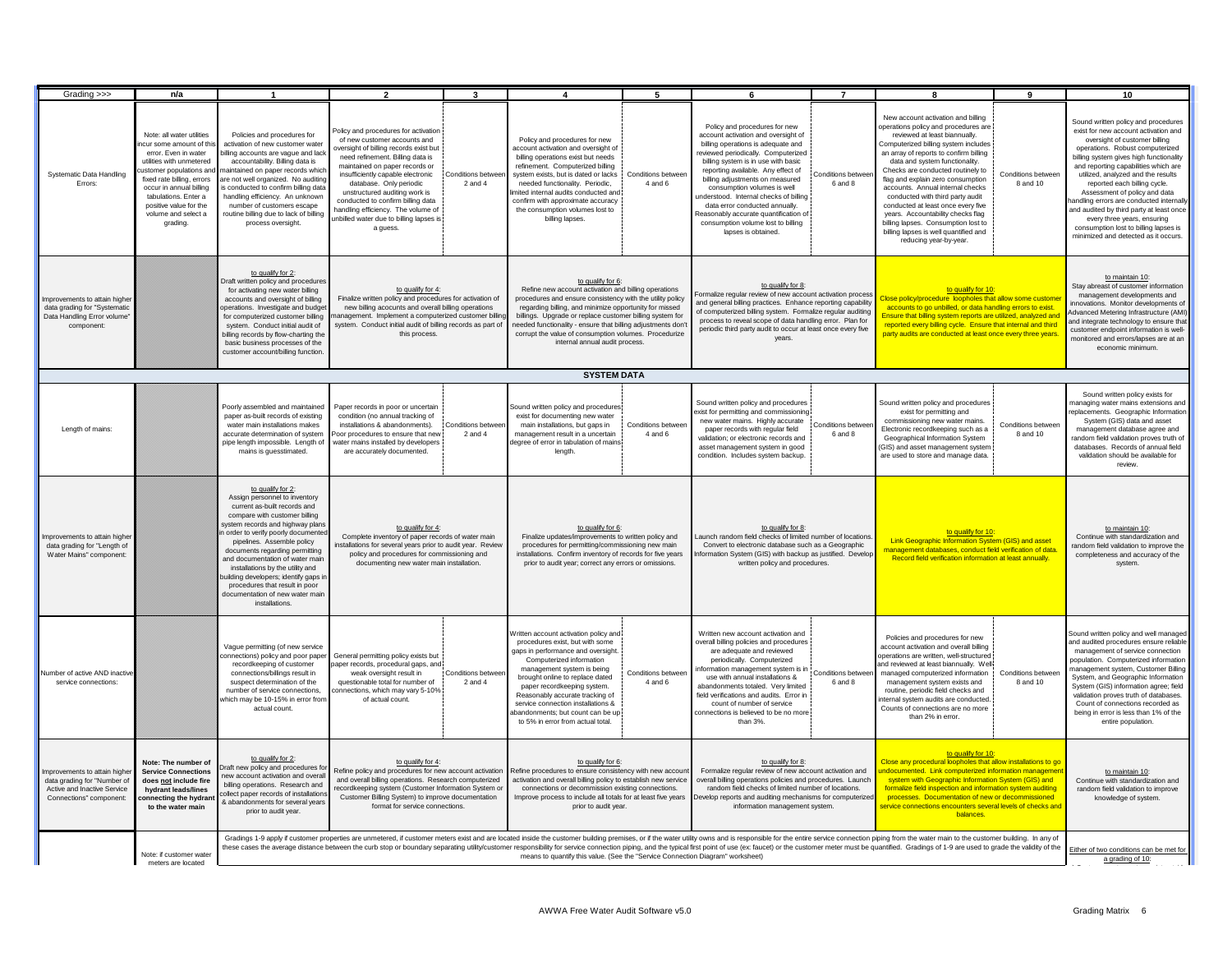| Grading >>>                                                                                                  | n/a                                                                                                                                                                                                                                                                                                                                                                                                                                                                                                                            | $\overline{1}$                                                                                                                                                                                                                                                                                                                                                                                                                                                                                                           | $\overline{2}$                                                                                                                                                                                                                                                                                                                                                                                                                                                                                                                                           | $\mathbf{3}$                     | $\overline{4}$                                                                                                                                                                                                                                                                                                                                                                                                                                                                                                                                                                              | 5                             | 6                                                                                                                                                                                                                                                                                                                                                                                                                                                                                                                                                                                          | $\overline{7}$               | 8                                                                                                                                                                                                                                                                                                                                                                                                                                       | 9                              | 10                                                                                                                                                                                                                                                                                                                                                                                                                                                                                                                                                                                                                                                                                                                                                                                                         |
|--------------------------------------------------------------------------------------------------------------|--------------------------------------------------------------------------------------------------------------------------------------------------------------------------------------------------------------------------------------------------------------------------------------------------------------------------------------------------------------------------------------------------------------------------------------------------------------------------------------------------------------------------------|--------------------------------------------------------------------------------------------------------------------------------------------------------------------------------------------------------------------------------------------------------------------------------------------------------------------------------------------------------------------------------------------------------------------------------------------------------------------------------------------------------------------------|----------------------------------------------------------------------------------------------------------------------------------------------------------------------------------------------------------------------------------------------------------------------------------------------------------------------------------------------------------------------------------------------------------------------------------------------------------------------------------------------------------------------------------------------------------|----------------------------------|---------------------------------------------------------------------------------------------------------------------------------------------------------------------------------------------------------------------------------------------------------------------------------------------------------------------------------------------------------------------------------------------------------------------------------------------------------------------------------------------------------------------------------------------------------------------------------------------|-------------------------------|--------------------------------------------------------------------------------------------------------------------------------------------------------------------------------------------------------------------------------------------------------------------------------------------------------------------------------------------------------------------------------------------------------------------------------------------------------------------------------------------------------------------------------------------------------------------------------------------|------------------------------|-----------------------------------------------------------------------------------------------------------------------------------------------------------------------------------------------------------------------------------------------------------------------------------------------------------------------------------------------------------------------------------------------------------------------------------------|--------------------------------|------------------------------------------------------------------------------------------------------------------------------------------------------------------------------------------------------------------------------------------------------------------------------------------------------------------------------------------------------------------------------------------------------------------------------------------------------------------------------------------------------------------------------------------------------------------------------------------------------------------------------------------------------------------------------------------------------------------------------------------------------------------------------------------------------------|
| Average length of customer<br>service line:                                                                  | outside of the customer<br>building next to the curb<br>stop or boundary<br>eparating utility/custome<br>responsibility, then the<br>auditor should answer<br>"Yes" to the question on<br>he Reporting Worksheet<br>asking about this. If the<br>answer is Yes, the<br>grading description listed<br>under the Grading of<br>0(a) will be followed, with<br>a value of zero<br>automatically entered at<br>Grading of 10. See the<br>Service Connection<br>Diagram worksheet for a<br>visual presentation of this<br>distance. | Vague policy exists to define the<br>lelineation of water utility ownership<br>and customer ownership of the<br>service connection piping. Curb<br>stops are perceived as the<br>breakpoint but these have not been<br>well-maintained or documented.<br>Most are buried or obscured. Their<br>location varies widely from site-to-<br>site, and estimating this distance is<br>arbitrary due to the unknown<br>location of many curb stops.                                                                             | Policy requires that the curb stop<br>serves as the delineation point<br>etween water utility ownership and<br>customer ownership of the service<br>connection piping. The piping from<br>the water main to the curb stop is<br>the property of the water utility; and Conditions between<br>the piping from the curb stop to the<br>customer building is owned by the<br>customer. Curb stop locations are<br>not well documented and the<br>average distance is based upon a<br>limited number of locations<br>measured in the field.                  | $2$ and $4$                      | Good policy requires that the curb<br>stop serves as the delineation point<br>between water utility ownership and<br>customer ownership of the service<br>connection piping. Curb stops are<br>generally installed as needed and<br>are reasonably documented. Their<br>location varies widely from site-to-<br>site, and an estimate of this distance<br>is hindered by the availability of<br>paper records of limited accuracy.                                                                                                                                                          | Conditions between<br>4 and 6 | Clear written policy exists to define<br>utility/customer responsibility for<br>service connection piping. Accurate<br>well-maintained paper or basic<br>electronic recordkeeping system<br>exists. Periodic field checks confirm<br>piping lengths for a sample of<br>customer properties.                                                                                                                                                                                                                                                                                                | Conditions betwee<br>6 and 8 | Clearly worded policy standardizes<br>the location of curb stops and meters.<br>which are inspected upon installation.<br>Accurate and well maintained<br>electronic records exist with periodic<br>field checks to confirm locations of<br>service lines, curb stops and<br>customer meter pits. An accurate<br>number of customer properties from<br>the customer billing system allows for<br>reliable averaging of this length.     | Conditions between<br>8 and 10 | a) Customer water meters exist outside<br>of customer buildings next to the curb<br>stop or boundary separating<br>utility/customer responsibility for service<br>connection piping. If so, answer "Yes'<br>to the question on the Reporting<br>Working asking about this condition. A<br>value of zero and a Grading of 10 are<br>automatically entered in the Reporting<br>Worksheet<br>b). Meters exist inside customer<br>puildings, or properties are unmetered<br>In either case, answer "No" to the<br>Reporting Worksheet question on<br>meter location, and enter a distance<br>determined by the auditor. For a<br>Grading of 10 this value must be a very<br>reliable number from a Geographic<br>Information System (GIS) and<br>confirmed by a statistically valid number<br>of field checks. |
| Improvements to attain higher<br>data grading for "Average<br>Length of Customer Service<br>Line" component: |                                                                                                                                                                                                                                                                                                                                                                                                                                                                                                                                | to qualify for 2:<br>Research and collect paper records<br>of service line installations. Inspect<br>several sites in the field using pipe<br>locators to locate curb stops.<br>Obtain the length of this small<br>sample of connections in this<br>manner.                                                                                                                                                                                                                                                              | to qualify for 4:<br>Formalize and communicate policy delineating<br>utility/customer responsibilities for service connection<br>piping. Assess accuracy of paper records by field<br>spection of a small sample of service connections using<br>pipe locators as needed. Research the potential<br>migration to a computerized information management<br>system to store service connection data.                                                                                                                                                       |                                  | to qualify for 6:<br>Establish coherent procedures to ensure that policy for curb<br>stop, meter installation and documentation is followed.<br>Gain consensus within the water utility for the establishme<br>of a computerized information management system.                                                                                                                                                                                                                                                                                                                             |                               | to qualify for 8:<br>Implement an electronic means of recordkeeping, typically<br>via a customer information system, customer billing system<br>or Geographic Information System (GIS). Standardize the<br>process to conduct field checks of a limited number of<br>locations.                                                                                                                                                                                                                                                                                                            |                              | to qualify for 10:<br>Link customer information management system and<br>Geographic Information System (GIS), standardize process<br>for field verification of data                                                                                                                                                                                                                                                                     |                                | to maintain 10:<br>Continue with standardization and<br>random field validation to improve<br>knowledge of service connection<br>configurations and customer meter<br>locations                                                                                                                                                                                                                                                                                                                                                                                                                                                                                                                                                                                                                            |
| Average operating pressure:                                                                                  |                                                                                                                                                                                                                                                                                                                                                                                                                                                                                                                                | Available records are poorly<br>assembled and maintained paper<br>records of supply pump<br>characteristics and water<br>distribution system operating<br>conditions. Average pressure is<br>quesstimated based upon this<br>information and ground elevations<br>from crude topographical maps.<br>Widely varying distribution system<br>pressures due to undulating terrain,<br>high system head loss and<br>weak/erratic pressure controls<br>further compromise the validity of<br>the average pressure calculation. | Limited telemetry monitoring of<br>cattered pumping station and water<br>storage tank sites provides some<br>static pressure data, which is<br>ecorded in handwritten logbooks<br>Pressure data is gathered at<br>individual sites only when low<br>ressure complaints arise. Average<br>ressure is determined by averaging<br>elatively crude data, and is affected<br>by significant variation in ground<br>elevations, system head loss and<br>gaps in pressure controls in the<br>distribution system.                                               | Conditions betwee<br>$2$ and $4$ | Effective pressure controls separate<br>different pressure zones; moderate<br>pressure variation across the<br>system, occasional open boundary<br>valves are discovered that breech<br>pressure zones. Basic telemetry<br>monitoring of the distribution system<br>logs pressure data electronically.<br>Pressure data gathered by gauges<br>or dataloggers at fire hydrants or<br>buildings when low pressure<br>complaints arise, and during fire flow<br>tests and system flushing. Reliable<br>topographical data exists. Average<br>pressure is calculated using this mix<br>of data. | Conditions between<br>4 and 6 | Reliable pressure controls separate<br>distinct pressure zones; only very<br>occasional open boundary valves are<br>encountered that breech pressure<br>zones. Well-covered telemetry<br>monitoring of the distribution system<br>not just pumping at source treatment<br>plants or wells) logs extensive<br>pressure data electronically. Pressure<br>gathered by gauges/dataloggers at fire<br>hydrants and buildings when low<br>pressure complaints arise, and during<br>fire flow tests and system flushing.<br>Average pressure is determined by<br>using this mix of reliable data. | Conditions betwee<br>6 and 8 | Well-managed, discrete pressure<br>zones exist with generally predictable<br>pressure fluctuations. A current full-<br>scale SCADA System or similar<br>realtime monitoring system exists to<br>monitor the water distribution system<br>and collect data, including real time<br>pressure readings at representative<br>sites across the system. The average<br>system pressure is determined from<br>reliable monitoring system data. | Conditions betwee<br>8 and 10  | Well-managed pressure districts/zones,<br>SCADA System and hydraulic model<br>exist to give very precise pressure data<br>across the water distribution system.<br>Average system pressure is reliably<br>calculated from extensive, reliable, and<br>cross-checked data. Calculations are<br>reported on an annual basis as a<br>minimum                                                                                                                                                                                                                                                                                                                                                                                                                                                                  |
| Improvements to attain higher<br>data grading for "Average<br>Operating Pressure"<br>component:              |                                                                                                                                                                                                                                                                                                                                                                                                                                                                                                                                | to qualify for 2:<br>Employ pressure gauging and/or<br>datalogging equipment to obtain<br>pressure measurements from fire<br>hydrants. Locate accurate<br>topographical maps of service area<br>in order to confirm ground<br>elevations. Research pump data<br>sheets to find pump pressure/flow<br>characteristics                                                                                                                                                                                                     | to qualify for 4:<br>Formalize a procedure to use pressure<br>auging/datalogging equipment to gather pressure data<br>during various system events such as low pressure<br>omplaints, or operational testing. Gather pump pressure<br>and flow data at different flow regimes. Identify faulty<br>pressure controls (pressure reducing valves, altitude<br>valves, partially open boundary valves) and plan to<br>properly configure pressure zones. Make all pressure<br>lata from these efforts available to generate system-wide<br>average pressure. |                                  | to qualify for 6:<br>Expand the use of pressure gauging/datalogging<br>equipment to gather scattered pressure data at a<br>representative set of sites, based upon pressure zones or<br>areas. Utilize pump pressure and flow data to determine<br>supply head entering each pressure zone or district.<br>Correct any faulty pressure controls (pressure reducing<br>valves, altitude valves, partially open boundary valves) to<br>ensure properly configured pressure zones. Use expanded<br>pressure dataset from these activities to generate system-<br>wide average pressure.        |                               | to qualify for 8:<br>nstall a Supervisory Control and Data Acquisition (SCADA<br>System, or similar realtime monitoring system, to monitor<br>system parameters and control operations. Set regular<br>calibration schedule for instrumentation to insure data<br>accuracy. Obtain accurate topographical data and utilize<br>pressure data gathered from field surveys to provide<br>extensive, reliable data for pressure averaging.                                                                                                                                                     |                              | to qualify for 10:<br>Annually, obtain a system-wide average pressure value from<br>the hydraulic model of the distribution system that has been<br>calibrated via field measurements in the water distribution<br>system and confirmed in comparisons with SCADA System<br>data.                                                                                                                                                       |                                | to maintain 10:<br>Continue to refine the hydraulic model<br>of the distribution system and consider<br>linking it with SCADA System for real-<br>time pressure data calibration, and<br>averaging.                                                                                                                                                                                                                                                                                                                                                                                                                                                                                                                                                                                                        |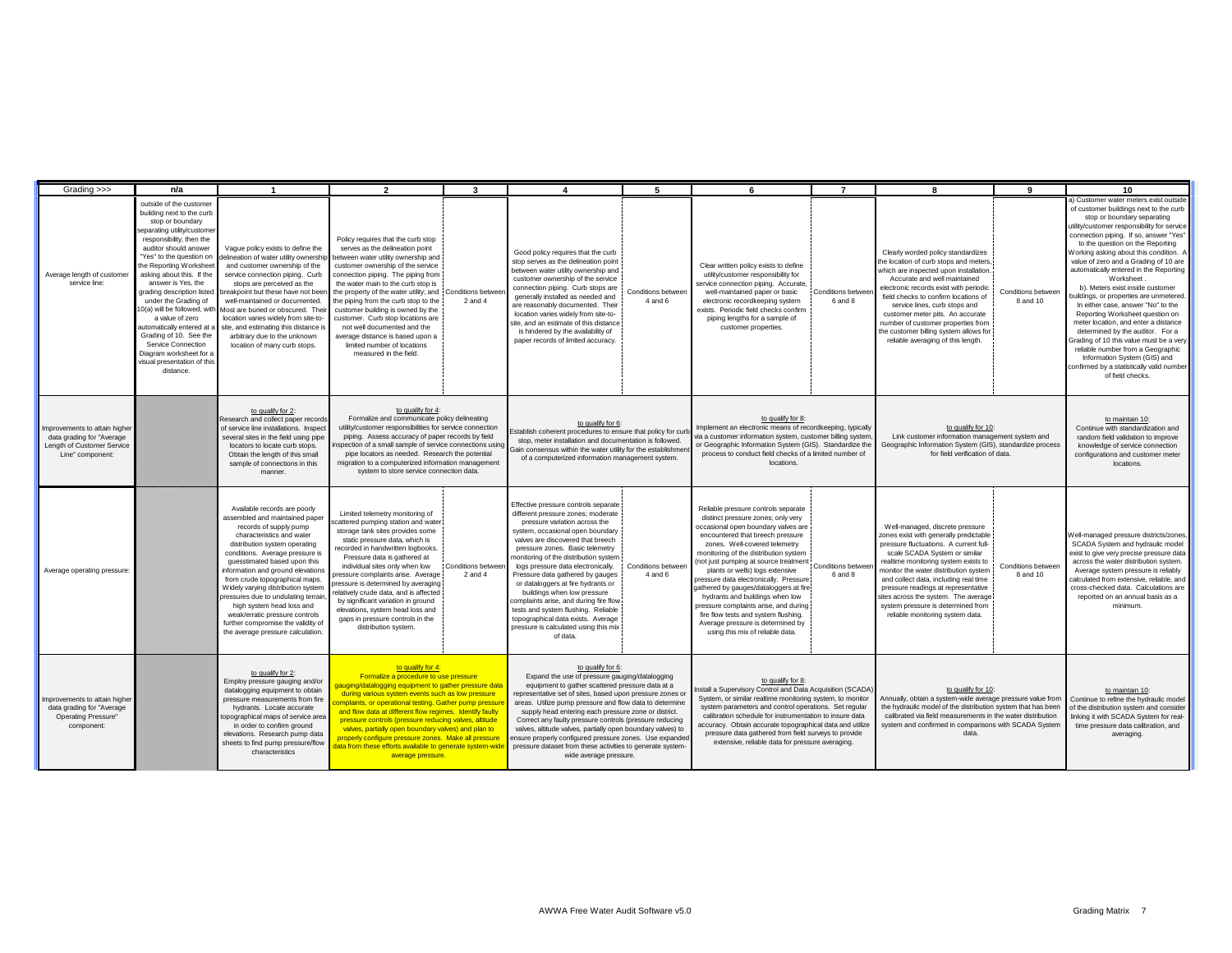| Grading >>>                                                                                                          | n/a                                                                                                                                                                                                   |                                                                                                                                                                                                                                                                                                                                                                             | $\overline{2}$                                                                                                                                                                                                                                                                                                                                                                                                   | 3                                       |                                                                                                                                                                                                                                                                                                                                                                |                                                                                                            | 6                                                                                                                                                                                                                                                                                                                                                                                                                                                                                                           | $\overline{7}$                       | 8                                                                                                                                                                                                                                                                                                                                                                                 |                                | 10                                                                                                                                                                                                                                                                                                                                                                                                                                                                                                                                                                    |
|----------------------------------------------------------------------------------------------------------------------|-------------------------------------------------------------------------------------------------------------------------------------------------------------------------------------------------------|-----------------------------------------------------------------------------------------------------------------------------------------------------------------------------------------------------------------------------------------------------------------------------------------------------------------------------------------------------------------------------|------------------------------------------------------------------------------------------------------------------------------------------------------------------------------------------------------------------------------------------------------------------------------------------------------------------------------------------------------------------------------------------------------------------|-----------------------------------------|----------------------------------------------------------------------------------------------------------------------------------------------------------------------------------------------------------------------------------------------------------------------------------------------------------------------------------------------------------------|------------------------------------------------------------------------------------------------------------|-------------------------------------------------------------------------------------------------------------------------------------------------------------------------------------------------------------------------------------------------------------------------------------------------------------------------------------------------------------------------------------------------------------------------------------------------------------------------------------------------------------|--------------------------------------|-----------------------------------------------------------------------------------------------------------------------------------------------------------------------------------------------------------------------------------------------------------------------------------------------------------------------------------------------------------------------------------|--------------------------------|-----------------------------------------------------------------------------------------------------------------------------------------------------------------------------------------------------------------------------------------------------------------------------------------------------------------------------------------------------------------------------------------------------------------------------------------------------------------------------------------------------------------------------------------------------------------------|
|                                                                                                                      |                                                                                                                                                                                                       |                                                                                                                                                                                                                                                                                                                                                                             |                                                                                                                                                                                                                                                                                                                                                                                                                  |                                         | <b>COST DATA</b>                                                                                                                                                                                                                                                                                                                                               |                                                                                                            |                                                                                                                                                                                                                                                                                                                                                                                                                                                                                                             |                                      |                                                                                                                                                                                                                                                                                                                                                                                   |                                |                                                                                                                                                                                                                                                                                                                                                                                                                                                                                                                                                                       |
| Total annual cost of operating<br>water system:                                                                      |                                                                                                                                                                                                       | Incomplete paper records and lack<br>of financial accounting<br>documentation on many operating<br>functions makes calculation of<br>water system operating costs a<br>pure guesstimate                                                                                                                                                                                     | Reasonably maintained, but<br>incomplete, paper or electronic<br>accounting provides data to<br>stimate the major portion of water<br>system operating costs.                                                                                                                                                                                                                                                    | <b>Conditions betwee</b><br>$2$ and $4$ | Electronic, industry-standard cost<br>accounting system in place.<br>However, gaps in data are known to Conditions betweer<br>exist, periodic internal reviews are<br>conducted but not a structured<br>financial audit.                                                                                                                                       | 4 and 6                                                                                                    | Reliable electronic, industry-standard<br>cost accounting system in place, with<br>all pertinent water system operating   Conditions betwee<br>costs tracked. Data audited<br>eriodically by utility personnel, but not<br>a Certified Public Accountant (CPA).                                                                                                                                                                                                                                             | 6 and 8                              | Reliable electronic, industry-standard<br>cost accounting system in place, with<br>all pertinent water system operating<br>costs tracked. Data audited at least<br>annually by utility personnel, and at<br>least once every three years by third-<br>party CPA.                                                                                                                  | Conditions between<br>8 and 10 | Reliable electronic, industry-standard<br>cost accounting system in place, with<br>all pertinent water system operating<br>costs tracked. Data audited annually<br>by utility personnel and annually also by<br>third-party CPA.                                                                                                                                                                                                                                                                                                                                      |
| Improvements to attain higher<br>data grading for "Total Annual<br>Cost of Operating the Water<br>System" component: |                                                                                                                                                                                                       | to qualify for 2:<br>Gather available records, institute<br>new financial accounting<br>procedures to regularly collect and<br>audit basic cost data of most<br>important operations functions.                                                                                                                                                                             | to qualify for 4<br>Implement an electronic cost accounting system,<br>structured according to accounting standards for water<br>utilities                                                                                                                                                                                                                                                                       |                                         | to qualify for 6:<br>Establish process for periodic internal audit of water system<br>operating costs; identify cost data gaps and institute<br>procedures for tracking these outstanding costs.                                                                                                                                                               |                                                                                                            | to qualify for 8:<br>Standardize the process to conduct routine financial audit<br>on an annual basis. Arrange for CPA audit of financial<br>records at least once every three years.                                                                                                                                                                                                                                                                                                                       |                                      | to qualify for 10:<br>Standardize the process to conduct a third-party financial<br>audit by a CPA on an annual basis.                                                                                                                                                                                                                                                            |                                | to maintain 10:<br>Maintain program, stay abreast of<br>expenses subject to erratic cost<br>changes and long-term cost trend, and<br>budget/track costs proactively                                                                                                                                                                                                                                                                                                                                                                                                   |
| Customer retail unit cost<br>applied to Apparent Losses                                                              | Customer population<br>unmetered, and/or only a<br>fixed fee is charged for<br>consumption.                                                                                                           | Intiquated, cumbersome water rate<br>structure is used, with periodic<br>historic amendments that were<br>poorly documented and<br>implemented; resulting in classes of<br>charges. The actual composite<br>pilling rate likely differs significantly<br>from the published water rate<br>structure, but a lack of auditing<br>leaves the degree of error<br>indeterminate. | Dated, cumbersome water rate<br>structure, not always employed<br>consistently in actual billing<br>operations. The actual composite<br>customers being billed inconsistent billing rate is known to differ from the Conditions betwee<br>ublished water rate structure, and a<br>easonably accurate estimate of the<br>degree of error is determined,<br>allowing a composite billing rate to<br>be quantified. | $2$ and $4$                             | Straight-forward water rate structure<br>in use, but not updated in several<br>years. Billing operations reliably<br>employ the rate structure. The<br>composite billing rate is derived from<br>a single customer class such as<br>residential customer accounts,<br>neglecting the effect of different<br>ates from varying customer classes                 | Conditions between<br>4 and 6                                                                              | Clearly written, up-to-date water rate<br>structure is in force and is applied<br>reliably in billing operations.<br>Composite customer rate is<br>determined using a weighted average<br>residential rate using volumes of water<br>in each rate block.                                                                                                                                                                                                                                                    | Conditions betwee<br>6 and 8         | Effective water rate structure is in<br>force and is applied reliably in billing<br>operations. Composite customer rate<br>is determined using a weighted<br>average composite consumption rate,<br>which includes residential,<br>commercial, industrial, institutional<br>CII), and any other distinct customer<br>classes within the water rate<br>structure.                  | Conditions between<br>8 and 10 | Current, effective water rate structure is<br>in force and applied reliably in billing<br>operations. The rate structure and<br>calculations of composite rate - which<br>includes residential, commercial,<br>industrial, institutional (CII), and other<br>distinct customer classes - are<br>reviewed by a third party<br>knowledgeable in the M36<br>methodology at least once every five<br>years.                                                                                                                                                               |
| Improvements to attain higher<br>data grading for "Customer<br>Retail Unit Cost" component                           |                                                                                                                                                                                                       | to qualify for 2:<br>ormalize the process to implement<br>water rates, including a secure<br>documentation procedure. Create<br>a current, formal water rate<br>document and gain approval from<br>all stakeholders.                                                                                                                                                        | to qualify for 4:<br>Review the water rate structure and update/formalize as<br>needed. Assess billing operations to ensure that actual<br>billing operations incorporate the established water rate<br>structure.                                                                                                                                                                                               |                                         | to qualify for 6:<br>Evaluate volume of water used in<br>each usage block by residential<br>users. Multiply volumes by full rate<br>structure.                                                                                                                                                                                                                 | Launch effort to fully<br>meter the customer<br>population and<br>charge rates based<br>upon water volumes | to qualify for 8:<br>Evaluate volume of water used in each usage block by all<br>classifications of users. Multiply volumes by full rate<br>structure.                                                                                                                                                                                                                                                                                                                                                      |                                      | to qualify for 10:<br>Conduct a periodic third-party audit of water used in each<br>usage block by all classifications of users. Multiply volumes<br>by full rate structure.                                                                                                                                                                                                      |                                | to maintain 10:<br>Keep water rate structure current in<br>addressing the water utility's revenue<br>needs. Update the calculation of the<br>customer unit rate as new rate<br>components, customer classes, or<br>other components are modified.                                                                                                                                                                                                                                                                                                                     |
| <b>Variable production cost</b><br>(applied to Real Losses):                                                         | Note: if the water utility<br>purchases/imports its<br>entire water supply, then<br>enter the unit purchase<br>cost of the bulk water<br>supply in the Reporting<br>Worksheet with a grading<br>of 10 | complete paper records and lack<br>of documentation on primary<br>operating functions (electric power<br>and treatment costs most<br>importantly) makes calculation of<br>variable production costs a pure<br>quesstimate                                                                                                                                                   | Reasonably maintained, but<br>incomplete, paper or electronic<br>ccounting provides data to roughly<br>estimate the basic operations costs<br>(pumping power costs and<br>eatment costs) and calculate a unit<br>variable production cost.                                                                                                                                                                       | Conditions betwee<br>$2$ and $4$        | Electronic, industry-standard cost<br>accounting system in place. Electric<br>power and treatment costs are<br>reliably tracked and allow accurate<br>weighted calculation of unit variable<br>production costs based on these<br>two inputs and water imported<br>purchase costs (if applicable). All<br>costs are audited internally on a<br>periodic basis. | <b>Conditions between</b><br>4 and 6                                                                       | Reliable electronic, industry-standard<br>cost accounting system in place, with<br>all pertinent water system operating<br>costs tracked. Pertinent additional<br>costs beyond power, treatment and<br>water imported purchase costs (if<br>applicable) such as liability, residuals<br>management, wear and tear on<br>equipment, impending expansion of<br>supply, are included in the unit<br>variable production cost, as<br>applicable. The data is audited at<br>least annually by utility personnel. | <b>Conditions betweer</b><br>6 and 8 | Reliable electronic, industry-standard<br>cost accounting system in place, with<br>all pertinent primary and secondary<br>variable production and water<br>imported purchase (if applicable)<br>costs tracked. The data is audited at<br>least annually by utility personnel, and<br>at least once every three years by a<br>third-party knowledgeable in the M36<br>methodology. | Conditions between<br>8 and 10 | Either of two conditions can be met to<br>obtain a grading of 10:<br>1) Third party CPA audit of all pertinent<br>primary and secondary variable<br>production and water imported<br>purchase (if applicable) costs on an<br>annual basis.<br>2) Water supply is entirely purchased<br>as bulk water imported, and the unit<br>purchase cost - including all applicable<br>marginal supply costs - serves as the<br>variable production cost. If all<br>applicable marginal supply costs are<br>not included in this figure, a grade of 10<br>should not be selected. |
| Improvements to attain higher<br>data grading for "Variable<br>Production Cost" componen                             |                                                                                                                                                                                                       | to qualify for 2:<br>Gather available records, institute<br>new procedures to regularly collect<br>and audit basic cost data and most<br>important operations functions.                                                                                                                                                                                                    | to qualify for 4:<br>Implement an electronic cost accounting system,<br>structured according to accounting standards for water<br>utilities                                                                                                                                                                                                                                                                      |                                         | to qualify for 6:<br>Formalize process for regular internal audits of production<br>costs. Assess whether additional costs (liability, residuals<br>management, equipment wear, impending infrastructure<br>expansion) should be included to calculate a more<br>representative variable production cost.                                                      |                                                                                                            | to qualify for 8:<br>Formalize the accounting process to include direct cost<br>components (power, treatment) as well as indirect cost<br>components (liability, residuals management, etc.) Arrange<br>to conduct audits by a knowledgable third-party at least<br>once every three years.                                                                                                                                                                                                                 |                                      | to qualify for 10<br>Standardize the process to conduct a third-party financial<br>audit by a CPA on an annual basis.                                                                                                                                                                                                                                                             |                                | to maintain 10:<br>Maintain program, stay abreast of<br>expenses subject to erratic cost<br>changes and budget/track costs<br>proactively                                                                                                                                                                                                                                                                                                                                                                                                                             |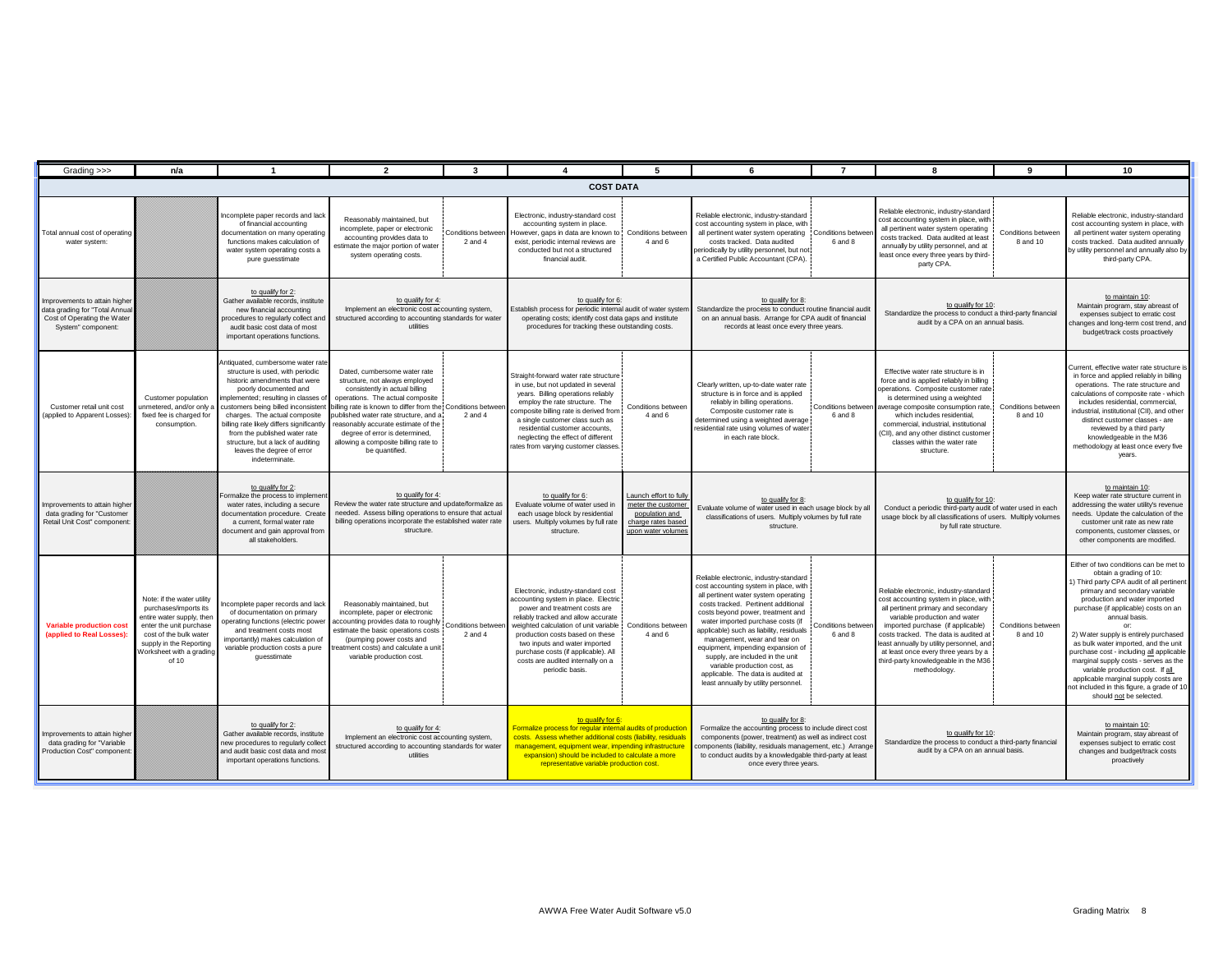|                                                        | <b>WAS v5.0</b><br><b>AWWA Free Water Audit Software:</b><br>American Water Works Association.<br><b>Definitions</b><br>Copyright © 2014, All Rights Reserved.                                                                                                                                                                                                                                                                                                                                                                                                                                                                                                                                                                                                                                                                                                                                                                                                                                                                                                                                                   |
|--------------------------------------------------------|------------------------------------------------------------------------------------------------------------------------------------------------------------------------------------------------------------------------------------------------------------------------------------------------------------------------------------------------------------------------------------------------------------------------------------------------------------------------------------------------------------------------------------------------------------------------------------------------------------------------------------------------------------------------------------------------------------------------------------------------------------------------------------------------------------------------------------------------------------------------------------------------------------------------------------------------------------------------------------------------------------------------------------------------------------------------------------------------------------------|
| ltem Name                                              | <b>Description</b>                                                                                                                                                                                                                                                                                                                                                                                                                                                                                                                                                                                                                                                                                                                                                                                                                                                                                                                                                                                                                                                                                               |
|                                                        | unauthorized consumption + customer metering inaccuracies + systematic data handling errors                                                                                                                                                                                                                                                                                                                                                                                                                                                                                                                                                                                                                                                                                                                                                                                                                                                                                                                                                                                                                      |
| Apparent<br>Losses<br>Find                             | Apparent Losses include all types of inaccuracies associated with customer metering (worn meters as well as improperly sized meters or wrong type of meter<br>for the water usage profile) as well as systematic data handling errors (meter reading, billing, archiving and reporting), plus unauthorized consumption (theft or<br>illegal use).<br>NOTE: Over-estimation of Apparent Losses results in under-estimation of Real Losses. Under-estimation of Apparent Losses results in over-estimation of Real<br>_osses.                                                                                                                                                                                                                                                                                                                                                                                                                                                                                                                                                                                      |
|                                                        |                                                                                                                                                                                                                                                                                                                                                                                                                                                                                                                                                                                                                                                                                                                                                                                                                                                                                                                                                                                                                                                                                                                  |
|                                                        | = billed water exported + billed metered + billed unmetered + unbilled metered + unbilled unmetered consumption<br>The volume of metered and/or unmetered water taken by registered customers, the water utility's own uses, and uses of others who are implicitly or explicitly<br>authorized to do so by the water utility; for residential, commercial, industrial and public-minded purposes.<br>Typical retail customers' consumption is tabulated usually from established customer accounts as billed metered consumption, or - for unmetered customers -<br>billed unmetered consumption. These types of consumption, along with billed water exported, provide revenue potential for the water utility. Be certain to                                                                                                                                                                                                                                                                                                                                                                                   |
| <b>AUTHORIZED</b><br><b>CONSUMPTION</b><br>Find        | tabulate the water exported volume as a separate component and do not "double-count" it by including in the billed metered consumption<br>component as well as the water exported component.                                                                                                                                                                                                                                                                                                                                                                                                                                                                                                                                                                                                                                                                                                                                                                                                                                                                                                                     |
|                                                        | Unbilled authorized consumption occurs typically in non-account uses, including water for fire fighting and training, flushing of water mains and sewers, street<br>cleaning, watering of municipal gardens, public fountains, or similar public-minded uses. Occasionally these uses may be metered and billed (or charged a flat<br>fee), but usually they are unmetered and unbilled. In the latter case, the water auditor may use a default value to estimate this quantity, or implement<br>procedures for the reliable quantification of these uses. This starts with documenting usage events as they occur and estimating the amount of water used in<br>each event. (See Unbilled unmetered consumption)                                                                                                                                                                                                                                                                                                                                                                                               |
| <b>View</b><br>Service<br>Connection<br><b>Diagram</b> | This is the average length of customer service line, Lp, that is owned and maintained by the customer; from the point of ownership transfer to the customer<br>water meter, or building line (if unmetered). The quantity is one of the data inputs for the calculation of Unavoidable Annual Real Losses (UARL), which serves<br>as the denominator of the performance indicator: Infrastructure Leakage Index (ILI). The value of Lp is multiplied by the number of customer service<br>connections to obtain a total length of customer owned piping in the system. The purpose of this parameter is to account for the unmetered service line<br>infrastructure that is the responsibility of the customer for arranging repairs of leaks that occur on their lines. In many cases leak repairs arranged by customers<br>take longer to be executed than leak repairs arranged by the water utility on utility-maintained piping. Leaks run longer - and lose more water - on customer-<br>owned service piping, than utility owned piping.                                                                  |
| Average length of<br>customer service<br>line          | If the customer water meter exists near the ownership transfer point (usually the curb stop located between the water main and the customer premises) this<br>distance is zero because the meter and transfer point are the same. This is the often encountered configuration of customer water meters located in an<br>underground meter box or "pit" outside of the customer's building. The Free Water Audit Software asks a "Yes/No" question about the meter at this location. If<br>the auditor selects "Yes" then this distance is set to zero and the data grading score for this component is set to 10.                                                                                                                                                                                                                                                                                                                                                                                                                                                                                                |
| Find                                                   | If water meters are typically located inside the customer premise/building, or properties are unmetered, it is up to the water auditor to estimate a system-wide<br>average Lp length based upon the various customer land parcel sizes and building locations in the service area. Lp will be a shorter length in areas of high<br>density housing, and a longer length in areas of low density housing and varied commercial and industrial buildings. General parcel demographics should be<br>employed to obtain a composite average Lp length for the entire system.                                                                                                                                                                                                                                                                                                                                                                                                                                                                                                                                        |
|                                                        | Refer to the "Service Connection Diagram" worksheet for a depiction of the service line/metering configurations that typically exist in water utilities. This<br>worksheet gives guidance on the determination of the Average Length, Lp, for each configuration.                                                                                                                                                                                                                                                                                                                                                                                                                                                                                                                                                                                                                                                                                                                                                                                                                                                |
| Average<br>operating<br>pressure<br>Find               | This is the average pressure in the distribution system that is the subject of the water audit. Many water utilities have a calibrated hydraulic model of their water<br>distribution system. For these utilities, the hydraulic model can be utilized to obtain a very accurate quantity of average pressure. In the absence of a hydraulic<br>model, the average pressure may be approximated by obtaining readings of static water pressure from a representative sample of fire hydrants or other system<br>access points evenly located across the system. A weighted average of the pressure can be assembled; but be sure to take into account the elevation of the<br>fire hydrants, which typically exist several feet higher than the level of buried water pipelines. If the water utility is compiling the water audit for the first time, the<br>average pressure can be approximated, but with a low data grading. In subsequent years of auditing, effort should be made to improve the accuracy of the<br>average pressure quantity. This will then qualify the value for a higher data grading. |
| <b>Billed Authorized</b><br><b>Consumption</b>         | All consumption that is billed and authorized by the utility. This may include both metered and unmetered consumption. See "Authorized Consumption" for<br>more information.                                                                                                                                                                                                                                                                                                                                                                                                                                                                                                                                                                                                                                                                                                                                                                                                                                                                                                                                     |
| <b>Billed metered</b><br>consumption<br>Find           | All metered consumption which is billed to retail customers, including all groups of customers such as domestic, commercial, industrial or institutional. It does<br>NOT include water supplied to neighboring utilities (water exported) which is metered and billed. Be sure to subtract any consumption for exported<br>water sales that may be included in these billing roles. Water supplied as exports to neighboring water utilities should be included only in the Water<br>Exported component. The metered consumption data can be taken directly from billing records for the water audit period. The accuracy of yearly metered<br>consumption data can be refined by including an adjustment to account for customer meter reading lag time since not all customer meters are read on the<br>same day of the meter reading period. However additional analysis is necessary to determine the lag time adjustment value, which may or may not be<br>significant.                                                                                                                                     |
| <b>Billed unmetered</b><br>consumption<br>Find         | All billed consumption which is calculated based on estimates or norms from water usage sites that have been determined by utility policy to be left unmetered.<br>This is typically a very small component in systems that maintain a policy to meter their customer population. However, this quantity can be the key<br>consumption component in utilities that have not adopted a universal metering policy. This component should NOT include any water that is supplied to<br>neighboring utilities (water exported) which is unmetered but billed. Water supplied as exports to neighboring water utilities should be included<br>only in the Water Exported component.                                                                                                                                                                                                                                                                                                                                                                                                                                   |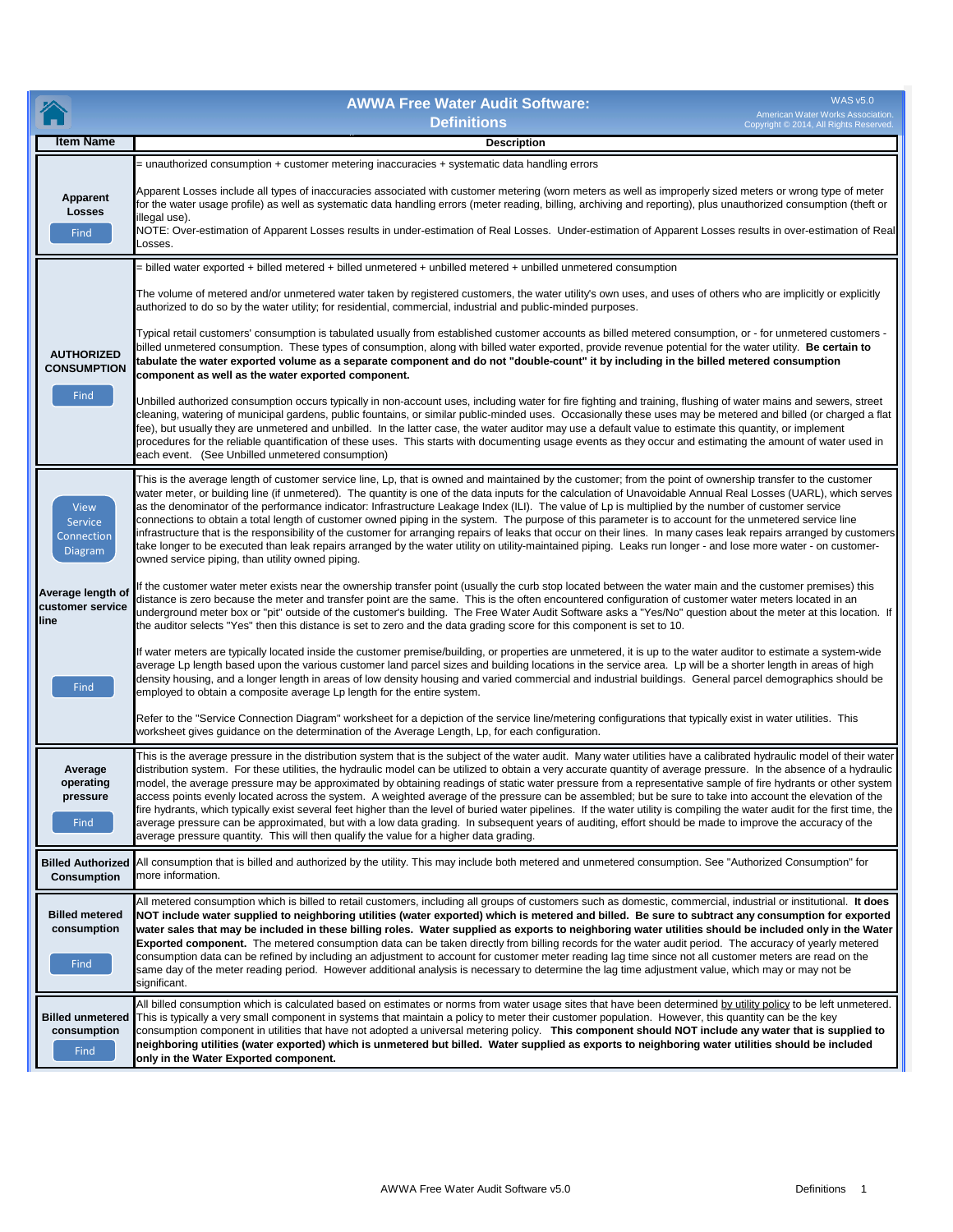| <b>Item Name</b>                                                          | <b>Description</b>                                                                                                                                                                                                                                                                                                                                                                                                                                                                                                                                                                                                                                                                                                                                                                                                                                                                                                                                                                                                                                                                                                                                                                                                      |
|---------------------------------------------------------------------------|-------------------------------------------------------------------------------------------------------------------------------------------------------------------------------------------------------------------------------------------------------------------------------------------------------------------------------------------------------------------------------------------------------------------------------------------------------------------------------------------------------------------------------------------------------------------------------------------------------------------------------------------------------------------------------------------------------------------------------------------------------------------------------------------------------------------------------------------------------------------------------------------------------------------------------------------------------------------------------------------------------------------------------------------------------------------------------------------------------------------------------------------------------------------------------------------------------------------------|
| <b>Customer</b><br>metering                                               | Apparent water losses caused by the collective under-registration of customer water meters. Many customer water meters gradually wear as large cumulative<br>volumes of water are passed through them over time. This causes the meters to under-register the flow of water. This occurrence is common with smaller<br>residential meters of sizes 5/8-inch and 3/4 inch after they have registered very large cumulative volumes of water, which generally occurs only after periods of<br>years. For meters sized 1-inch and larger - typical of multi-unit residential, commercial and industrial accounts - meter under-registration can occur from wear<br>or from the improper application of the meter; i.e. installing the wrong type of meter or the wrong size of meter, for the flow pattern (profile) of the consumer.<br>For instance, many larger meters have reduced accuracy at low flows. If an oversized meter is installed, most of the time the routine flow will occur in the low<br>flow range of the meter, and a significant portion of it may not be registered. It is important to properly select and install all meters, but particularly large<br>customer meters, size 1-inch and larger. |
| inaccuracies<br>Find                                                      | The auditor has two options for entering data for this component of the audit. The auditor can enter a percentage under-registration (typically an estimated<br>value), this will apply the selected percentage to the two categories of metered consumption to determine the volume of water not recorded due to customer<br>meter inaccuracy. Note that this percentage is a composite average inaccuracy for all customer meters in the entire meter population. The percentage will be<br>multiplied by the sum of the volumes in the Billed Metered and Unbilled Metered components. Alternatively, if the auditor has substantial data from meter<br>testing activities, he or she can calculate their own loss volumes, and this volume may be entered directly.<br>Note that a value of zero will be accepted but an alert will appear asking if the customer population is unmetered. Since all metered systems have some                                                                                                                                                                                                                                                                                      |
|                                                                           | degree of inaccuracy, a positive value should be entered. A value of zero in this component is valid only if the water utility does not meter its customer<br>population.                                                                                                                                                                                                                                                                                                                                                                                                                                                                                                                                                                                                                                                                                                                                                                                                                                                                                                                                                                                                                                               |
| <b>Customer retail</b>                                                    | The Customer Retail Unit Cost represents the charge that customers pay for water service. This unit cost is applied routinely to the components of Apparent<br>Loss, since these losses represent water reaching customers but not (fully) paid for. Since most water utilities have a rate structure that includes a variety of<br>different costs based upon class of customer, a weighted average of individual costs and number of customer accounts in each class can be calculated to<br>determine a single composite cost that should be entered into this cell. Finally, the weighted average cost should also include additional charges for sewer,<br>storm water or biosolids processing, but only if these charges are based upon the volume of potable water consumed.                                                                                                                                                                                                                                                                                                                                                                                                                                     |
| unit cost<br>Find                                                         | For water utilities in regions with limited water resources and a questionable ability to meet the drinking water demands in the future, the Customer Retail Unit<br>Cost might also be applied to value the Real Losses; instead of applying the Variable Production Cost to Real Losses. In this way, it is assumed that every unit<br>volume of leakage reduced by leakage management activities will be sold to a customer.                                                                                                                                                                                                                                                                                                                                                                                                                                                                                                                                                                                                                                                                                                                                                                                         |
|                                                                           | Note: the Free Water Audit Software allows the user to select the units that are charged to customers (either \$/1,000 gallons, \$/hundred cubic feet, or \$/1,000<br>itres) and automatically converts these units to the units that appear in the "WATER SUPPLIED" box. The monetary units are United States dollars, \$.                                                                                                                                                                                                                                                                                                                                                                                                                                                                                                                                                                                                                                                                                                                                                                                                                                                                                             |
| Infrastructure<br>Leakage Index<br>(ILI)<br>Find                          | The ratio of the Current Annual Real Losses (Real Losses) to the Unavoidable Annual Real Losses (UARL). The ILI is a highly effective performance indicator<br>for comparing (benchmarking) the performance of utilities in operational management of real losses.                                                                                                                                                                                                                                                                                                                                                                                                                                                                                                                                                                                                                                                                                                                                                                                                                                                                                                                                                      |
| Length of mains                                                           | Length of all pipelines (except service connections) in the system starting from the point of system input metering (for example at the outlet of the treatment<br>plant). It is also recommended to include in this measure the total length of fire hydrant lead pipe. Hydrant lead pipe is the pipe branching from the water main<br>to the fire hydrant. Fire hydrant leads are typically of a sufficiently large size that is more representative of a pipeline than a service connection. The average<br>length of hydrant leads across the entire system can be assumed if not known, and multiplied by the number of fire hydrants in the system, which can also be<br>assumed if not known. This value can then be added to the total pipeline length. Total length of mains can therefore be calculated as:                                                                                                                                                                                                                                                                                                                                                                                                   |
|                                                                           | Length of Mains, miles = (total pipeline length, miles) + [ {(average fire hydrant lead length, ft) x (number of fire hydrants)} / 5,280 ft/mile ]<br>or                                                                                                                                                                                                                                                                                                                                                                                                                                                                                                                                                                                                                                                                                                                                                                                                                                                                                                                                                                                                                                                                |
| Find                                                                      | Length of Mains, kilometres = (total pipeline length, kilometres) + [ {(average fire hydrant lead length, metres) x (number of fire hydrants)} / 1,000<br>metres/kilometre ]                                                                                                                                                                                                                                                                                                                                                                                                                                                                                                                                                                                                                                                                                                                                                                                                                                                                                                                                                                                                                                            |
| <b>NON-REVENUE</b><br><b>WATER</b><br>Find                                | = Apparent Losses + Real Losses + Unbilled Metered Consumption + Unbilled Unmetered Consumption. This is water which does not provide revenue<br>potential to the utility.                                                                                                                                                                                                                                                                                                                                                                                                                                                                                                                                                                                                                                                                                                                                                                                                                                                                                                                                                                                                                                              |
| Number of active<br><b>AND inactive</b><br>service<br>connections<br>Find | Number of customer service connections, extending from the water main to supply water to a customer. Please note that this includes the actual number of<br>distinct piping connections, including fire connections, whether active or inactive. This may differ substantially from the number of customers (or number of<br>accounts). Note: this number does not include the pipeline leads to fire hydrants - the total length of piping supplying fire hyrants should be<br>included in the "Length of mains" parameter.                                                                                                                                                                                                                                                                                                                                                                                                                                                                                                                                                                                                                                                                                            |
| <b>Real Losses</b><br>Find                                                | Physical water losses from the pressurized system (water mains and customer service connections) and the utility's storage tanks, up to the point of customer<br>consumption. In metered systems this is the customer meter, in unmetered situations this is the first point of consumption (stop tap/tap) within the property.<br>The annual volume lost through all types of leaks, breaks and overflows depends on frequencies, flow rates, and average duration of individual leaks, breaks<br>and overflows.                                                                                                                                                                                                                                                                                                                                                                                                                                                                                                                                                                                                                                                                                                       |
| <b>Revenue Water</b>                                                      | Those components of System Input Volume that are billed and have the potential to produce revenue.                                                                                                                                                                                                                                                                                                                                                                                                                                                                                                                                                                                                                                                                                                                                                                                                                                                                                                                                                                                                                                                                                                                      |
| <b>Service</b><br><b>Connection</b><br><b>Density</b><br>Find             | =number of customer service connections / length of mains                                                                                                                                                                                                                                                                                                                                                                                                                                                                                                                                                                                                                                                                                                                                                                                                                                                                                                                                                                                                                                                                                                                                                               |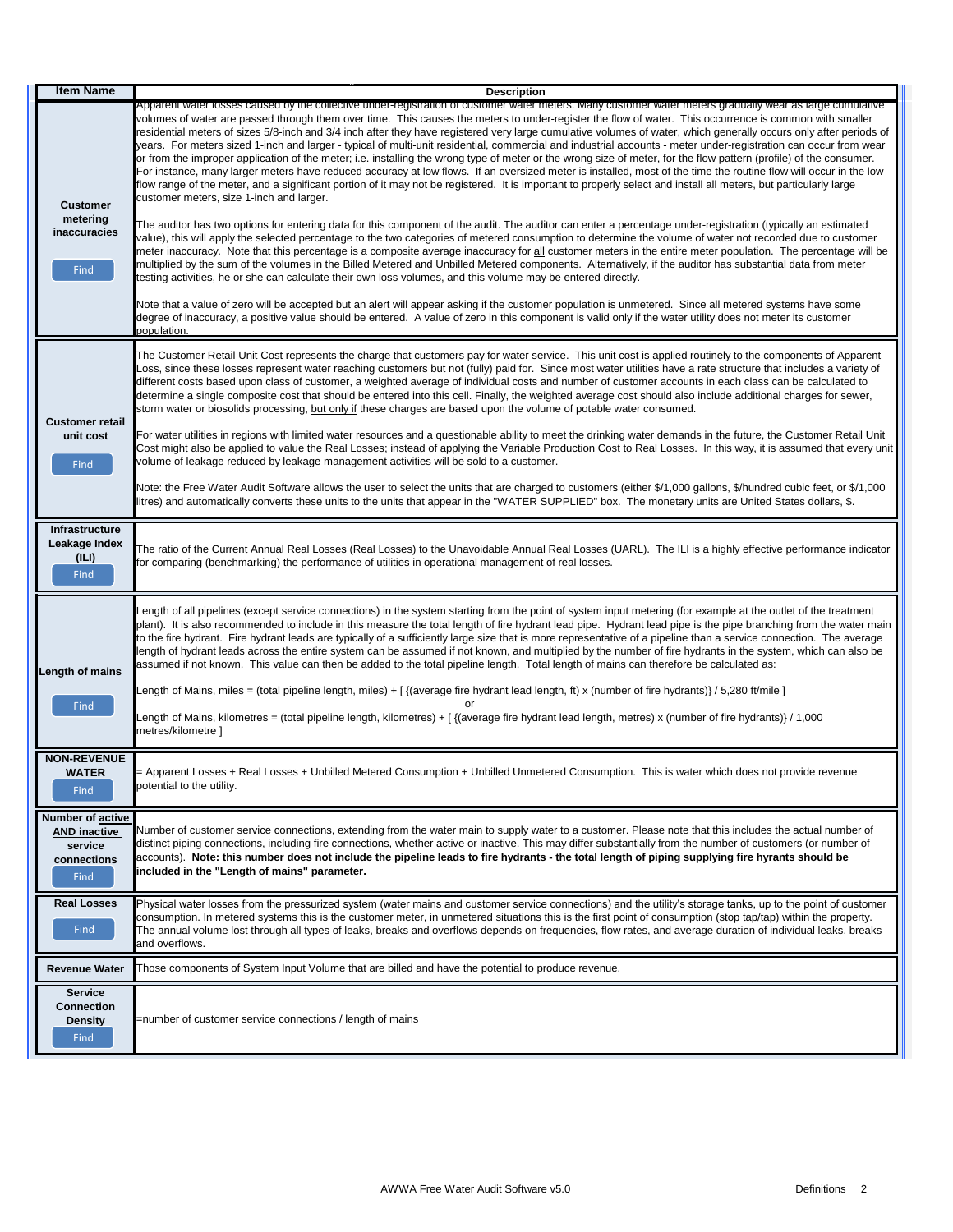| <b>Item Name</b>                                                         | <b>Description</b>                                                                                                                                                                                                                                                                                                                                                                                                                                                                                                                                                                                                                                                                                                                                                                                                                                                                                                                                                                                                                                                                                                                                                                                                                                                                                                                             |  |  |  |  |
|--------------------------------------------------------------------------|------------------------------------------------------------------------------------------------------------------------------------------------------------------------------------------------------------------------------------------------------------------------------------------------------------------------------------------------------------------------------------------------------------------------------------------------------------------------------------------------------------------------------------------------------------------------------------------------------------------------------------------------------------------------------------------------------------------------------------------------------------------------------------------------------------------------------------------------------------------------------------------------------------------------------------------------------------------------------------------------------------------------------------------------------------------------------------------------------------------------------------------------------------------------------------------------------------------------------------------------------------------------------------------------------------------------------------------------|--|--|--|--|
| Systematic data<br>handling errors<br>Find                               | Apparent losses caused by accounting omissions, errant computer programming, gaps in policy, procedure, and permitting/activation of new accounts; and any<br>type of data lapse that results in under-stated customer water consumption in summary billing reports.                                                                                                                                                                                                                                                                                                                                                                                                                                                                                                                                                                                                                                                                                                                                                                                                                                                                                                                                                                                                                                                                           |  |  |  |  |
|                                                                          | Systematic Data Handling Errors result in a direct loss of revenue potential. Water utilities can find "lost" revenue by keying on this component.                                                                                                                                                                                                                                                                                                                                                                                                                                                                                                                                                                                                                                                                                                                                                                                                                                                                                                                                                                                                                                                                                                                                                                                             |  |  |  |  |
|                                                                          | Utilities typically measure water consumption registered by water meters at customer premises. The meter should be read routinely (ex: monthly) and the data<br>transferred to the Customer Billing System, which generates and sends a bill to the customer. Data Transfer Errors result in the consumption value being less<br>than the actual consumption, creating an apparent loss. Such error might occur from illegible and mis-recorded hand-written readings compiled by meter<br>readers, inputting an incorrect meter register unit conversion factor in the automatic meter reading equipment, or a variety of similar errors.                                                                                                                                                                                                                                                                                                                                                                                                                                                                                                                                                                                                                                                                                                     |  |  |  |  |
|                                                                          | Apparent losses also occur from Data Analysis Errors in the archival and data reporting processes of the Customer Billing System. Inaccurate estimates used<br>for accounts that fail to produce a meter reading are a common source of error. Billing adjustments may award customers a rightful monetary credit, but do so<br>by creating a negative value of consumption, thus under-stating the actual consumption. Account activation lapses may allow new buildings to use water for<br>months without meter readings and billing. Poor permitting and construction inspection practices can result in a new building lacking a billing account, a water<br>meter and meter reading; i.e., the customer is unknown to the utility's billing system.                                                                                                                                                                                                                                                                                                                                                                                                                                                                                                                                                                                      |  |  |  |  |
|                                                                          | Close auditing of the permitting, metering, meter reading, billing and reporting processes of the water consumption data trail can uncover data management<br>gaps that create volumes of systematic data handling error. Utilities should routinely analyze customer billing records to detect data anomalies and quantify<br>these losses. For example, a billing account that registers zero consumption for two or more billing cycles should be checked to explain why usage has<br>seemingly halted. Given the revenue loss impacts of these losses, water utilities are well-justified in providing continuous oversight and timely correction of<br>data transfer errors & data handling errors.                                                                                                                                                                                                                                                                                                                                                                                                                                                                                                                                                                                                                                       |  |  |  |  |
|                                                                          | If the water auditor has not yet gathered detailed data or assessment of systematic data handling error, it is recommended that the auditor apply the default<br>value of 0.25% of the the Billed Authorized Consumption volume. However, if the auditor has investigated the billing system and its controls, and has well<br>validated data that indicates the volume from systematic data handling error is substantially higher or lower than that generated by the default value, then the<br>auditor should enter a quantity that was derived from the utility investigations and select an appropriate grading. Note: negative values are not allowed for this<br>audit component. If the auditor enters zero for this component then a grading of 1 will be automatically assigned.                                                                                                                                                                                                                                                                                                                                                                                                                                                                                                                                                    |  |  |  |  |
| <b>Total annual cost</b><br>of operating the<br>water system<br>Find     | These costs include those for operations, maintenance and any annually incurred costs for long-term upkeep of the drinking water supply and distribution<br>system. It should include the costs of day-to-day upkeep and long-term financing such as repayment of capital bonds for infrastructure expansion or<br>mprovement. Typical costs include employee salaries and benefits, materials, equipment, insurance, fees, administrative costs and all other costs that exist to<br>sustain the drinking water supply. Depending upon water utility accounting procedures or regulatory agency requirements, it may be appropriate to include<br>depreciation in the total of this cost. This cost should not include any costs to operate wastewater, biosolids or other systems outside of drinking water.                                                                                                                                                                                                                                                                                                                                                                                                                                                                                                                                 |  |  |  |  |
| <b>Unauthorized</b><br>consumption<br>Find                               | Includes water illegally withdrawn from fire hydrants, illegal connections, bypasses to customer consumption meters, or tampering with metering or meter<br>reading equipment; as well as any other ways to receive water while thwarting the water utility's ability to collect revenue for the water. Unauthorized<br>consumption results in uncaptured revenue and creates an error that understates customer consumption. In most water utilities this volume is low and, if the<br>water auditor has not yet gathered detailed data for these loss occurrences, it is recommended that the auditor apply a default value of 0.25% of the volume of<br>water supplied. However, if the auditor has investigated unauthorized occurrences, and has well validated data that indicates the volume from unauthorized<br>consumption is substantially higher or lower than that generated by the default value, then the auditor should enter a quantity that was derived from the utility<br>investigations. Note that a value of zero will not be accepted since all water utilities have some volume of unauthorized consumption occurring in their system.<br>Note: if the auditor selects the default value for unauthorized consumption, a data grading of 5 is automatically assigned, but not displayed on the Reporting<br>Worksheet. |  |  |  |  |
|                                                                          | UARL (gallons)=(5.41Lm + 0.15Nc + 7.5Lc) xP,                                                                                                                                                                                                                                                                                                                                                                                                                                                                                                                                                                                                                                                                                                                                                                                                                                                                                                                                                                                                                                                                                                                                                                                                                                                                                                   |  |  |  |  |
| <b>Unavoidable</b><br><b>Annual Real</b><br><b>Losses (UARL)</b><br>Find | UARL (litres)=(18.0Lm + 0.8Nc + 25.0Lc) xP<br>where:<br>$Lm = length of mains (miles or kilometer)$<br>Nc = number of customer service connections<br>$Lp =$ the average distance of customer service connection piping (feet or metres)<br>(see the Worksheet "Service Connection Diagram" for guidance on deterring the value of Lp)<br>$Lc =$ total length of customer service connection piping (miles or $km$ )<br>$Lc = Nc \times Lp$ (miles or kilometres)<br>$P =$ Pressure (psi or metres)<br>The UARL is a theoretical reference value representing the technical low limit of leakage that could be achieved if all of today's best technology could be<br>successfully applied. It is a key variable in the calculation of the Infrastructure Leakage Index (ILI). Striving to reduce system leakage to a level close to the<br>UARL is usually not needed unless the water supply is unusually expensive, scarce or both.<br>NOTE: The UARL calculation has not yet been proven as fully valid for very small, or low pressure water distribution systems. If,<br><u>in gallons:</u><br>(Lm x 32) + Nc < 3000 or<br>P <35psi<br>in litres:<br>(Lm x 20) + Nc < 3000 or<br>P < 25m<br>then the calculated UARL value may not be valid. The software does not display a value of UARL or ILI if either of these conditions is true. |  |  |  |  |
| <b>Unbilled</b><br>Authorized<br>Consumption                             | All consumption that is unbilled, but still authorized by the utility. This includes Unbilled Metered Consumption + Unbilled Unmetered Consumption. See<br>'Authorized Consumption" for more information. For Unbilled Unmetered Consumption, the Free Water Audit Software provides the auditor the option to select<br>a default value if they have not audited unmetered activities in detail. The default calculates a volume that is 1.25% of the Water Supplied volume. If the<br>auditor has carefully audited the various unbilled, unmetered, authorized uses of water, and has established reliable estimates of this collective volume, then he<br>or she may enter the volume directly for this component, and not use the default value.                                                                                                                                                                                                                                                                                                                                                                                                                                                                                                                                                                                          |  |  |  |  |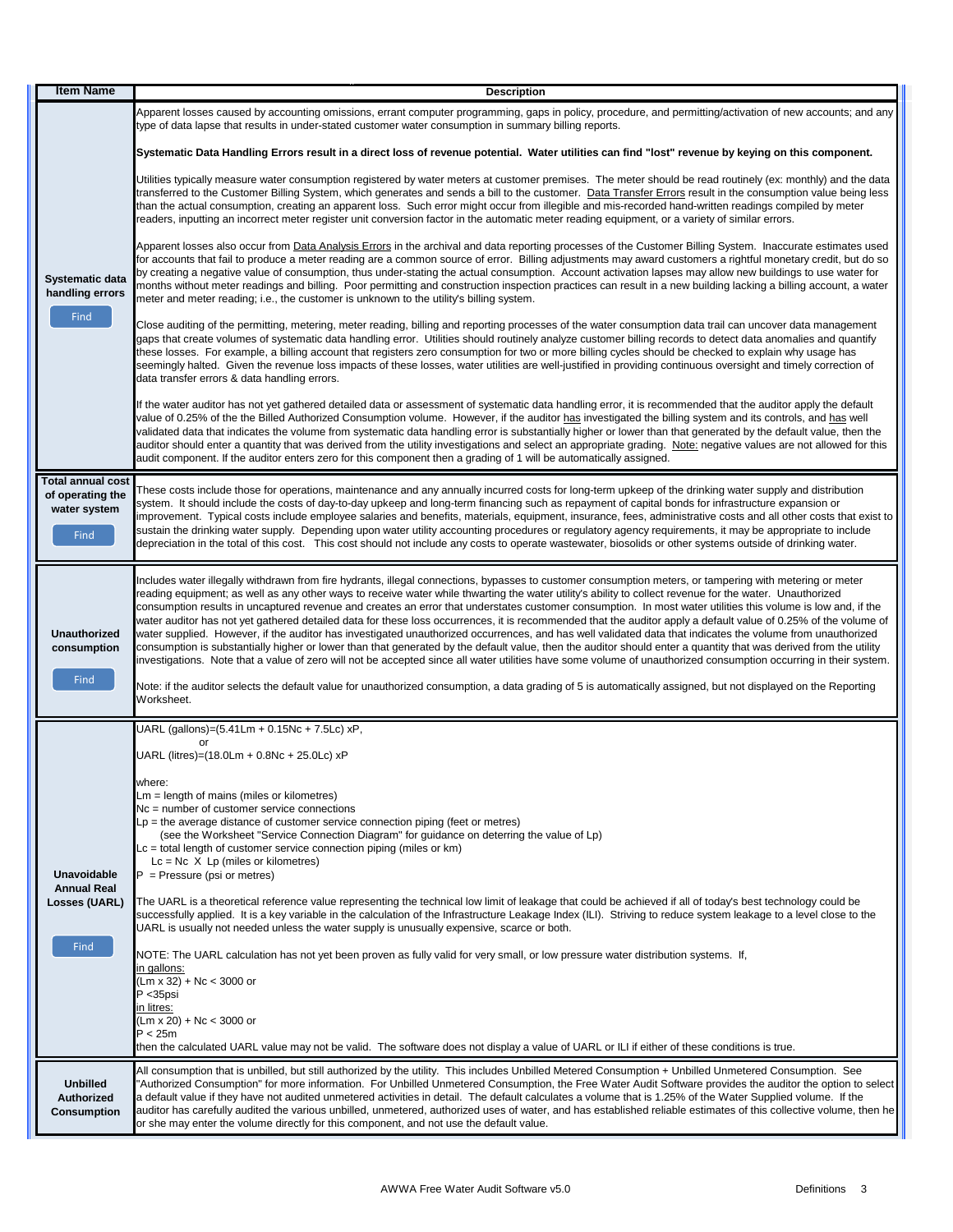| <b>Item Name</b>                                                   | <b>Description</b>                                                                                                                                                                                                                                                                                                                                                                                                                                                                                                                                                                                                                                                                                                                                                                                                                                                                                                                                                                                                                                                                                                                                                                                                                                                                                                                                                     |  |  |  |  |
|--------------------------------------------------------------------|------------------------------------------------------------------------------------------------------------------------------------------------------------------------------------------------------------------------------------------------------------------------------------------------------------------------------------------------------------------------------------------------------------------------------------------------------------------------------------------------------------------------------------------------------------------------------------------------------------------------------------------------------------------------------------------------------------------------------------------------------------------------------------------------------------------------------------------------------------------------------------------------------------------------------------------------------------------------------------------------------------------------------------------------------------------------------------------------------------------------------------------------------------------------------------------------------------------------------------------------------------------------------------------------------------------------------------------------------------------------|--|--|--|--|
| <b>Unbilled metered</b><br>consumption<br>Find                     | Metered consumption which is authorized by the water utility, but, for any reason, is deemed by utility policy to be unbilled. This might for example include<br>metered water consumed by the utility itself in treatment or distribution operations, or metered water provided to civic institutions free of charge. It does not<br>include water supplied to neighboring utilities (water exported) which may be metered but not billed.                                                                                                                                                                                                                                                                                                                                                                                                                                                                                                                                                                                                                                                                                                                                                                                                                                                                                                                            |  |  |  |  |
| <b>Unbilled</b><br>unmetered<br>consumption<br>Find                | Any kind of Authorized Consumption which is neither billed or metered. This component typically includes water used in activities such as fire fighting, flushing<br>of water mains and sewers, street cleaning, fire flow tests conducted by the water utility, etc. In most water utilities it is a small component which is very often<br>substantially overestimated. It does NOT include water supplied to neighboring utilities (water exported) which is unmetered and unbilled - an<br>unlikely case. This component has many sub-components of water use which are often tedious to identify and quantify. Because of this, and the fact that it is<br>usually a small portion of the water supplied, it is recommended that the auditor apply the default value, which is 1.25% of the Water Supplied volume. Select<br>the default percentage to enter this value.<br>If the water utility has carefully audited the unbilled, unmetered activities occurring in the system, and has well validated data that gives a value substantially<br>higher or lower than the default volume, then the auditor should enter their own volume. However the default approach is recommended for most water utilities.<br>Note that a value of zero is not permitted, since all water utilities have some volume of water in this component occurring in their system. |  |  |  |  |
| Units and<br><b>Conversions</b>                                    | The user may develop an audit based on one of three unit selections:<br>1) Million Gallons (US)<br>2) Megalitres (Thousand Cubic Metres)<br>3) Acre-feet<br>Once this selection has been made in the instructions sheet, all calculations are made on the basis of the chosen units. Should the user wish to make<br>additional conversions, a unit converter is provided below (use drop down menus to select units from the yellow unit boxes):<br>Enter Units:<br>Converts to<br>Convert From<br>1<br><b>Million Gallons (US)</b><br>3.06888329<br><b>Acre-feet</b><br>Ξ<br>(conversion factor = 3.06888328973723)                                                                                                                                                                                                                                                                                                                                                                                                                                                                                                                                                                                                                                                                                                                                                  |  |  |  |  |
| Use of Option<br><b>Buttons</b>                                    | To enter a value choose this button and enter the value in the cell to the right<br>To use the default percent value choose this button<br>Value:<br>Pcnt:<br>$\blacktriangleleft$ and the set of the set of the set of the set of the set of the set of the set of the set of the set of the set of the set of the set of the set of the set of the set of the set of the set of the set of the set of t<br>$\circledcirc$<br>$\circ$<br>1.25%<br>NOTE: For Unbilled Unmetered Consumption, Unauthorized Consumption and Systematic Data Handling Errors, a recommended default value can<br>be applied by selecting the Percent option. The default values are based on fixed percentages of Water Supplied or Billed Authorized Consumption<br>and are recommended for use in this audit unless the auditor has well validated data for their system. Default values are shown by purple cells, as<br>shown in the example above.<br>If a default value is selected, the user does not need to grade the item; a grading value of 5 is automatically applied (however, this grade will not be<br>displayed).                                                                                                                                                                                                                                                        |  |  |  |  |
| Variable<br>production cost<br>(applied to Real<br>Losses)<br>Find | The cost to produce and supply the next unit of water (e.g., \$/million gallons). This cost is determined by calculating the summed unit costs for ground and<br>surface water treatment and all power used for pumping from the source to the customer. It may also include other miscellaneous unit costs that apply to the<br>production of drinking water. It should also include the unit cost of bulk water purchased as an import if applicable.<br>It is common to apply this unit cost to the volume of Real Losses. However, if water resources are strained and the ability to meet future drinking water<br>demands is in question, then the water auditor can be justified in applying the Customer Retail Rate to the Real Loss volume, rather than applying the Variable<br>Production Cost.<br>The Free Water Audit Software applies the Variable Production costs to Real Losses by default. However, the auditor has the option on the Reporting<br>Worksheet to select the Customer Retail Cost as the basis for the Real Loss cost evaluation if the auditor determines that this is warranted.                                                                                                                                                                                                                                                    |  |  |  |  |
| Volume from own<br>sources<br>Find                                 | The volume of water withdrawn (abstracted) from water resources (rivers, lakes, streams, wells, etc) controlled by the water utility, and then treated for potable<br>water distribution. Most water audits are compiled for utility retail water distribution systems, so this volume should reflect the amount of treated drinking water<br>that entered the distribution system. Often the volume of water measured at the effluent of the treatment works is slightly less than the volume measured at the<br>raw water source, since some of the water is used in the treatment process. Thus, it is useful if flows are metered at the effluent of the treatment works. If<br>metering exists only at the raw water source, an adjustment for water used in the treatment process should be included to account for water consumed in<br>treatment operations such as filter backwashing, basin flushing and cleaning, etc. If the audit is conducted for a wholesale water agency that sells untreated<br>water, then this quantity reflects the measure of the raw water, typically metered at the source.                                                                                                                                                                                                                                                     |  |  |  |  |
| Volume from own<br>sources: Master<br>meter and supply<br>Find     | An estimate or measure of the degree of inaccuracy that exists in the master (production) meters measuring the annual Volume from own Sources, and any<br>error in the data trail that exists to collect, store and report the summary production data. This adjustment is a weighted average number that represents the<br>collective error for all master meters for all days of the audit year and any errors identified in the data trail. Meter error can occur in different ways. A meter or<br>meters may be inaccurate by under-registering flow (did not capture all the flow), or by over-registering flow (overstated the actual flow). Data error can occur<br>error adjustment due to data gaps caused by temporary outages of the meter or related instrumentation. All water utilities encounter some degree of inaccuracy in master<br>meters and data errors in archival systems are common; thus a value of zero should not be entered. Enter a negative percentage or value for metered data<br>under-registration; or, enter a positive percentage or value for metered data over-registration.                                                                                                                                                                                                                                                    |  |  |  |  |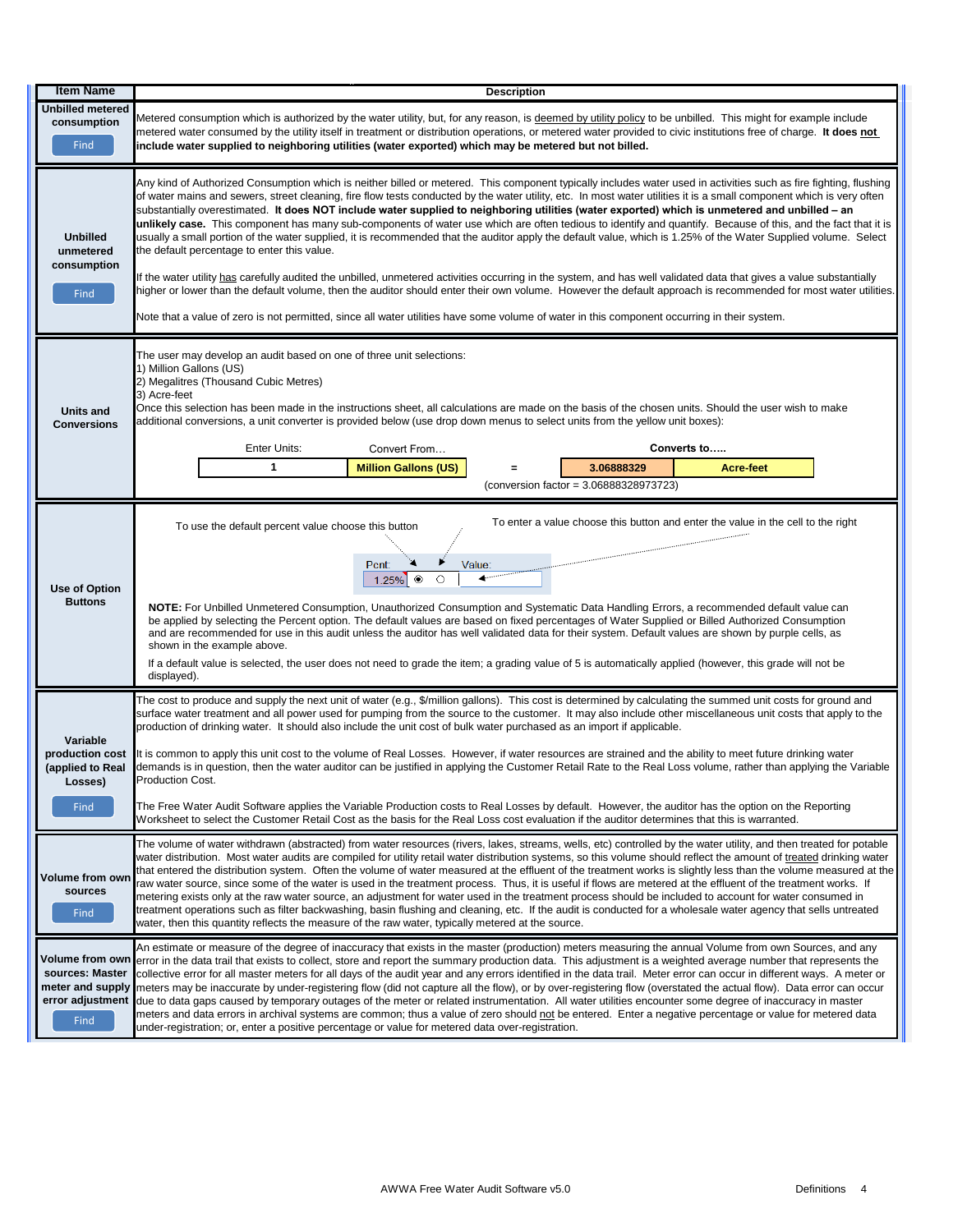| <b>Item Name</b>                                                                 | <b>Description</b>                                                                                                                                                                                                                                                                                                                                                                                                                                                                                                                                                                                                                                                                                                                                                                                                                                                                                                                                                                                                                                                                                                                                                                                                                                                                                                                                                          |
|----------------------------------------------------------------------------------|-----------------------------------------------------------------------------------------------------------------------------------------------------------------------------------------------------------------------------------------------------------------------------------------------------------------------------------------------------------------------------------------------------------------------------------------------------------------------------------------------------------------------------------------------------------------------------------------------------------------------------------------------------------------------------------------------------------------------------------------------------------------------------------------------------------------------------------------------------------------------------------------------------------------------------------------------------------------------------------------------------------------------------------------------------------------------------------------------------------------------------------------------------------------------------------------------------------------------------------------------------------------------------------------------------------------------------------------------------------------------------|
| Water exported<br>Find                                                           | The Water Exported volume is the bulk water conveyed and sold by the water utility to neighboring water systems that exists outside of their service area.<br>Typically this water is metered at the custody transfer point of interconnection between the two water utilities. Usually the meter(s) are owned by the water<br>utility that is selling the water: i.e. the exporter. If the water utility who is compiling the annual water audit sells bulk water in this manner, they are an exporter of<br>water.<br>Note: The Water Exported volume is sold to wholesale customers who are typically charged a wholesale rate that is different than retail rates charged to the<br>retail customers existing within the service area. Many state regulatory agencies require that the Water Exported volume be reported to them as a quantity<br>separate and distinct from the retail customer billed consumption. For these reasons - and others - the Water Exported volume is always quantified separately<br>from Billed Authorized Consumption in the standard water audit. Be certain not to "double-count" this quantity by including it in both the Water Exported<br>box and the Billed Metered Consumption box of the water audit Reporting Worksheet. This volume should be included only in the Water Exported<br>box.                                    |
| Water exported:<br><b>Master meter and</b><br>supply error<br>adjustment<br>Find | An estimate or measure of the volume in which the Water Exported volume is incorrect. This adjustment is a weighted average that represents the collective<br>error for all of the metered and archived exported flow for all days of the audit year. Meter error can occur in different ways. A meter may be inaccurate by<br>under-registering flow (did not capture all the flow), or by over-registering flow (overstated the actual flow). Error in the metered, archived data can also occur<br>due to data gaps caused by temporary outages of the meter or related instrumentation. All water utilities encounter some degree of error in their metered data,<br>particularly if meters are aged and infrequently tested. Occasional errors also occur in the archived data. Thus, a value of zero should not be entered. Enter a<br>negative percentage or value for metered data under-registration; or enter a positive percentage or value for metered data over-registration. If regular meter<br>accuracy testing is conducted on the meter(s) - which is usually conducted by the water utility selling the water - then the results of this testing can be used to<br>help quantify the meter error adjustment. Corrections to data gaps or other errors found in the archived data should also be included as a portion of this meter<br>error adjustment. |
| Water imported<br><b>Find</b>                                                    | The Water Imported volume is the bulk water purchased to become part of the Water Supplied volume. Typically this is water purchased from a neighboring<br>water utility or regional water authority, and is metered at the custody transfer point of interconnection between the two water utilities. Usually the meter(s) are<br>owned by the water supplier selling the water to the utility conducting the water audit. The water supplier selling the bulk water usually charges the receiving<br>utility based upon a wholesale water rate.                                                                                                                                                                                                                                                                                                                                                                                                                                                                                                                                                                                                                                                                                                                                                                                                                           |
| Water imported:<br>Master meter and<br>supply error<br>adjustment<br>Find        | An estimate or measure of the volume in which the Water Imported volume is incorrect. This adjustment is a weighted average that represents the collective<br>error for all of the metered and archived imported flow for all days of the audit year. Meter error can occur in different ways. A meter may be inaccurate by<br>under-registering flow (did not capture all the flow), or by over-registering flow (overstated the actual flow). Error in the metered, archived data can also occur<br>due to data gaps caused by temporary outages of the meter or related instrumentation. All water utilities encounter some level of meter inaccuracy, particularly<br>if meters are aged and infrequently tested. Occasional errors also occur in the archived metered data. Thus, a value of zero should not be entered. Enter a<br>negative percentage or value for metered data under-registration; or, enter a positive percentage or value for metered data over-registration. If regular meter<br>accuracy testing is conducted on the meter(s) - which is usually conducted by the water utility selling the water - then the results of this testing can be used to<br>help quantify the meter error adjustment.                                                                                                                                                |
| <b>WATER LOSSES</b><br>Find                                                      | = apparent losses + real losses<br>Water Losses are the difference between Water Supplied and Authorized Consumption. Water losses can be considered as a total volume for the whole<br>system, or for partial systems such as transmission systems, pressure zones or district metered areas (DMA); if one of these configurations are the basis of the<br>water audit.                                                                                                                                                                                                                                                                                                                                                                                                                                                                                                                                                                                                                                                                                                                                                                                                                                                                                                                                                                                                    |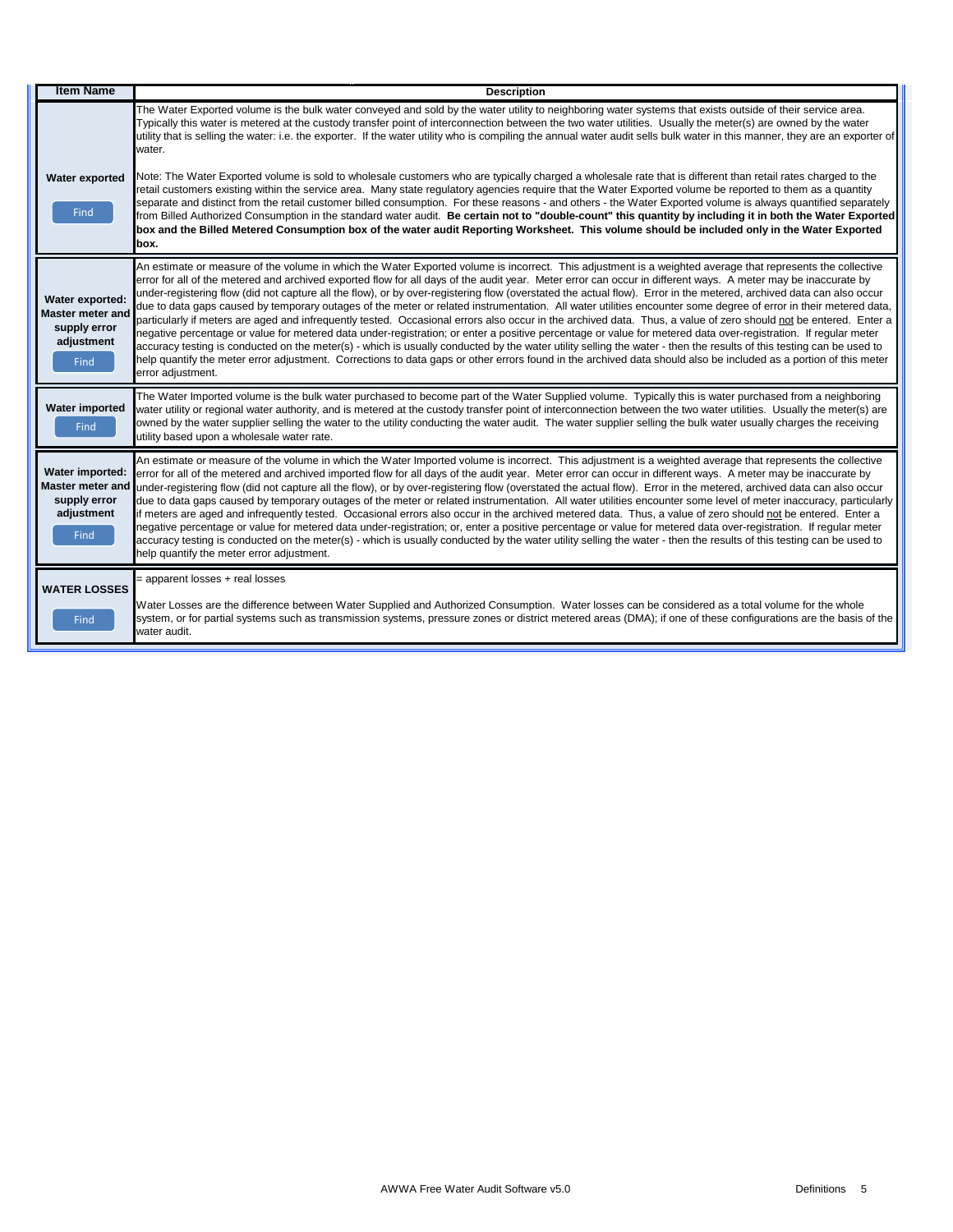|                                                                                                                                                                     | <b>AWWA Free Water Audit Software:</b><br><b>Determining Water Loss Standing</b>                                 |                                                                                                                                                                                                                 |                                                                                                                                                                          |                                                                                                                                              |                                                                                                                                           |  |  |  |
|---------------------------------------------------------------------------------------------------------------------------------------------------------------------|------------------------------------------------------------------------------------------------------------------|-----------------------------------------------------------------------------------------------------------------------------------------------------------------------------------------------------------------|--------------------------------------------------------------------------------------------------------------------------------------------------------------------------|----------------------------------------------------------------------------------------------------------------------------------------------|-------------------------------------------------------------------------------------------------------------------------------------------|--|--|--|
| Water Audit Report for: City of Morgan Hill Water Department (CA4210006)<br><b>Reporting Year:</b><br>1/2016 - 12/2016<br>2016<br><b>Data Validity Score:</b><br>61 |                                                                                                                  |                                                                                                                                                                                                                 |                                                                                                                                                                          |                                                                                                                                              |                                                                                                                                           |  |  |  |
| <b>Water Loss Control Planning Guide</b>                                                                                                                            |                                                                                                                  |                                                                                                                                                                                                                 |                                                                                                                                                                          |                                                                                                                                              |                                                                                                                                           |  |  |  |
|                                                                                                                                                                     | Water Audit Data Validity Level / Score                                                                          |                                                                                                                                                                                                                 |                                                                                                                                                                          |                                                                                                                                              |                                                                                                                                           |  |  |  |
| <b>Functional Focus</b><br>Area                                                                                                                                     | Level $1(0-25)$                                                                                                  | <b>Level II (26-50)</b>                                                                                                                                                                                         | <b>Level III (51-70)</b>                                                                                                                                                 | <b>Level IV (71-90)</b>                                                                                                                      | Level V (91-100)                                                                                                                          |  |  |  |
| <b>Audit Data Collection</b>                                                                                                                                        | Launch auditing and loss control<br>team; address production<br>metering deficiencies                            | Analyze business process for<br>customer metering and billing<br>functions and water supply<br>operations. Identify data gaps.                                                                                  | Establish/revise policies and<br>procedures for data collection                                                                                                          | Refine data collection practices<br>and establish as routine business<br>process                                                             | Annual water audit is a reliable<br>gauge of year-to-year water<br>efficiency standing                                                    |  |  |  |
| Short-term loss contro                                                                                                                                              | Research information on leak<br>detection programs. Begin<br>flowcharting analysis of customer<br>billing system | Conduct loss assessment<br>investigations on a sample portion<br>of the system: customer meter<br>testing, leak survey, unauthorized<br>consumption, etc.                                                       | <b>Establish ongoing mechanisms</b><br>for customer meter accuracy<br>esting, active leakage control and<br>infrastructure monitoring                                    | Refine, enhance or expand<br>ongoing programs based upon<br>economic justification                                                           | Stay abreast of improvements in<br>metering, meter reading, billing,<br>leakage management and<br>infrastructure rehabilitation           |  |  |  |
| Long-term loss control                                                                                                                                              |                                                                                                                  | Begin to assess long-term needs<br>requiring large expenditure:<br>customer meter replacement,<br>water main replacement program,<br>new customer billing system or<br>Automatic Meter Reading (AMR)<br>system. | Begin to assemble economic<br>business case for long-term<br>needs based upon improved data<br>becoming available through the<br>water audit process.                    | Conduct detailed planning,<br>budgeting and launch of<br>comprehensive improvements for<br>metering, billing or infrastructure<br>management | Continue incremental<br>improvements in short-term and<br>long-term loss control<br>interventions                                         |  |  |  |
| Target-setting                                                                                                                                                      |                                                                                                                  |                                                                                                                                                                                                                 | Establish long-term apparent and<br>real loss reduction goals (+10<br>year horizon)                                                                                      | Establish mid-range (5 year<br>horizon) apparent and real loss<br>reduction goals                                                            | Evaluate and refine loss control<br>goals on a yearly basis                                                                               |  |  |  |
| Benchmarking                                                                                                                                                        |                                                                                                                  |                                                                                                                                                                                                                 | <b>Preliminary Comparisons - can</b><br>begin to rely upon the<br>Infrastructure Leakage Index (ILI)<br>for performance comparisons for<br>real losses (see below table) | Performance Benchmarking - IL<br>is meaningful in comparing real<br>loss standing                                                            | Identify Best Practices/ Best in<br>class - the ILI is very reliable as a<br>real loss performance indicator for<br>best in class service |  |  |  |
| For validity scores of 50 or below, the shaded blocks should not be focus areas until better data validity is achieved.                                             |                                                                                                                  |                                                                                                                                                                                                                 |                                                                                                                                                                          |                                                                                                                                              |                                                                                                                                           |  |  |  |